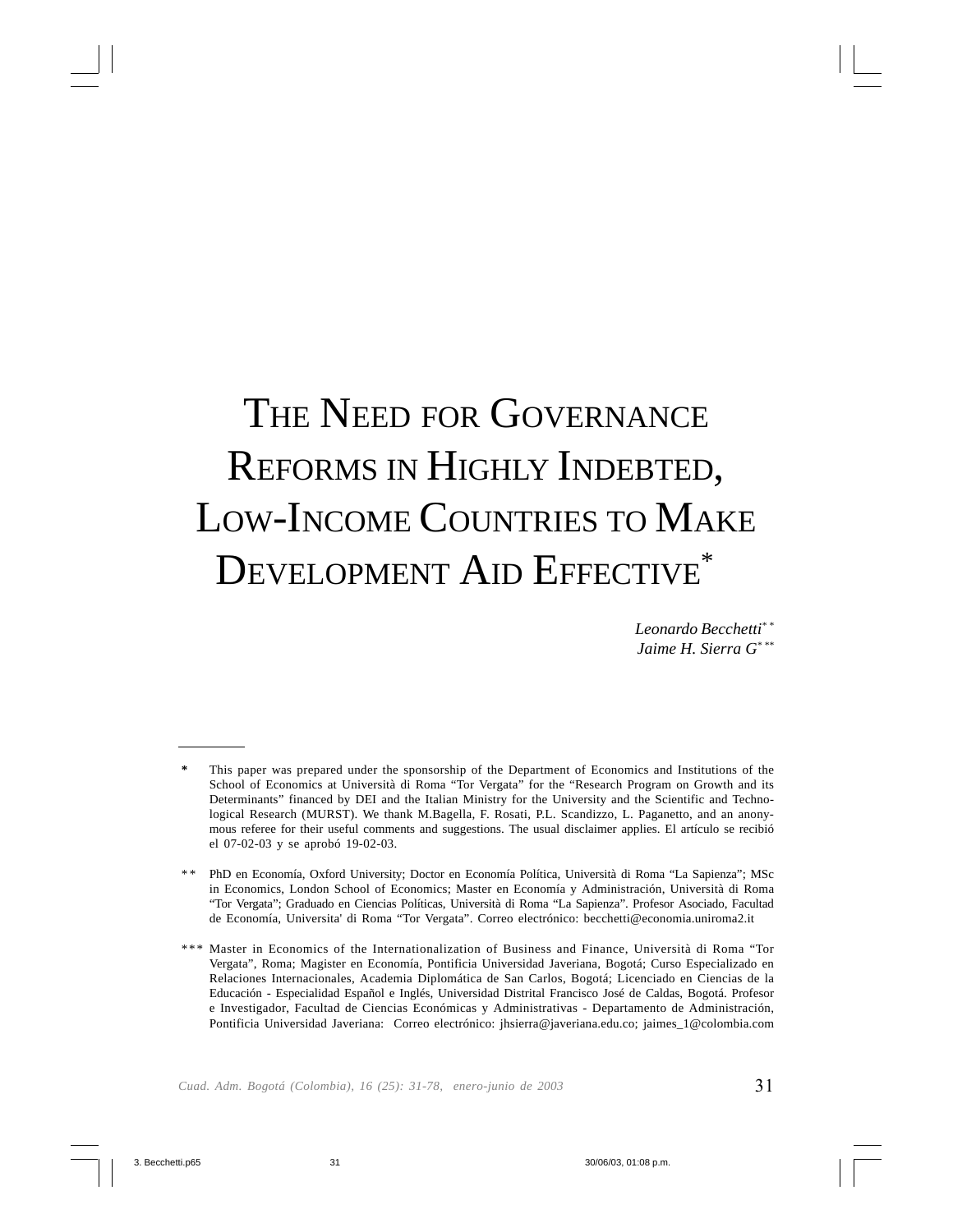#### **ABSTRACT**

Empirical studies do not agree on the conditions that are necessary to assure that  $ODA<sup>1</sup>$ be effective in recipient countries.

This paper finds that average Official Development Aid per capita does significantly contribute to higher levels of per capita income only when: i) ODA is not fungible; ii) domestic savings are depressed by high debt service and low levels of per capita income, and iii) foreign savings inflow is prevented by poor governance or lack of guarantees on foreign capital reimbursement.

It is advanced that ODA does not affect levels of per capita income, investment and growth except for a restricted subgroup of countries with high level of foreign debt, low income, and poor protection of international investment.

These results are an indirect support to World Bank debt relief policies that stress conditionality governance reforms in highly-indebted, poor countries (HIPC), since these policies may allow HIPC countries to leave the group for which ODA is absolutely necessary and effectively impacts investment only when aid is not fungible. The scheme proposed in the final section may be made even more appealing to private banks by financing debt relief partially through reduced or foregone ODA transfers.

**Key words**: ODA, growth, foreign debt, domestic & foreign savings, investment, governance, debt relief.

#### **RESUMEN**

No existe consenso en los estudios empíricos sobre las condiciones necesarias para que la ayuda oficial para el desarrollo[2] (ODA, por sus iniciales en inglés) sea efectiva en los países receptores. El estudio plantea que la ODA contribuye a elevar los niveles de ingreso per capita solamente si: i)la ODA es no fungible; ii) el nivel de ahorro interno está restringido por un alto servicio de la deuda externa y bajos niveles de ingreso per capita, y iii) flujos de entrada de ahorro extranjero bajos o inexistentes debido a políticas inadecuadas o falta de garantías para el reembolso del capital.

El artículo concluye que la ayuda oficial para el desarrollo no afecta significativamente los niveles de ingreso, inversión y crecimiento per capita, excepto en un pequeño grupo de países que presentan un alto nivel de endeudamiento externo, un bajo nivel de ingreso y una limitada protección de la inversión internacional.

Los resultados sustentan indirectamente las políticas de reducción de la deuda del Banco Mundial, con la condición de que los países pobres y con alto nivel de endeudamiento internacional realicen reformas que permitan, en el mediano y largo plazo, eliminar la necesidad de la ODA no fungible y que, mientras sea necesaria, ésta incida efectivamente sobre la inversión. Se sugiere, finalmente, un mecanismo atractivo para los prestamistas privados en el que una parte del esquema de reducción de la deuda se financia con los excedentes no utilizados de los recursos destinados a la ODA.

**Palabras claves**: ODA, crecimiento, deuda externa, ahorro interno y extranjero, inversión, política, alivio de la deuda.

Loans with a grant component greater than 25 percent are included in ODA, as are technical cooperation and assistance. ODA is said to be fungible when spent in consumption.

<sup>1</sup> Official Development Assistance (ODA) consists of net disbursements of loans and grants made on concessional terms by official agencies of the members of DAC and certain Arab countries to promote economic development and welfare in recipient economies listed as developing by DAC.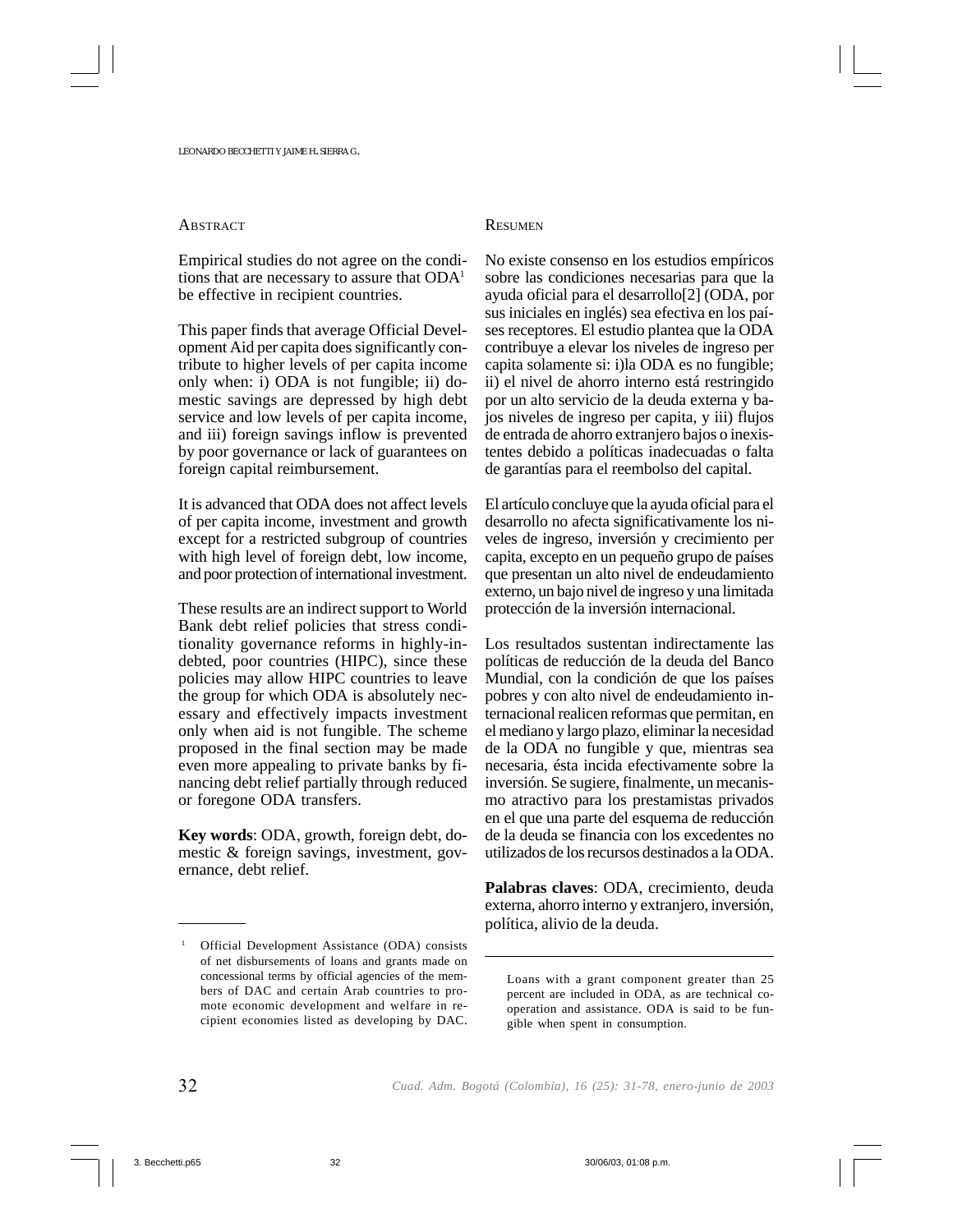### **Introduction**

The relationship between Official Development  $\text{Aid}^1$  (ODA) and growth in developing countries has long been debated in the theoretical and empirical literature during the last decade.

In theoretical literature, ODA is considered from two different perspectives. First, it is considered an additional productive factor in the aggregate production function, apart from private capital and labour (such as, an additional source of non-private investment in infrastructure). Second, it is considered a supplementary source for financing investment in physical and human capital when domestic or foreign savings are scarce due to high debt service, low levels of per capita income, and insufficient guarantees for foreign investment.

This dual perspective on the potential role of ODA emerges when dealing with the link between aid and growth. Boone (1996) maintains that growth is positively influenced only when ODA contributes to physical capital investment. Burnside and Dollar (2000), instead, state that aid is more effective if it boosts income and, consequently, generates an increase in the savings rate.2

A factual support for the second view is found in the two-gap model, a particular version of the Harrod-Domar growth model that has been extensively used to estimate the amount of foreign aid required by developing countries to temporarily fill the gap between investment needs and effective savings (Easterly, 1999). Accordingly, the mechanism should be effective provided that two short-run conditions are met: i) aid goes into investment in a one to one ratio; ii) there is a fixed linear relationship between growth and investment in the short run.

Unfortunately, empirical support for both hypotheses is scarce as most empirical works on ODA conclude that its impact on growth is very low if not inexistent (Boone, 1996; Easterly, 1999; Burnside and Dollar, 2000; Lensink and Morrissey, 2000). In particular, Dawson and Tiffin (1999) find robust evidence that ODA and GDP do not hold any long-run relationship in the case of India, and Boone (1996) finds that aid positively affects total consumption only when government consumption is added to private consumption.

According to Lensink and Morrissey (2000), potential reasons for ODA's lack of effect on growth are: i) the diversion of aid funds from investment; ii) aid granting for poverty-relief or social sectors, or iii) low productivity of investment when ODA funds are not diverted.

Yet, not all results suggest that ODA is completely useless and ineffective.

<sup>2</sup> ODA is seen as an income transfer that can be spent either in consumption or in investment. Easterly (1999) considers aid permanent income given its persistence in time. Such a view would justify spending aid in consumption rather than in investment. This may be the origin of a moral hazard problem since recipients will have an incentive to maintain or even decrease savings as long as they receive aid calculated as the equivalent of the saving-investment gap. On the other hand, Gunning (2001) and Soludo (2001) also controvert on the use of aid as a substitute for taxa-

tion. Finally, ODA might have an additional role concerning debt service that should not be overlooked, as emphasized by Soludo (2001).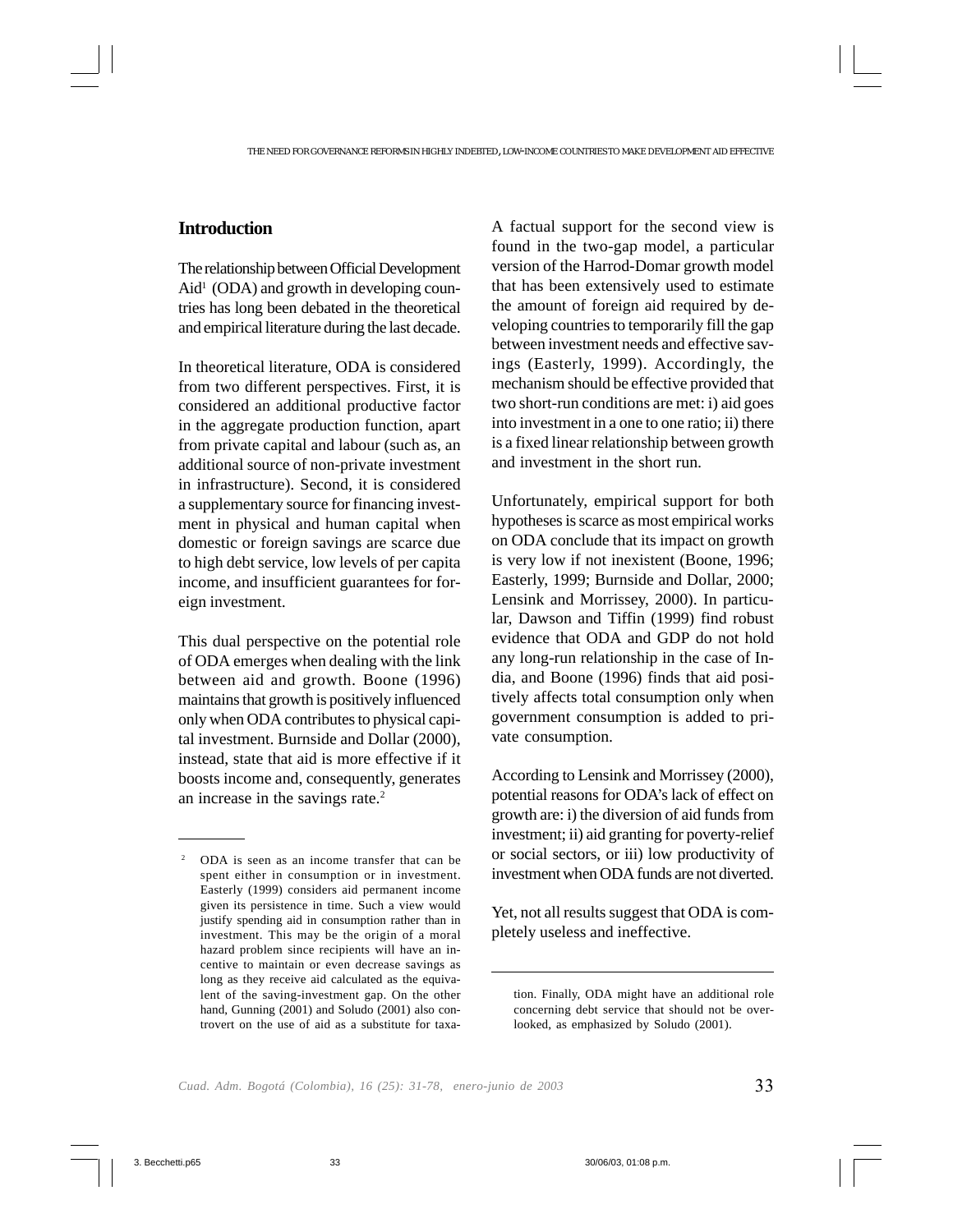Burnside and Dollar (2000) agree on the reduced impact of ODA on growth, but they assert "aid has a positive impact on growth in developing countries when good fiscal, monetary and trade policies are present but has little effect in the presence of poor policies".

Lensink and Morrissey (2000) find strong evidence that uncertainty, measured as the instability of aid receipts, is related significantly and negatively to growth via the "investment channel". According to them, uncertainty arises from both donor-recipient relations<sup>3</sup> and shocks to the economy.

Boone (1996) concludes that aid is effective only when it is non-fungible (this is the case, according to the author, when the aid to GDP ratio is higher than 15 percent) and it has a weak but significant influence on the reduction of infant mortality.4

It is interesting to note that Boone's (1996) findings are not entirely consistent with those from Burnside and Dollar (2000) since, in the first case, it is the impossibility of diverting aid resources from investment, not good governance or good macroeconomic policies, that makes ODA effective.

This paper starts from the apparent contrast between Boone (1996) and Burnside and Dollar (2000) results and tries to interpret them from a different perspective by providing additional evidence.

In the second section, a simple framework is outlined for evaluating the effect of ODA from two alternative assumptions in which this variable (ODA) is considered either an additional productive factor or a form of complementary savings. In the third section, these two hypotheses are tested and we find that the second one is supported for a subgroup of low income, high debt service countries which also happen to have significantly poorer legal guarantees for foreign investment with respect to other ODA recipients. These countries also have an ODA to GDP ratio higher than 15 percent and, therefore, meet the "non fungibility condition" described by Boone (1996). Only in such a case, does ODA significantly affect physical capital investment and income per worker levels and growth.

In the concluding section, it is argued that the results obtained indirectly support the World Bank policy concerning HIPC countries, since debt relief measures conditional to governance reforms may drive these countries out from the group for which aid significantly supports levels of income per worker (and even its growth rate), thus reducing the need for and the effectiveness of foreign aid in the future. If these findings were correct, an additional implication would be that the current sacrifice of private lend-

Burnside and Dollar (2000) distinguish between bilateral and multilateral ODA. Donors in the first category are strongly conditioned by their own strategic interests, while those in the second category allocate aid as a function of (low) income level, population (small countries get more), and policy.

Concerning the crucial subject of aid effectiveness, Gunning (2001) reviews and illustrates different views on aid use and the case for conditionality (in)effectiveness both, from theoretical and empirical standpoints. Furthermore, Gunning (2001), Ranis (2001), and Soludo (2001) discuss the controversial issue of ex-ante *vs* ex-post conditionality along with bundling.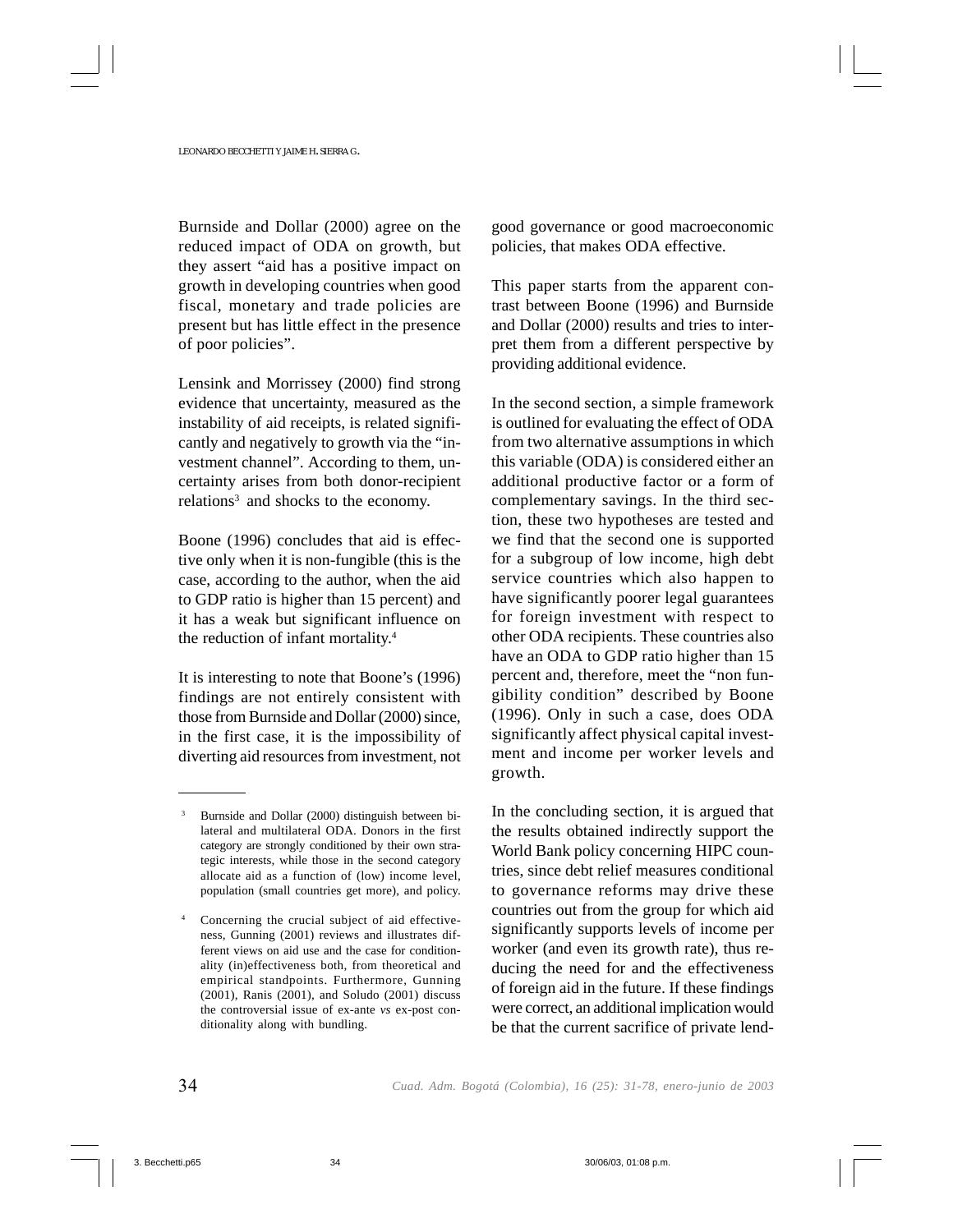ers in terms of foregone debt service might therefore, be compensated for by an amount equal to the expected future government savings on ODA transfers to former HIPC countries.

# **1. ODA and the Determinants of the Differences in Per Capita Growth Levels: Two Hypotheses**

A simple hypothesis is formulated to convey the idea that ODA may be considered an additional productive factor in the aggregate production function:

*Hyp 1: ODA is an additional productive factor in the aggregate production function of ODA recipients*

The standard Mankiw-Romer-Weil (MRW) (1992) production function, accounting for human capital and including ODA as an additional production factor, then becomes:

 $Y_t = F(K, H, AL, ODA) = K_t^{\alpha} H^{\beta} (A_t L_t)^{1-\alpha-\beta-1}$  $\gamma$ (*ODA*)<sup>γ</sup> where  $\alpha + \beta + \gamma < 1$ 

where *K* stands for private physical capital, *H* is the stock of human capital, *A* is a labour-augmenting factor, *L* is labour, and *ODA* is Official Development Aid.

Physical capital and human capital have the following standard laws of motion:

$$
\dot{K} = s_k Y - \delta K
$$
  
=  $s_k F(K, AL) - \delta K$  (1)

$$
\dot{H} = s_h Y - \delta H
$$
  
=  $s_h F(K, AL) - \delta H$  (2)

where  $s_k$  and  $s_k$  are the fraction of income invested respectively in physical and human capital,

while the growth of the labour input is expressed as:  $L_t = L_0 e^{nt}$ .

Solving for the steady state values of physical and human capital one gets:

$$
\frac{Y}{L} = Af(k^*, h^*, ODA) = Ak^{*\alpha} h^{*\beta} ODA^{\gamma}
$$
  
=  $A_0 e^{gt} k^{*\alpha} h^{*\beta} oda^{\gamma}$ . (3)

where all lowercase variables are original inputs divided by workers per efficiency unit, and:

$$
k^* = \left(\frac{s_k^{1-\beta} \cdot s_h^{\beta} (oda)^{\gamma}}{n+g+\delta}\right)^{\frac{1}{1-\alpha-\beta}}
$$
(4)

and:

$$
h^* = \left(\frac{s_k^{\alpha} \cdot s_h^{1-\alpha} (odd)^{\gamma}}{n+g+\delta}\right)^{\frac{1}{1-\alpha-\beta}}
$$
(5)

with *oda=ODA/AL*.

By substituting in the production function and taking logs, one gets:

and: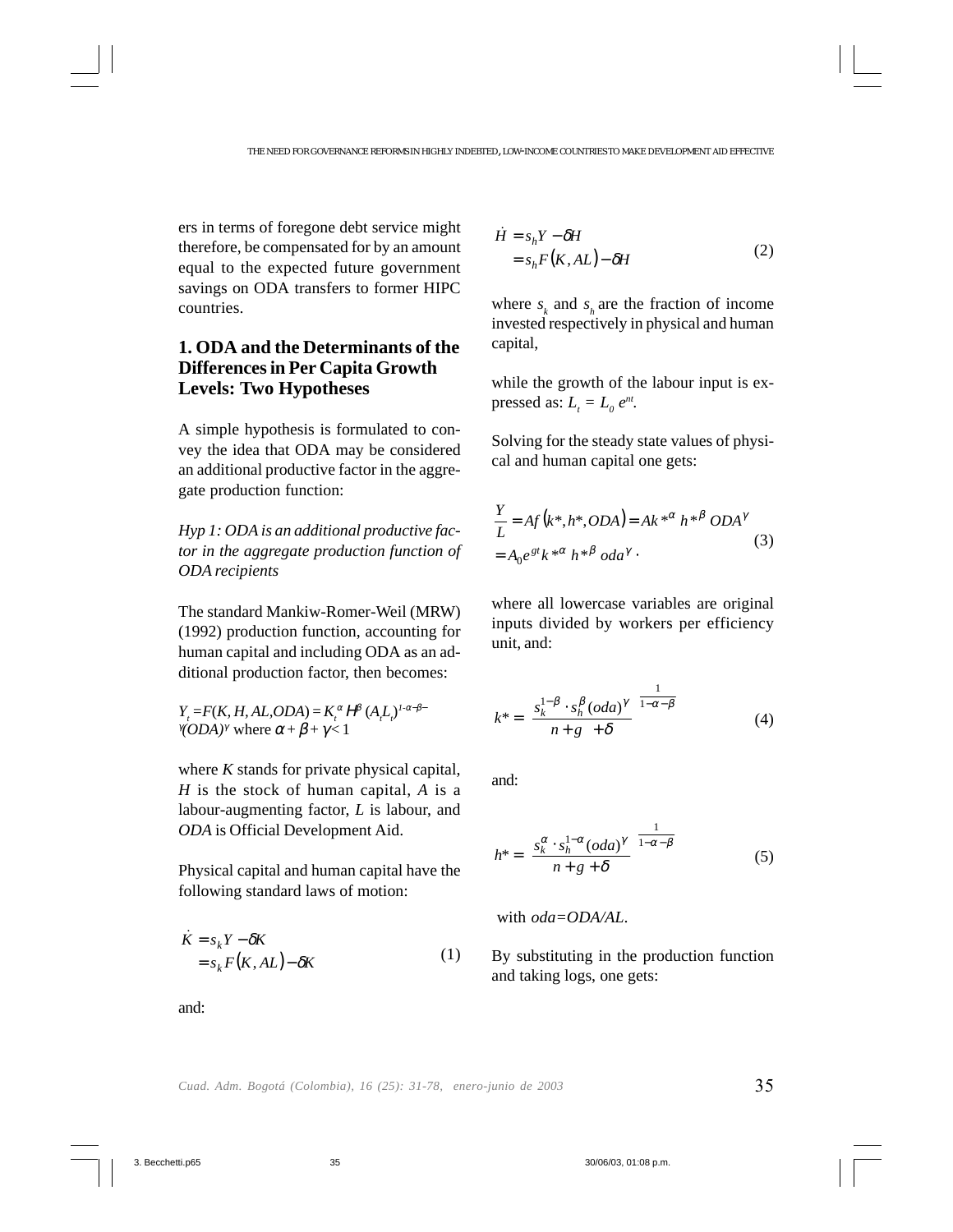$$
\ln = \left(\frac{Y}{L}\right)^{k} = \ln(A_{0}) + g - \frac{\alpha + \beta}{1 - \alpha - \beta} \ln(g + n + \delta)
$$
  
+ 
$$
\frac{\alpha}{1 - \alpha - \beta} \ln(s_{k}) + \frac{\beta}{1 - \alpha - \beta} \ln(s_{h})
$$
  
+ 
$$
\frac{\gamma}{1 - \alpha - \beta} \ln o da
$$
 (6)

or:

$$
\ln(\frac{Y}{L})^* = \ln(A_0^{\prime}) + g - \frac{\alpha + \beta}{1 - \alpha - \beta}
$$
  

$$
\ln(g + n + \delta) + \frac{\alpha}{1 - \alpha - \beta} \ln(s_k)
$$
  

$$
+ \frac{\beta}{1 - \alpha - \beta} \ln(s_h) + \frac{\gamma}{1 - \alpha - \beta} \ln da
$$
 (6')

where

$$
\ln(A_0) = \ln(A_0) - \frac{\gamma}{1 - \alpha - \beta} \ln A
$$
  
and  $da = ODA/L$ 

According to this equation, if ODA is an additional productive factor, it should positively affect levels of income per worker and the numerator of its coefficient should be exactly its output elasticity.

*Hyp 2: ODA compensates for the shortage of private and international investment financing in countries with poor governance.*

Now, let us assume that ODA is not a productive factor and that each country has the traditional MRW (1992) aggregate production function:

 $Y_t = F(K, H, AL, ODA) = K_t^{\alpha} H^{\beta}$ ?<sup>2</sup> $(A_t L_t)^{1-\alpha-\beta}$ where  $\alpha + \beta < 1$ .

Let us assume also that, for countries with low income, high debt service, and poor governance (from now on LIHDSPG countries), domestic and international savings are insufficient to finance physical capital growth and therefore, are supplemented by ODA.<sup>5</sup>

For these countries, physical capital and human capital have the following laws of motion:

$$
\dot{K} = s_k Y - \delta K + ODA
$$
  
=  $s_k F(K, AL) - \delta K + ODA$ 

 $= s_h F(K, AL) - \delta H$  $\dot{H} = s_h Y - \delta H$ 

<sup>5</sup> One may wonder why this does not occur for other ODA recipients also. An explanation may be the following. Consider that the exogenous driving force of the law of motion of physical capital is the amount of profitable ideas, which may be implemented domestically. With rational economic agents, domestic aggregate savings devoted to domestic investment should not be more than what is exactly needed to finance such profitable ideas in equilibrium. If domestic savings due to low income are insufficient, international savings should do the case. Only with high debt service and poor governance under the risk of repudiation and confiscation of private property, it may occur that the inflow of both domestic and foreign savings is insufficient to finance these profitable ideas. However, even in this case, poor governance may divert ODA from productive uses when aid is fungible. Therefore, only when ODA is not fungible (in addition to all previously mentioned conditions), it significantly contributes to investment and positively affects growth.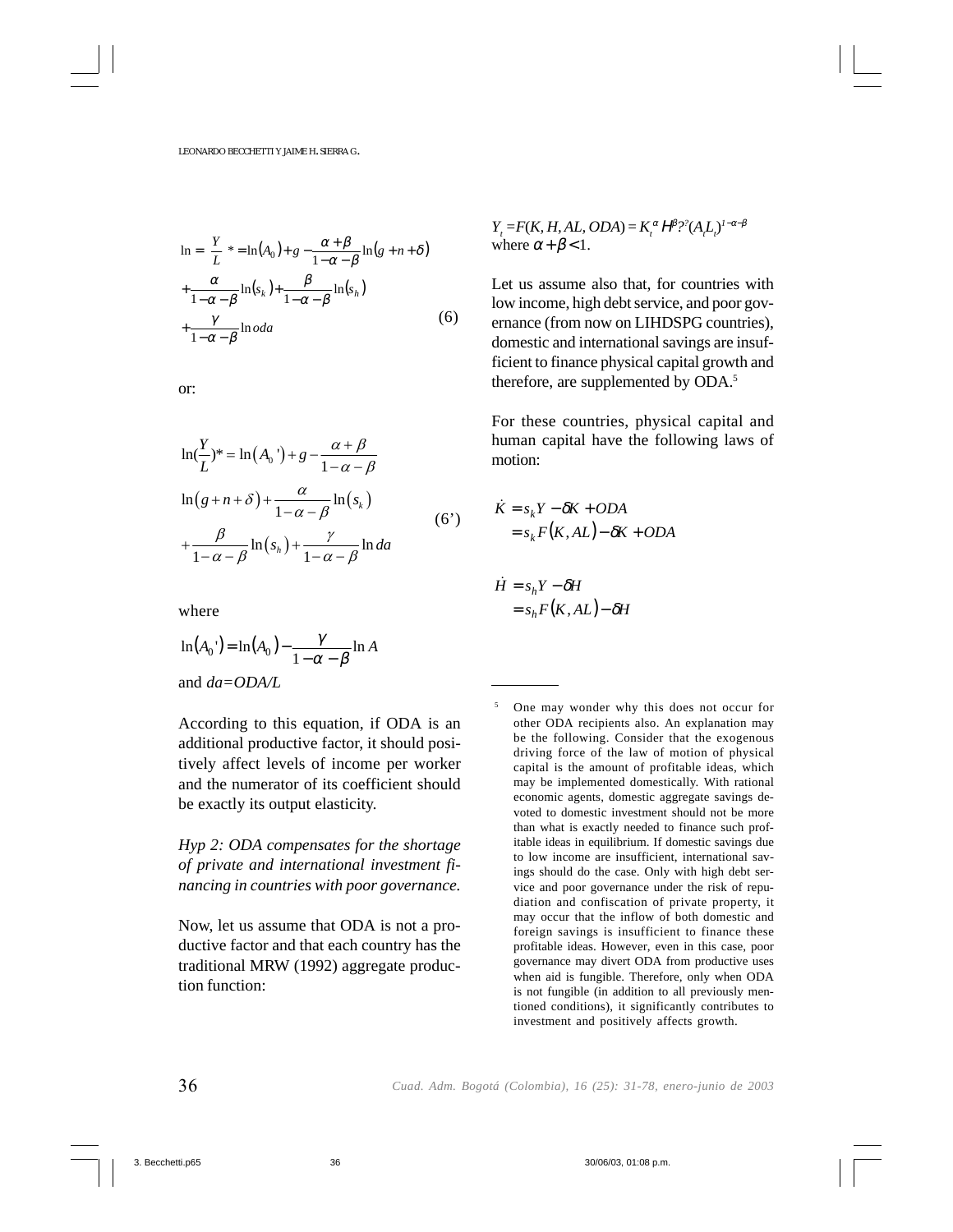which allow to obtain the following laws of motion and steady state values of physical and human capital per efficiency unit (respectively denoted as *k* and *h*):

$$
\dot{k}_t = s_k y_t + ODA/AL - (n + g + \delta)k
$$
  

$$
\dot{h}_t = s_h y_t - (n + g + \delta)h_t
$$

$$
k^* = \left(\frac{\left(\operatorname{oda}^* s_k\right)^{1-\beta} \cdot s_h^{\beta}}{n+g+\delta}\right)^{\frac{1}{1-\alpha-\beta}}
$$
(7)

$$
h^* = \left(\frac{\left(oda * s_k\right)^{\alpha} \cdot s_h^{1-\alpha}}{n+g+\delta}\right)^{\frac{1}{1-\alpha-\beta}}
$$
(8)

By substituting them in the production function and taking logs, one obtains:

$$
\frac{Y}{L} = Af(k^*, h^*) = AK^{*\alpha} h^{*\beta}
$$
  
=  $A_0 e^{st} k^{*\alpha} h^{*\beta}$  (9)

and:

or:

$$
\ln = \left(\frac{Y_t}{L_t}\right) = \ln(A_0) + gt - \frac{\alpha}{1 - \alpha - \beta}
$$
  

$$
\ln(s_k) + \frac{\alpha}{1 - \alpha - \beta} \ln(\alpha da) + \frac{\beta}{1 - \alpha - \beta}
$$
  

$$
\ln(s_h) - \frac{\alpha + \beta}{1 - \alpha - \beta} \ln(n + g + \delta)
$$
 (10)

 $\ln(\frac{Y}{L})^* = \ln(A_0') + g - \frac{\alpha + \beta}{1 - \alpha - \beta}$  $\ln(g+n+\delta)+\frac{\alpha}{1-\alpha-\beta}\ln(s_k)$  $\frac{P}{1-\alpha-\beta}\ln(s_h) + \frac{I}{1-\alpha-\beta}\ln da$ γ  $\alpha-\beta$  $+\frac{\beta}{1-\alpha-\beta}\ln(s_h)+\frac{\gamma}{1-\alpha-\beta}$  $\alpha-\beta$  $(n + \delta) + \frac{\alpha}{1 - \alpha - \epsilon}$  $\alpha + \beta$  $=\ln(A_0') + g - \frac{\alpha + \beta}{1 - \alpha - \beta}$  $(10')$ 

where, again,

$$
\ln(A_0') = \ln(A_0) - \frac{\gamma}{1 - \alpha - \beta} \ln A
$$
  
and  $da = ODA/L$ .

One may alternatively assume that ODA complements insufficient savings for human capital accumulation. In that case, one would obtain:

$$
\dot{H} = s_h Y - \delta H + DA
$$
  
=  $s_h F(K, AL) - \delta H + DA$  (11)

and:

$$
\ln\left(\frac{Y_t}{L_t}\right) = \ln(A_0') + gt + \frac{\alpha}{1 - \alpha - \beta}
$$
  

$$
\ln(s_k) + \frac{\beta}{1 - \alpha - \beta} \ln(da) + \frac{\beta}{1 - \alpha - \beta}
$$
  

$$
\ln(s_h) - \frac{\alpha + \beta}{1 - \alpha - \beta} \ln(n + g + \delta)
$$
 (12)

Once again, the possibility for LIHDSPG countries to catch up depends not only on the levelling of their population growth rate and of their physical and human capital investment rates (and on country specific fun-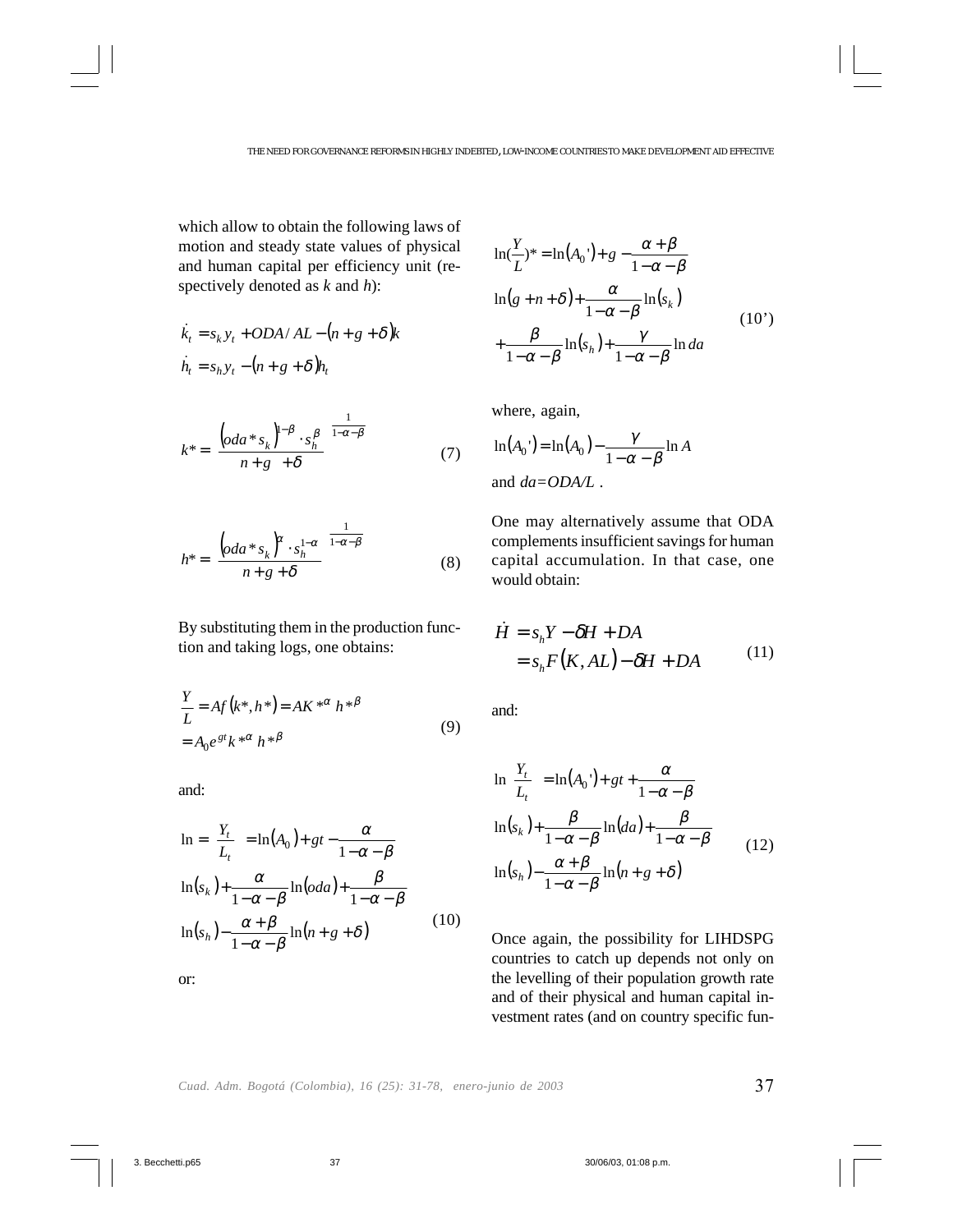damentals captured by the intercept), but also on ODA received. Thus, in these countries, the model introduces an additional factor of conditionality for convergence in levels.

A comparison of the two hypotheses shows that they are almost observationally equivalent when one focuses on levels of per capita income, but that they are not if one measures variables affecting private investment, which should be significantly related to ODA only in the second case.

# **1.1** *Determinants of the Difference in Convergence of Per Capita Growth: Three Hypotheses*

Under hypotheses 1 and 2, it is possible to show that, in the proximity of the balanced growth path, *y* converges to *y\** respectively at the rate

$$
(1 - \alpha - \beta - \gamma) (n + g) \equiv \text{and}
$$
  
 
$$
\lambda (1 - \alpha - \beta) (n + g) \equiv \lambda
$$
 (13)

as:

$$
Dln(y)/dt = \lambda [ln(y) - ln(y^*)]
$$
 (14)

For both hypotheses, this implies that:

$$
ln(yr) - ln(y*) = e-1 [ln(y0) - ln(y*)]
$$
 (15)

If  $ln(y^*)$ -  $ln(y_0)$  is added to both sides, one gets an equation for the rate of growth:

$$
ln(y_i) - ln(y_0) = -(1 - e^2 \lambda^t) [ln(y_0) - ln(y^*)].
$$

By replacing  $ln(y^*)$  with the steady state solution, one gets under hypothesis 1:

$$
\ln((Y/L)(t) - \ln((Y/L)(0)))
$$
\n
$$
= gt + (1 - e^{-\lambda t}) \frac{\alpha}{1 - \alpha - \beta} \ln(s_k)
$$
\n
$$
+ (1 - e^{-\lambda t}) \frac{\beta}{1 - \alpha - \beta} \ln(s_h) +
$$
\n
$$
- (1 - e^{-\lambda t}) \frac{\alpha + \beta}{1 - \alpha - \beta} \ln(n + g + \delta)
$$
\n
$$
+ (1 - e^{-\lambda t}) \frac{\gamma}{1 - \alpha - \beta} \ln(da) - (1 - e^{-\lambda t})
$$
\n
$$
\ln((Y/L)(0)) + (1 - e^{-\lambda t}) \ln(A_{(0)}')
$$
\n(16)

and under hypothesis 2 (when one assumes that ODA contributes to physical capital investment):

$$
\ln((Y/L)(t) - \ln((Y/L)(0)) = gt + (1 - e^{-\lambda t})
$$
\n
$$
\frac{\alpha}{1 - \alpha - \beta} \ln(s_k) + (1 - e^{-\lambda t}) \frac{\beta}{1 - \alpha - \beta} \ln(s_h) + (-1 - e^{-\lambda t}) \frac{\alpha + \beta}{1 - \alpha - \beta} \ln(n + g + \delta)
$$
\n
$$
+ (1 - e^{-\lambda t}) \frac{\alpha}{1 - \alpha - \beta} \ln(da) \tag{17}
$$
\n
$$
- (1 - e^{-\lambda t}) \ln((Y/L)(0)) + (1 - e^{-\lambda t}) \ln(A_{(0)})
$$

Therefore, under both hypotheses, an additional factor of conditionality for convergence is introduced and it is represented by the ODA inflow.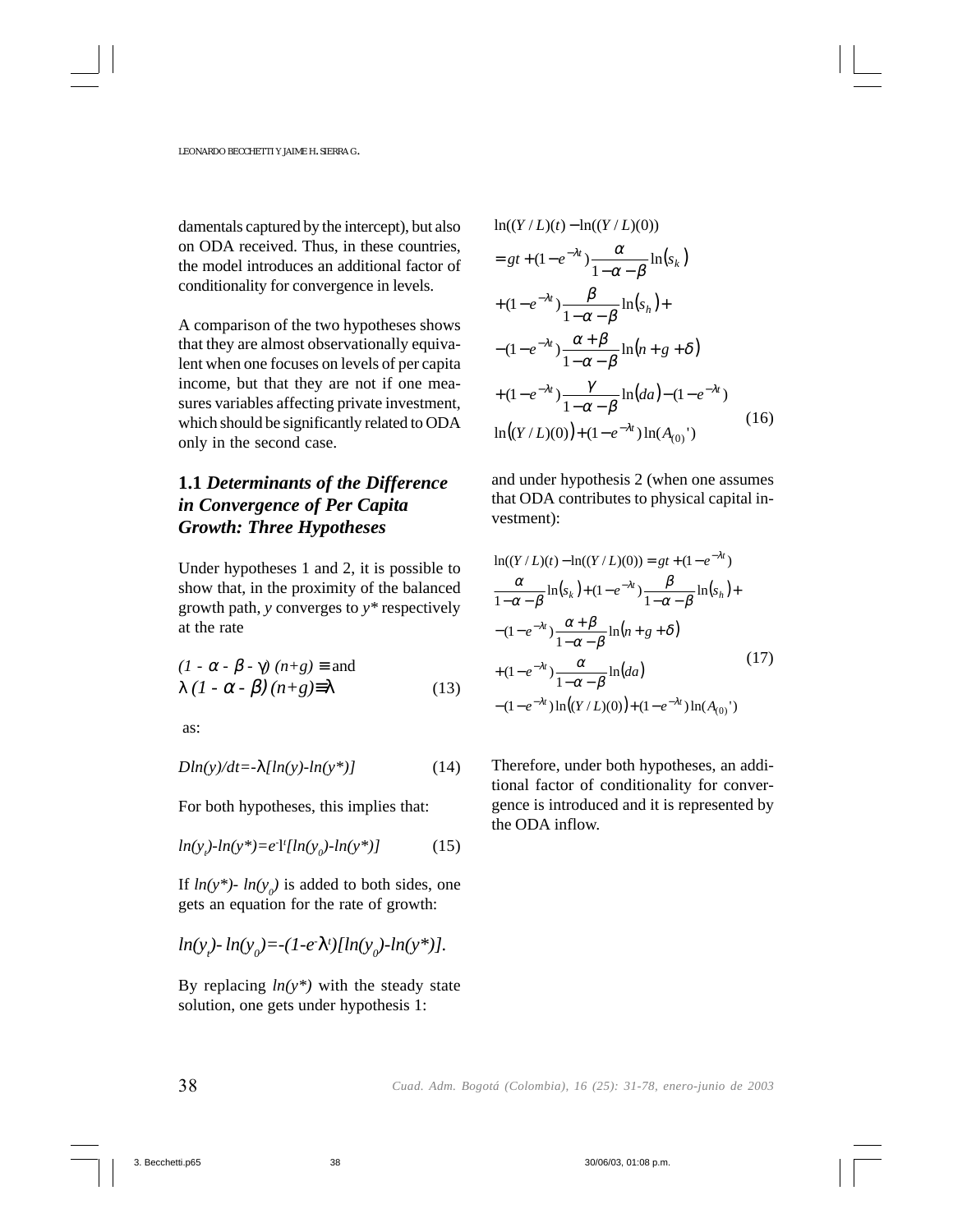### **2. Empirical Analysis**

# **2.1** *Database Description and Descriptive Statistics*

Variables for the empirical analysis are taken from the World Bank database.6 The dependent variable *Y* is the gross domestic product per capita converted to international dollars using purchasing power parity rates,<sup>7</sup> *L* is the number of people who could potentially be economically active (population aged between 15-64) or, alternatively, the ILO labour force.<sup>8</sup> The advantage of the second measure is that it accounts for potential heterogeneity in participation rates across countries, a factor left out when one proxies the domestic labour force with population in the 15-64 age cohort. As in Mankiw, Romer and Weil (1992),  $s_k$  is gross domestic investment over GDP,  $s_H$  is the (secondary education) gross enrolment ratio or the ratio of total enrolment regardless of age, to the population of the age group that officially corresponds to the level of education shown.

Descriptive statistics for subgroups of ODA recipients show that the LIHDSPG group has a relatively larger aid to GDP ratio (about 15 percent), a much lower school enrolment ratio, and an extremely larger aid to investment ratio. Population is relatively small, but not the smallest among selected subgroups (upper middle income recipients are slightly less populated on average) (Table 1).

The LIHDSPG group also has significant differences with the group of countries having ODA/GDP ratios higher than 15 percent, the threshold Boone (2000) considers necessary for aid to be non-fungible and to have effects on per capita income. More specifically, the secondary school enrolment ratio (15.42 percent against 53.24 percent) and gross domestic investment (16.98 percent against 21.88 percent) are dramatically lower. Government consumption to GDP is also smaller.

The important issue is the comparison between this subgroup and all others in terms of economic freedom (Table 2).<sup>9</sup> The comparison of the LIHDSPG group averages with those of other non-OECD countries shows large and significant differences in terms of economic freedom with both parametric and non-parametric tests. The largest differences with respect to

We cannot use the Penn World Tables as the period of time in this analysis does not coincide with that of the Summers-Heston database.

<sup>7</sup> An international dollar has the same purchasing power over GDP as the U.S. dollar in the United States.

The ILO labour force includes the armed forces, the unemployed, and first-time job seekers, but excludes homemakers and other unpaid caregivers and workers in the informal sector.

The index of economic freedom published in the *Economic Freedom of the World: 2000 Annual Report* is a weighted average of the following seven composed indicators designed to identify the consistency of institutional arrangements and policies with economic freedom in seven major areas: *i) Size of Government; ii) Structure of the Economy and Use of Markets; iii) Monetary Policy and Price Stability; iv) Freedom to Use Alternative Currencies; v) Legal Structure and Property Rights; vi) International Exchange: Freedom to Trade with Foreigners; vii) Freedom of Exchange in Capital and Financial Markets.*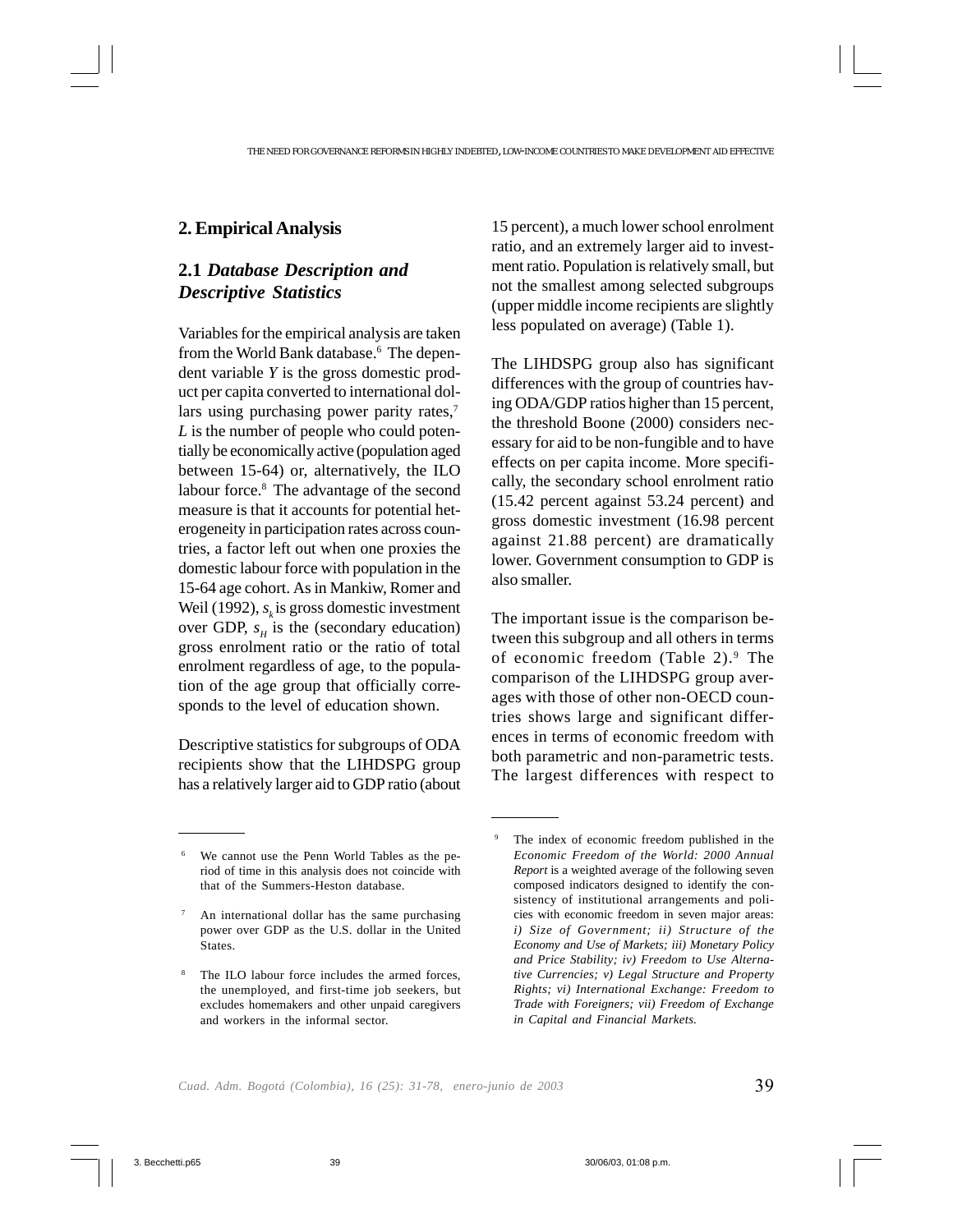other non-OECD countries are in terms of *legal structure and property rights*10 and *freedom of exchange in capital and financial markets*. 11 This difference supports the hypothesis that the LIHDSPG subgroup may have relevant difficulties in collecting foreign savings.

#### **2.2** *Econometric Estimates*

As a first step in the econometric analysis, equation (6) is estimated for different subgroups of ODA recipients according to geography, levels of income per capita (high, upper-middle, lower-middle and low) and levels of debt service (high, medium, low). Finally, the group of ODA recipients with an average ODA to GDP ratio higher than 15 percent is considered, as well as the World Bank HIPC countries and the group of low income, high debt service, poor governance (LIHDSPG) countries.

The estimation period is 1975-1997 and the estimation approach is a simple cross-section in which regressors are calculated as estimation period averages and the dependent variable is measured in the final year of the estimation period.<sup>12</sup>

The empirical findings clearly show that ODA has affected levels of GDP per worker significantly and positively only in the Boone and in the LIHDSPG subgroup (Tables 3a-3d).<sup>13</sup> It is difficult to imagine that this relationship is affected by any kind of endogeneity for two reasons. First, high levels of income per worker should cause lower, not higher ODA. Second, regressors and the dependent variable are measured at different time intervals.

However, when trying to measure the impact of ODA on convergence, it is found that growth is conditional on ODA only in the group of countries in which ODA is higher than 15 percent of the GDP. The result is confirmed both in the cross-sectional (Tables 4a-4d) and in the panel (three-year averages) estimate of convergence (Tables 5a-5d).<sup>14</sup> Therefore, one may be led to con-

<sup>14</sup> Subgroup estimates of convergence obviously measure factors affecting convergence in a re-

<sup>10</sup> The *Legal Structure and Property Rights* index is a composed indicator measuring security of property rights and viability of contracts. It is a weighted average of the following items: i) Legal Security of Private Ownership Rights *(Risk of confiscation*); ii) Viability of Contracts *(Risk of contract repudiation by the governmen*t); iii) Rule of Law: Legal Institutions Supportive of the Principles of Rule of Law and Access to a Non-discriminatory Judiciary.

<sup>11</sup> *The Freedom of Exchange in Capital and Financial Markets* composed indicator is a weighted average of the following items: i) Ownership of Banks: Percent of Deposits Held in Privately Owned Banks; ii) Extension of Credit: Percent of Credit Extended to Private Sector; iii) Interest Rate Controls and Regulations that Lead to Negative Interest Rates; iv) Restrictions on the Freedom of Citizens to Engage in Capital Transactions with Foreigners.

<sup>&</sup>lt;sup>12</sup> The trend income is used alternatively to observe income to avoid results to be influenced by cyclical effects on output (Temple, 1999). Estimates with the alternative proxies for the dependent variable do not differ substantially and are available from the authors upon request.

<sup>13</sup> Note that human and physical capitals, while significant in the overall sample, are often not significant in subgroup estimates. This is probably due to the limited number of observations in subgroup estimates, which reduces degrees of freedom, and goodness of fit.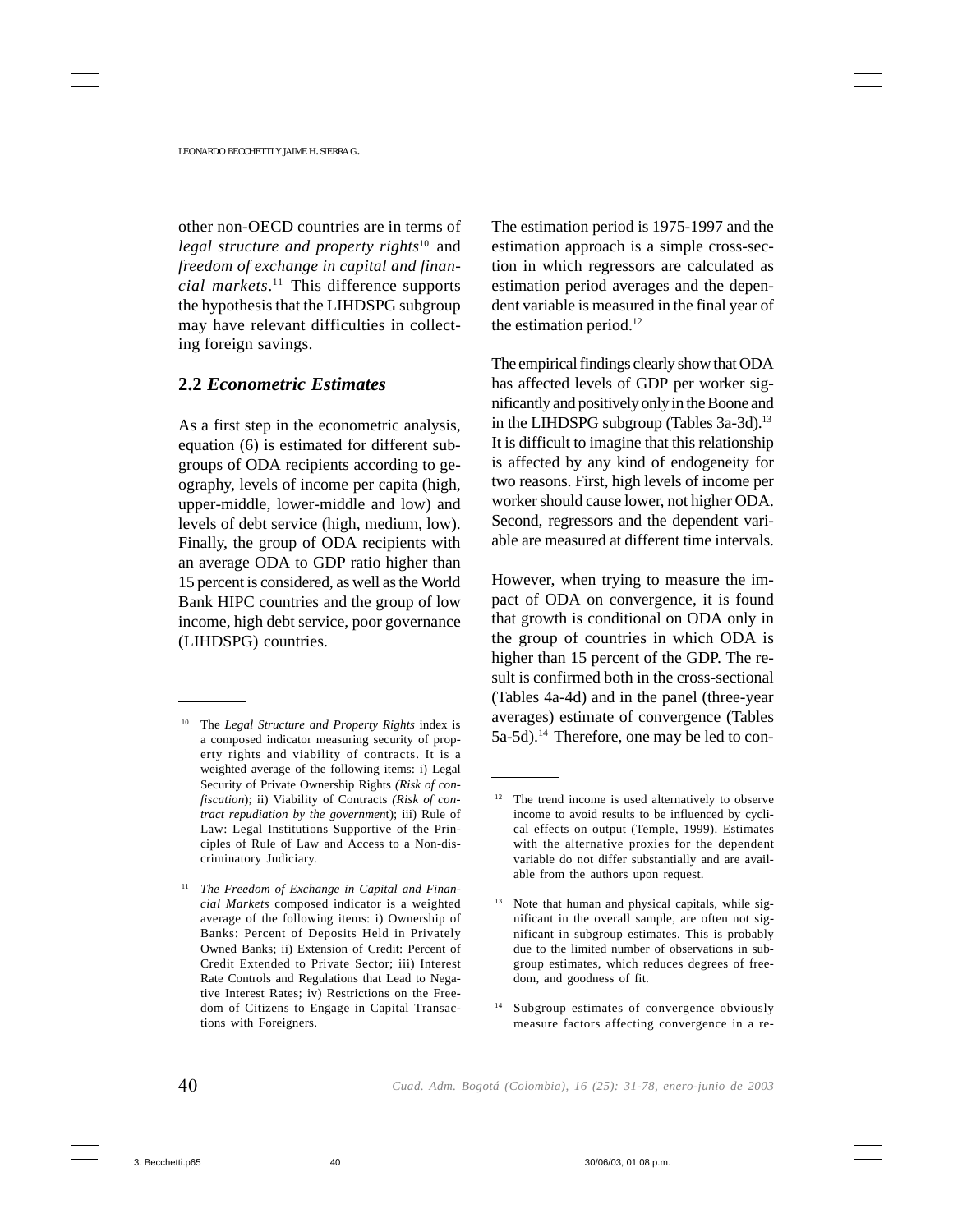clude that in other HIPC countries ODA sustains levels of income per worker through government or private consumption and not through investment. To test this hypothesis, an extended version of the Feldstein-Horioka (1980) test is proposed by regressing investment to GDP ratios on savings to GDP ratios and ODA per capita. The model is estimated with panel fixed effects and the test confirms the hypothesis formulated by showing that ODA significantly affects investment and per capita income growth in the Boone subgroup, but that it does not in the larger HIPC subgroup (Tables 6a-6d).

#### **Conclusions**

ODA may have positive effects on income levels and growth per capita if it acts either as an additional productive factor (substituting, for instance, for public expenditure in infrastructure) or as a substitute for domestic and foreign savings in financing domestically profitable ideas when the latter two sources of financing are insufficient because of poor governance, low levels of income, and high debt service.

The relevance of these two theoretical hypotheses is tested on a panel of 112 ODA recipients observed during 23 years. To this end, a group of countries with low per capita income and high debt service is identified and this particular group is shown to have significantly poorer governance if compared to other ODA recipients (LIHDSPG countries). Econometric estimates show that average aid per capita in the last two decades has had positive and significant effects on levels of income per worker only for this group.

Yet, when estimating the impact of ODA on growth, it is found that international aid has significant effects on this variable (and also on investment) only for the subgroup of LIHDSPG countries for which the aid to GDP ratio is higher than 15 percent.

Based on these findings, it is argued that in the case of this small group of countries ODA may compensate for the shortage of domestic and foreign capital. The accumulation of the former is prevented by poor income and high debt service, while the inflow of the latter is prevented by poor governance. On the other hand, ODA is effectively channelled towards investment and it significantly affects growth only when the size of aid is particularly high with respect to domestic GDP or when aid is non-fungible. This argument would justify the different results of ODA on growth for HIPC and Boone's countries.

The results of this paper indirectly support World Bank (1998) debt relief policies conditional to governance reforms in HIPC countries. In fact, these policies may allow HIPC countries to leave the group that needs ODA to support income levels, and for which ODA is effective on investment and growth when it is not fungible. Of course, aid used to whatsoever end should be supported by a detailed country analysis, since reforms, timing and order are fundamental for successfully sustained implementation

stricted subset of countries. Therefore, it is reasonable to expect that regional convergence does not always follow the same laws for different groups.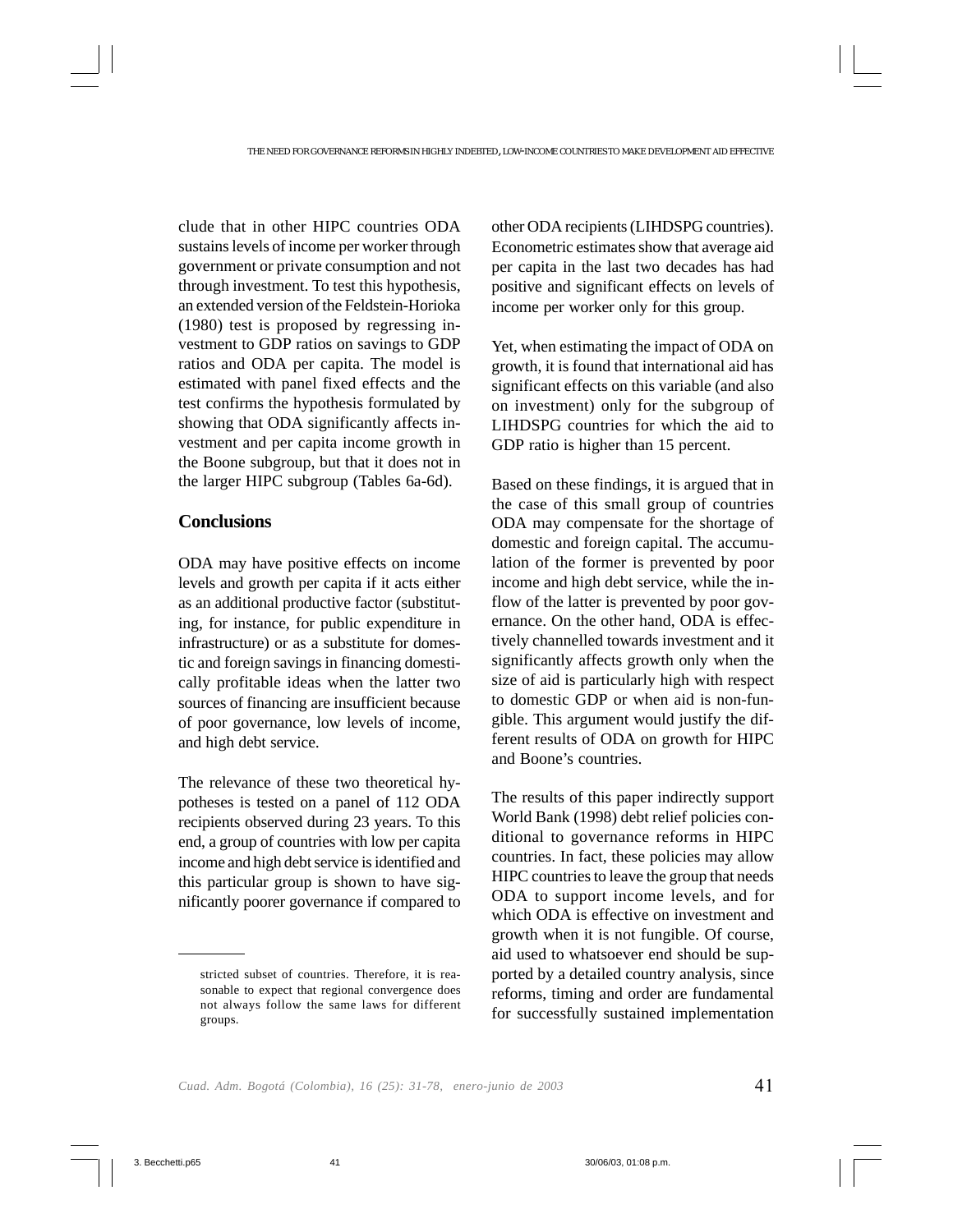of policy choices that are compatible with macroeconomic variable conditions.

The findings presented here suggest the possibility of creating a mechanism for the implementation of self-financing debt relief schemes. If these plans are successful and the reduction of debt service is accompanied by an improvement of governance according to present estimates, the HIPC country will not need international aid anymore. In such a case, savings on ODA transfers could finance the losses of private lenders due to the foregone debt service.

#### **Bibliographical References**

- Bajo-Rubio, O., 2000. "A further Generalization of the Solow Growth Model: The Role of the Public Sector", in: *Economics Letters*, n. 68, p. 79-84.
- Boone, P., 1996. "Politics and the Effectiveness of Foreign Aid", in: *European Economic Review*, n. 40, p. 289-329.
- Burnside, C.; Dollar, D., 2000. "Aid, Policies, and Growth", in: *The American Economic Review*, Sept., v. 90, n. 4, p. 847-868.
- Dawson, J. W., 1998. "Institutions, Investment, and Growth: New Cross-country and Panel Data Evidence", in: *Economic Enquiry*, Oct., v. 36, p. 603-619.
- Dawson, P. J.; Tiffin, R., 1999. "Is There a Longrun Relationship Between ODA and GDP? The Case of India", in: *Applied Economics Letters*, v. 6, n. 5, p. 275-277.
- Easterly, W., 1999. "The Ghost of Financing Gap: Testing the Growth Model Used in the

International Financial Institutions", in: *Journal of Development Economics*, v. 60, p. 423-438.

- Feldstein, M.; Horioka, C., 1980. "Domestic Savings and Capital Glows", in: *Economic Journal*, June, p. 314-329.
- Gunning, J. W., 2001. "Rethinking Aid", in: Pleskovic, B.; Stern, N. (editors.). *Annual World Bank Conference on Development Economics 2000*, Washington, IBRD/WB, p. 125-144.
- Lensink, R.; Morrissey, O., 2000. "Aid Instability as a Measure of Uncertainty and the Positive Impact of Aid on Growth", in: *The Journal of Development Studies*, Feb., v. 36, n. 3, p. 31-49.
- Levine, R.; Renelt, D., 1992. "A Sensitivity Analysis of Cross-country Growth Regressions", in: *The American Economic Review*, Sept., v. 82, n. 4,pp. 942-963.
- Mankiw, N. G.; Romer, D.; Weil, D. N., 1992. "A Contribution to the Empirics of Economic Growth", in: *Quarterly Journal of Economics*, May, v. 107, p. 407-438.
- Milbourne, R., 1997. "Growth, Capital Accumulation and Foreign Debt", in: *Economica,* The London School of Economics and Political Science, Feb., n. 64, p. 1-13.
- Ranis, G., 2001. "Comment on 'Rethinking aid', by Jan Willem Gunning, and 'Beyond Rosenstein-Rodan: The Modern Theory of Coordination Problems in Development', by Karla Hoff", in: Pleskovic, B.; Stern, N. (editors.). *Annual World Bank Conference on Development Economics 2000*, Washington, IBRD/WB, p. 177-182.
- Ruttan, V. W., 1998. "The New Growth Theory and Development Economics: a Survey", in: *The*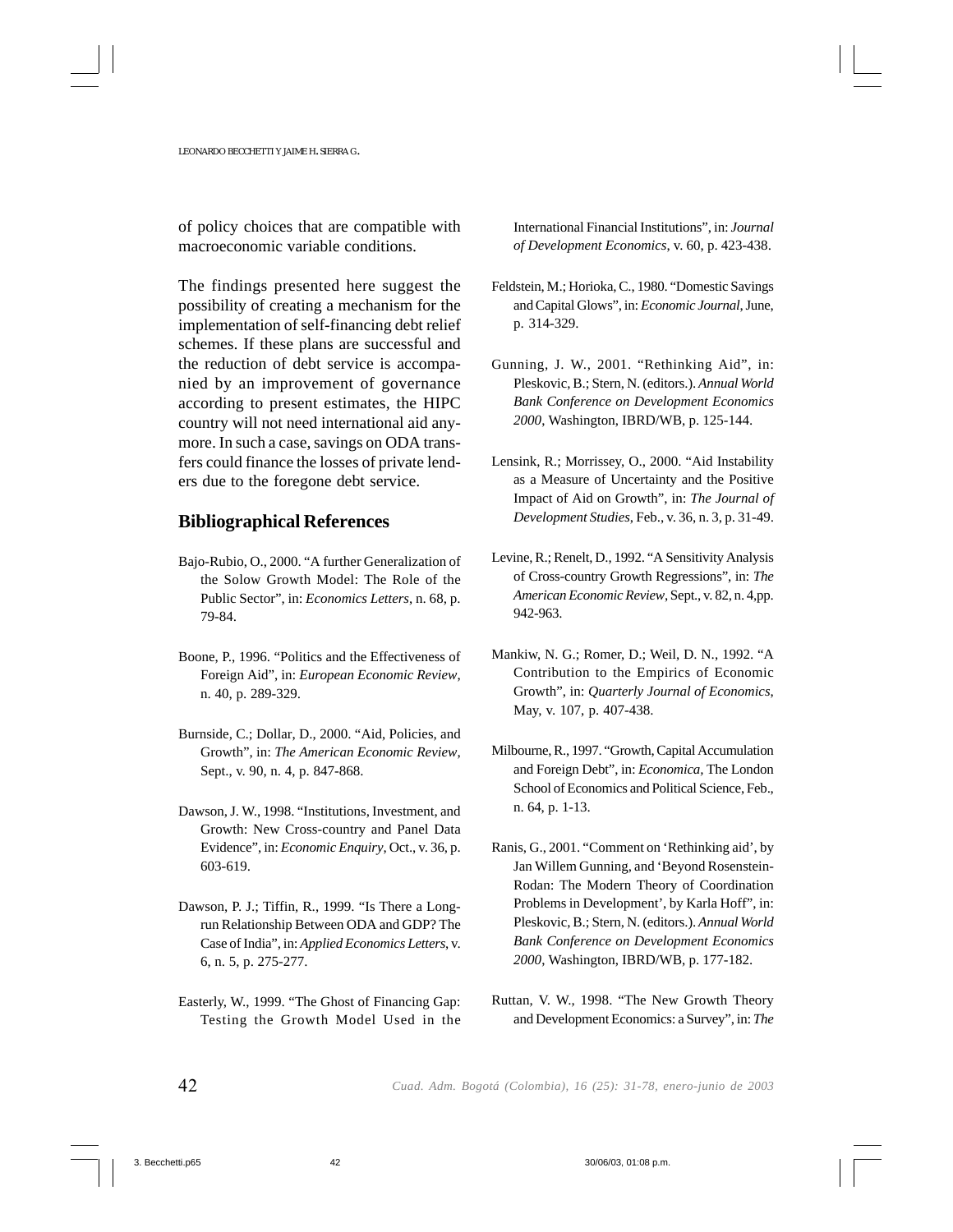*Journal of Development Studies*, Dec., v. 35, n. 2, p. 1-26.

Soludo, C. C., 2001. "Comment on 'Rethinking Aid', by Jan Willem Gunning, and 'Beyond Rosenstein-Rodan: The Modern Theory of Coordination Problems in Development', by Karla Hoff", in: Pleskovic, B.; Stern, N. (editors.). *Annual World Bank Conference on*

*Development Economics 2000*, Washington, IBRD/WB, p. 183-188.

- Temple, J., 1999. "The New Growth Evidence", in: *The Journal of Economic Literature*, Mar., v. 37, p. 112-156.
- World Bank, 1998. *Assessing Aid: What Works, What Doesn't and Why*, New York, Oxford University Press.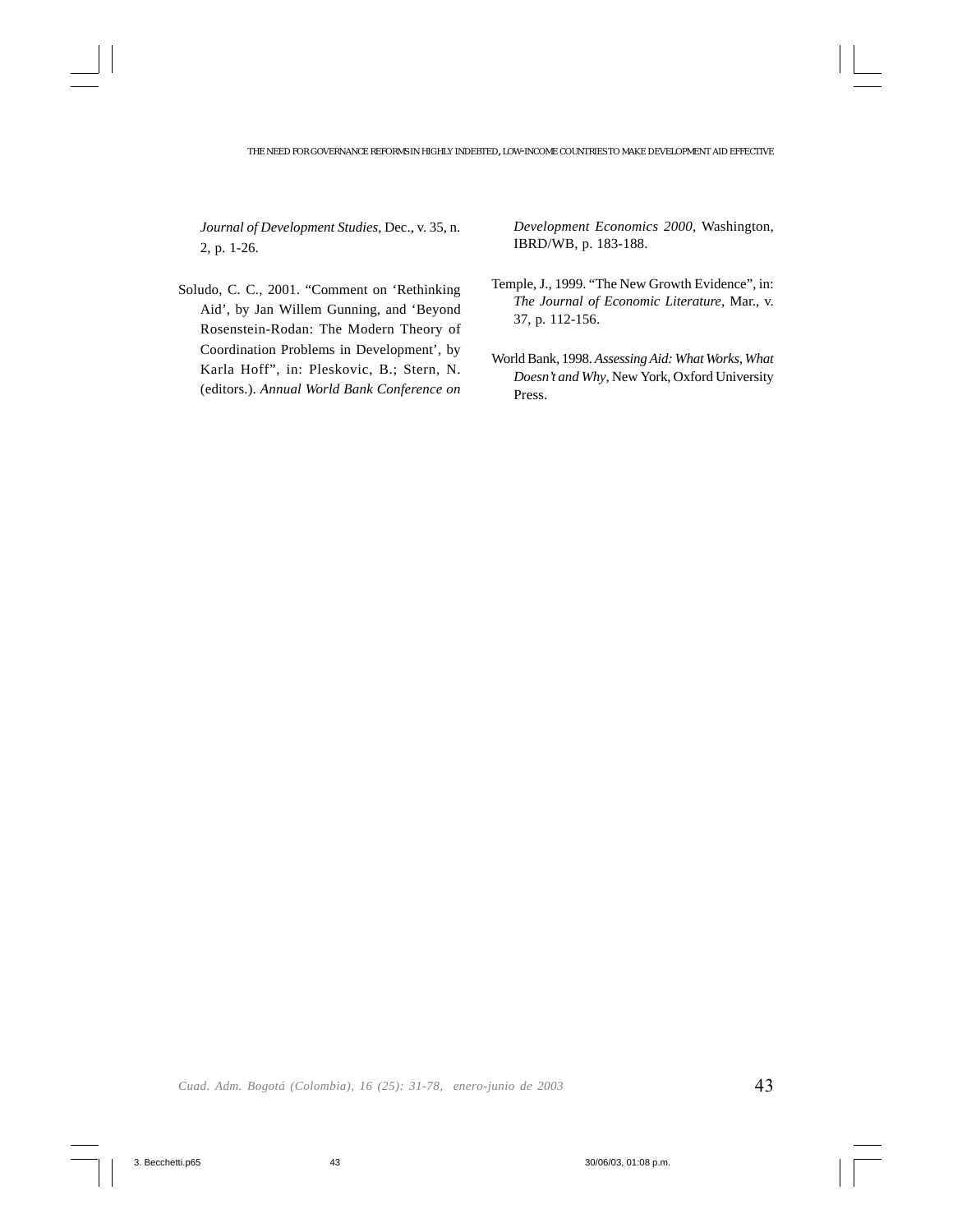|                                  |                  |                  |                   |                   | <b>Boone</b>       |
|----------------------------------|------------------|------------------|-------------------|-------------------|--------------------|
|                                  |                  | <b>Severely</b>  | <b>Moderately</b> | <b>Less</b>       | Group              |
|                                  | All              | <b>Indebted</b>  | <b>Indebted</b>   | <b>Indebted</b>   |                    |
|                                  | <b>Countries</b> | <b>Countries</b> | <b>Countries</b>  |                   | Countries (AID/GNP |
|                                  |                  |                  |                   |                   | $>15\%$            |
| Variables                        | Mean             | Mean             | Mean              | Mean              | Mean               |
| Total population                 | 21.8             | 16.4             | 35.3              | 24.1              | 15.7               |
| GDP (PPP) to total population    | 5076.19          | 1729.031         | 2747.594          | 3867.32           | 7787.32            |
| GDP (PPP) to total labour force  | 11826.08         | 4323.7           |                   | 7010.345 9614.715 | 17381.88           |
| Gross domestic investment (% of  | 21.86            | 18.87            | 20.83             | 24.03             | 21.88              |
| GDP)                             |                  |                  |                   |                   |                    |
| Secondary school enrolment, (%   | 49.40            | 26.30            | 36.10             | 55.76             | 53.24              |
| gross)                           |                  |                  |                   |                   |                    |
| Aid per capita (current US\$)    | 76.51            | 46.02            | 38.39             | 67.54             | 143.68             |
| Aid to Population aged 15-64     | 127.65           | 94.28            | 67.95             | 105.40            | 261.37             |
| Aid to Labour Force Total        | 102.12           | 106.28           | 73.98             | 109.72            | 145.27             |
| Aid (% of GNP)                   | 9.18             | 13.40            | 7.02              | 7.89              | 30.17              |
| Aid (% of gross domestic         | 53.76            | 97.90            | 37.13             | 29.54             | 174.01             |
| investment)                      |                  |                  |                   |                   |                    |
| Total debt service (% of GNP)    | 4.93             | 6.00             | 5.16              | 3.49              | 4.41               |
| Total central government debt (% | 45.53            | 68.53            | 39.75             | 34.65             | 42.19              |
| of GDP)                          |                  |                  |                   |                   |                    |
| General government consumption   | 15.40            | 13.88            | 13.75             | 17.77             | 15.36              |
| (% of GDP)                       |                  |                  |                   |                   |                    |

Table 1 Descriptive Statistics for Selected Subgroups of Countries (foreign debt classification)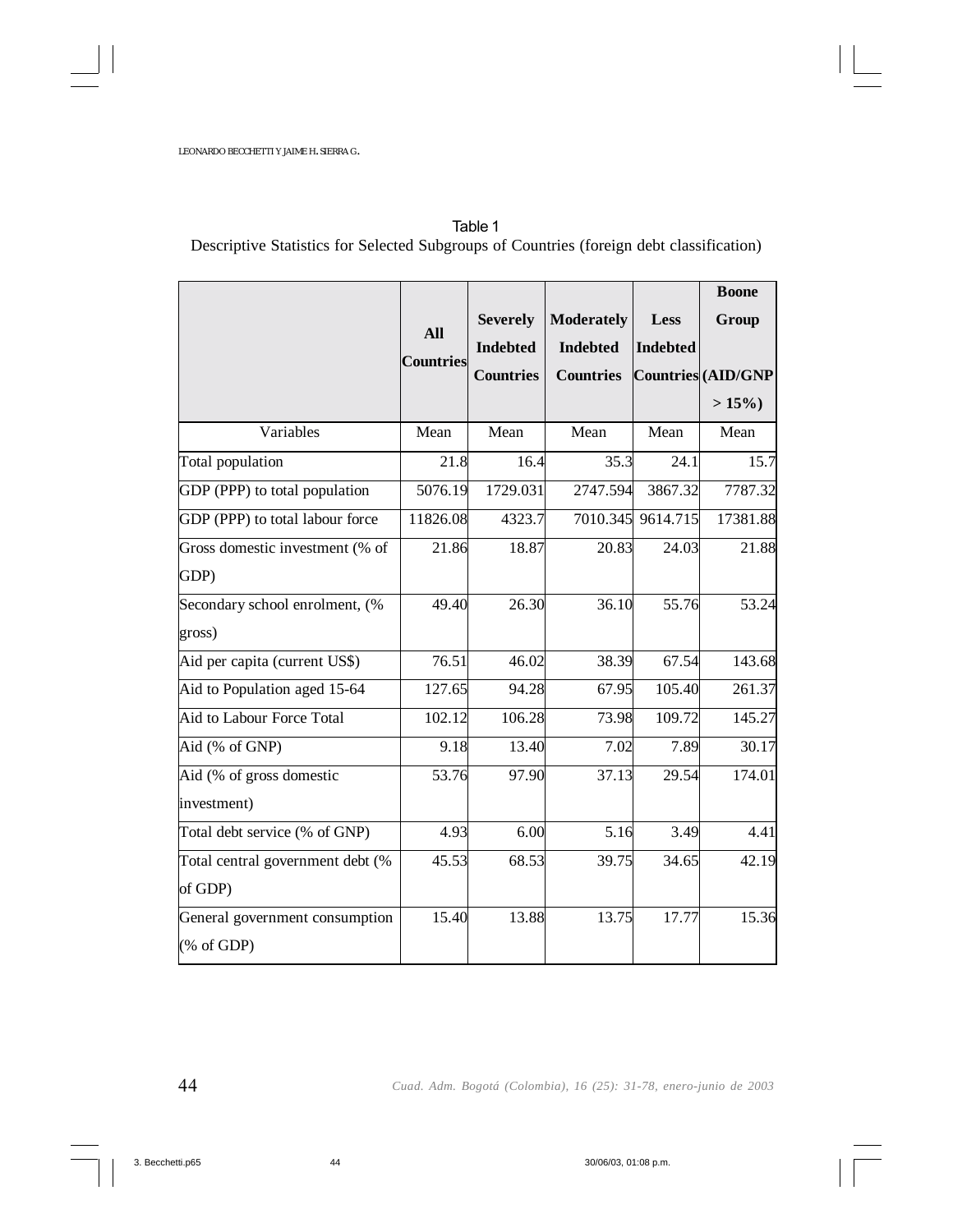#### THE NEED FOR GOVERNANCE REFORMS IN HIGHLY INDEBTED, LOW-INCOME COUNTRIES TO MAKE DEVELOPMENT AID EFFECTIVE

| <<                                           | Low<br><b>Income</b><br><b>Countries</b> | Lower<br><b>Middle</b><br><b>Income</b><br><b>Countries</b> | <b>Upper</b><br><b>Middle</b><br><b>Income</b><br><b>Countries</b> | High<br><b>Income</b><br><b>Countries</b> | <b>Severely</b><br><b>Indebted</b><br>and Low<br><b>Income</b><br><b>Countries</b> |
|----------------------------------------------|------------------------------------------|-------------------------------------------------------------|--------------------------------------------------------------------|-------------------------------------------|------------------------------------------------------------------------------------|
| Variables                                    | Mean                                     | Mean                                                        | Mean                                                               | Mean                                      | Mean                                                                               |
| Total population (millions of                | 22.7                                     | 30.9                                                        | 12.1                                                               | 16.8                                      | 12.4                                                                               |
| inhabitants)                                 |                                          |                                                             |                                                                    |                                           |                                                                                    |
| GDP (PPP) to total population                | 1090.835                                 | 2890.757                                                    | 5740.769                                                           | 13042.8                                   | 977.2521                                                                           |
| GDP (PPP) to Population                      | 2277.85                                  | 5695.28                                                     | 11132.02                                                           | 23589.44                                  | 2061.13                                                                            |
| aged 15-64                                   |                                          |                                                             |                                                                    |                                           |                                                                                    |
| GDP (PPP) to total labour force              | 2504.934                                 | 7483.02                                                     |                                                                    | 14776.55 27673.16                         | 2254.03                                                                            |
| Gross domestic investment                    | 18.45                                    | 23.00                                                       | 23.18                                                              | 23.57                                     | 16.98                                                                              |
| (% of GDP)                                   |                                          |                                                             |                                                                    |                                           |                                                                                    |
| Secondary school enrolment,                  | 21.50                                    | 50.46                                                       | 58.92                                                              | 83.60                                     | 15.42                                                                              |
| $(% \mathcal{L}_{0}^{\infty})$ (% gross)     |                                          |                                                             |                                                                    |                                           |                                                                                    |
| Aid per capita (current US\$)                | 40.83                                    | 71.45                                                       | 93.45                                                              | 238.17                                    | 44.55                                                                              |
| Aid to Population aged 15-64                 | 86.17                                    | 130.61                                                      | 59.69                                                              | 445.28                                    | 95.75                                                                              |
| Aid to Labour Force Total                    | 83.59                                    | 129.22                                                      | 81.24                                                              | 137.35                                    | 86.45                                                                              |
| Aid (% of GNP)                               | 14.82                                    | 8.62                                                        | 2.19                                                               | 0.92                                      | 17.00                                                                              |
| Aid (% of gross domestic                     | 106.80                                   | 28.13                                                       | 7.52                                                               | 2.10                                      | 130.52                                                                             |
| investment)                                  |                                          |                                                             |                                                                    |                                           |                                                                                    |
| Total debt service (% of GNP)                | 4.20                                     | 5.77                                                        | 4.98                                                               | 5.32                                      | 4.99                                                                               |
| Total central government debt                | 56.54                                    | 49.45                                                       | 30.29                                                              | 44.19                                     | 64.40                                                                              |
| (% of GDP)                                   |                                          |                                                             |                                                                    |                                           |                                                                                    |
| General government consumption<br>(% of GDP) | 14.35                                    | 15.75                                                       | 16.08                                                              | 15.93                                     | 13.97                                                                              |

The taxonomy adopted to define a country subgroup is taken from the World Bank. The list of countries belonging to each subgroup is provided in the data Appendix.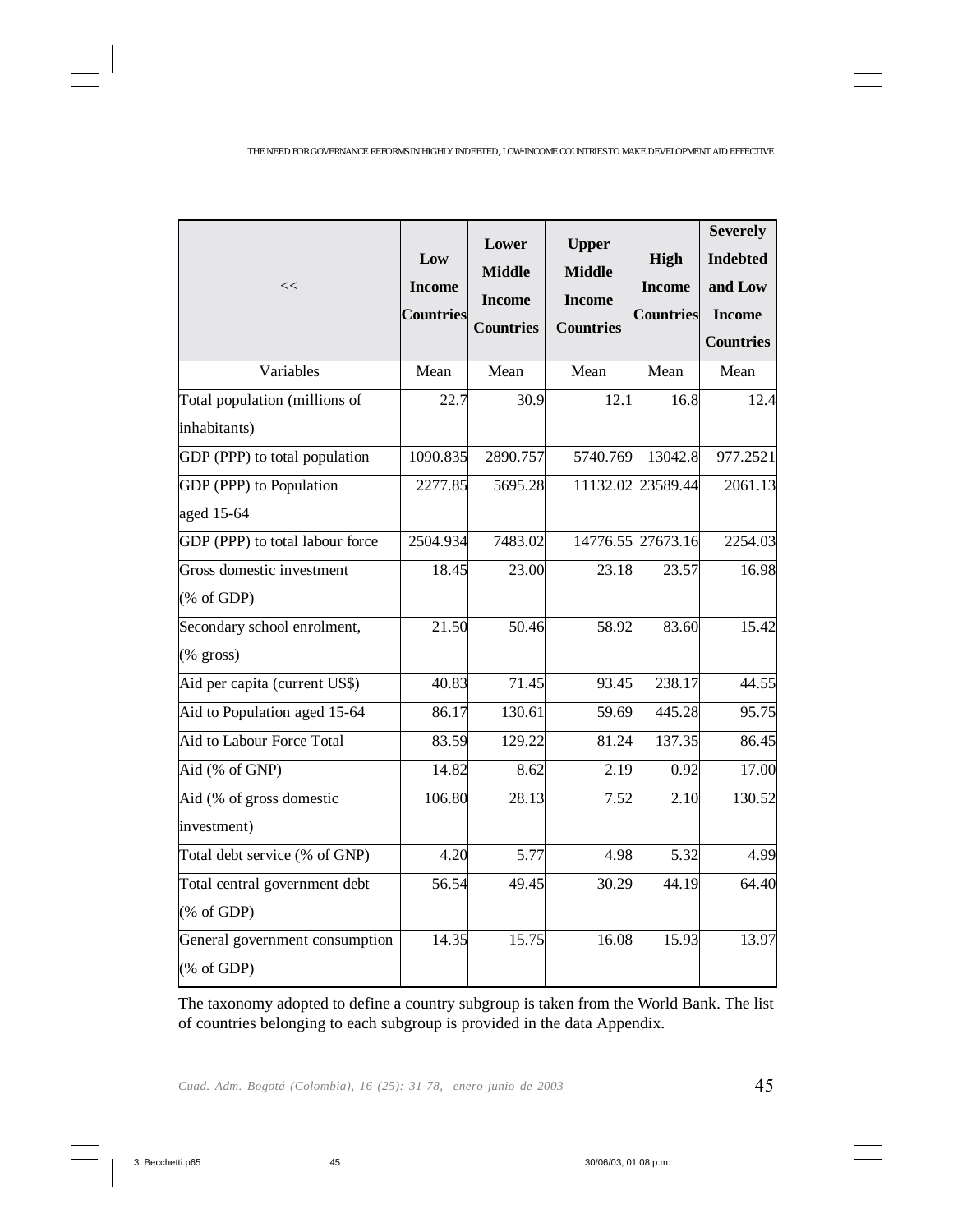46

30/06/03, 01:08 p.m. 46

30/06/03, 01:08 p.m

3. Becchetti.p65

3. Becchetti.p65

*Cuad. Adm. Bogotá (Colombia), 16 (25): 31-78, enero-junio de 2003*

Cuad. Adm. Bogotá (Colombia), 16 (25): 31-78, enero-junio de 2003

### Table 2A Comparison between Low Income/Highly Indebted Countries and the Rest of the Sample in Terms of Economic Freedom

|              | Low<br>income<br>highly<br>indebted | <b>Boone</b><br>Ai d/GDP > 15<br>$\frac{0}{0}$ | Others, non<br><b>OECD</b> | <b>Others</b> | T-stat on the<br>significance of<br>the difference in<br>mean<br>(versus Boone)<br>groups) | <b>T-stat on the</b><br>significance of<br>the difference in<br>mean<br>(versus Others)<br>non OECD) | <b>T-stat on the</b><br>significance of<br>the difference<br>in mean<br>(versus Others) | test<br>(versus Others)<br>non OECD)<br>Z-stat | Non-parametric Non-parametric<br>test<br>(versus Others)<br>non OECD)<br>Z-stat |
|--------------|-------------------------------------|------------------------------------------------|----------------------------|---------------|--------------------------------------------------------------------------------------------|------------------------------------------------------------------------------------------------------|-----------------------------------------------------------------------------------------|------------------------------------------------|---------------------------------------------------------------------------------|
| ECFREE(I)    | 8.50                                | 8.09                                           | 7.501                      | 7.18          | 3.48                                                                                       | $-4.810$                                                                                             | $-5.84$                                                                                 | $-4.299$                                       | 3.531                                                                           |
| ECFREE(II)   | 2.54                                | 2.53                                           | 5.746                      | 4.11          | 0.09                                                                                       | 10.613                                                                                               | 5.44                                                                                    | 3.990                                          | $-3.347$                                                                        |
| ECFREE(III)  | 6.08                                | 6.04                                           | 5.485                      | 7.27          | 0.17                                                                                       | $-1.801$                                                                                             | 3.63                                                                                    | 3.451                                          | $-2.654$                                                                        |
| ECFREE(IV)   | 3.59                                | 3.08                                           | 6.258                      | 5.93          | 1.72                                                                                       | 6.244                                                                                                | 5.46                                                                                    | 3.824                                          | $-3.078$                                                                        |
| ECFREE(V)    | 3.52                                | 3.76                                           | 5.622                      | 6.40          | $-0.99$                                                                                    | 8.049                                                                                                | 9.17                                                                                    | 5.653                                          | $-5.020$                                                                        |
| ECFREE(VI)   | 3.94                                | 4.44                                           | 5.868                      | 6.40          | $-1.64$                                                                                    | 6.388                                                                                                | 8.07                                                                                    | 5.054                                          | $-4.393$                                                                        |
| ECFREE(VII)  | 3.02                                | 3.43                                           | 5.574                      | 5.53          | $-1.92$                                                                                    | 7.486                                                                                                | 7.13                                                                                    | 4.998                                          | $-4.440$                                                                        |
| ECFREE (ALL) | 4.24                                | 4.34                                           | 5.430                      | 6.07          | $-0.73$                                                                                    | 6.090                                                                                                | 8.61                                                                                    | 5.514                                          | $-4.930$                                                                        |

The index of economic freedom published in the Economic Freedom of the World: 2000 Annual Report ECFREE(ALL) is a weighted average of the seven following composed indicators designed to identify the consistency of institutional arrangements and policies with economic freedom in seven major areas: ECFREE(I) Size of Government: Consumption, Transfers, and Subsidies [11.0%], i) General Government Consumption Expenditures as a Percent of Total Consumption (50%), ii) Transfers and Subsidies as a Percent of GDP (50%). ECFREE(II) Structure of the Economy and Use of Markets *(Production and allocation via governmental* [14.2%] *and political mandates rather than private enterprises and markets*) i) Government Enterprises and Investment as a Share of the Economy (32.7%); ii) Price Controls: Extent to which Businesses Are Free to Set Their Own Prices (33.5%); iii) Top Marginal Tax Rate (and income threshold at which it applies) (25.0%); iv) The Use of Conscripts to Obtain Military Personnel (8.8%). ECFREE(III) Monetary Policy and Price Stability (Protection of money as a store of value and medium of exchange)[9.2%], i) Average Annual Growth Rate of the Money Supply during the Last Five Years (34.9%) minus the Growth Rate of Real GDP during the Last Ten Years; ii) Standard Deviation of the Annual Inflation Rate during the Last Five Years (32.6%); iii) Annual Inflation Rate during the Most Recent Year (32.5%). ECFREE(IV) Freedom to Use Alternative Currencies (Freedom of access to alternative currencies) [14.6%] i) Freedom of Citizens to Own Foreign Currency Bank Accounts Domestically and Abroad (50%); ii) Difference between the Official Exchange Rate and the Black Market Rate (50%). ECFREE(V): Legal Structure and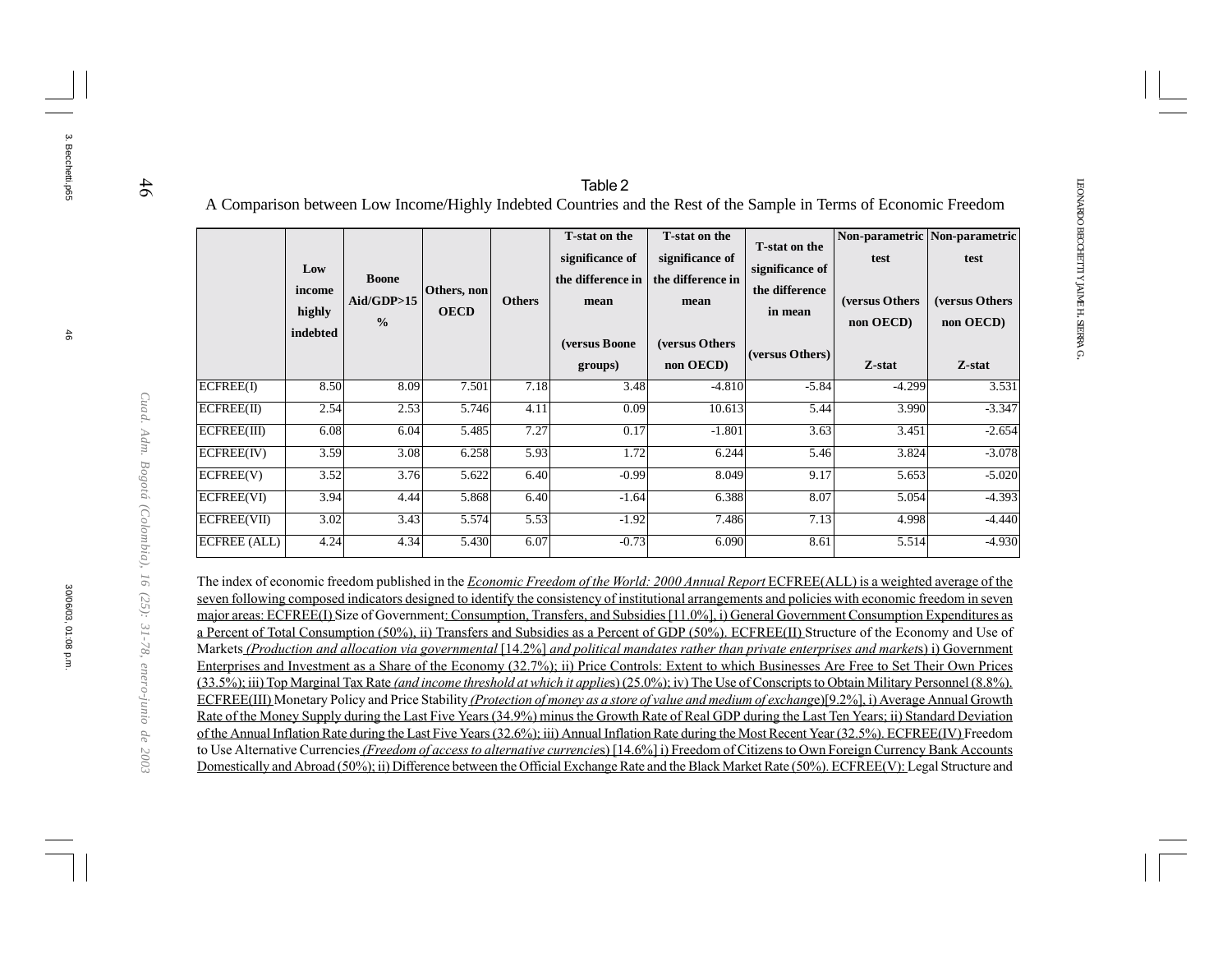Property Rights (Security of property rights and viability of contracts) [16.6%] i) Legal Security of Private Ownership Rights (Risk of confiscation) (34.5%); ii) Viability of Contracts (Risk of contract repudiation by the government) (33.9%); iii) Rule of Law: Legal Institutions Supportive of the Principles of Rule of Law (31.7%) and Access to a Non-discriminatory Judiciary; ECFREE(VI) International Exchange: Freedom to Trade with Foreigners [17.1%] i) Taxes on International Trade, ia Revenue from Taxes on International Trade as a Percent of Exports plus Imports (23.3%), ib Mean Tariff Rate (24.6%), ic Standard Deviation of Tariff Rates (23.6%), ii) Non-tariff Regulatory Trade Barriers, iib Percent of International Trade Covered by Non-tariff Trade Restraints (19.4%), iic Actual Size of Trade Sector Compared to the Expected Size (9.1%). ECFREE(VII) Freedom of Exchange in Capital and Financial Markets [17.2%], i) Ownership of Banks: Percent of Deposits Held in Privately Owned Banks (27.1%); ii) Extension of Credit: Percent of Credit Extended to Private Sector (21.2%); iii) Interest Rate Controls and Regulations that Lead to Negative Interest Rates (24.7%); iv) Restrictions on the Freedom of Citizens to Engage in Capital Transactions with Foreigners (27.1%).

Any of the considered freedom indicators has a 0-10 value range. A higher value means a higher level in the item considered by the indicator .

 $47$ 

3. Becchetti.p65

3. Becchetti.p65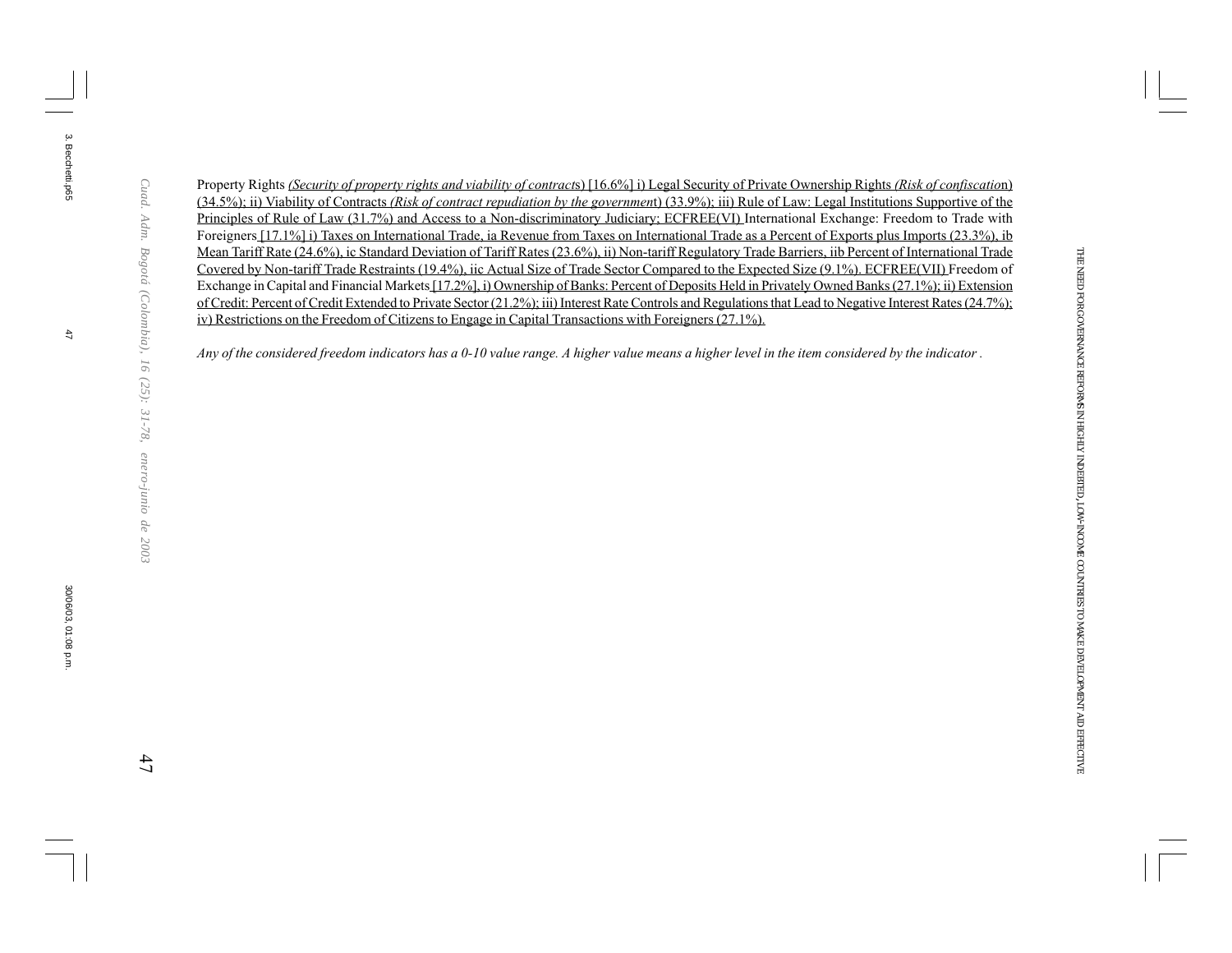|                            |                                                                               |                                                                                  |                                                                               |                                                                                          | Table 3a                                                                           |                                                                                                 |                                                                               |                                                                                          |                                                                               |                                                                                  |
|----------------------------|-------------------------------------------------------------------------------|----------------------------------------------------------------------------------|-------------------------------------------------------------------------------|------------------------------------------------------------------------------------------|------------------------------------------------------------------------------------|-------------------------------------------------------------------------------------------------|-------------------------------------------------------------------------------|------------------------------------------------------------------------------------------|-------------------------------------------------------------------------------|----------------------------------------------------------------------------------|
|                            |                                                                               |                                                                                  |                                                                               |                                                                                          | The Impact of ODA on Income per Worker (Overall Sample and Debt Service Subgroups) |                                                                                                 |                                                                               |                                                                                          |                                                                               |                                                                                  |
|                            |                                                                               |                                                                                  |                                                                               |                                                                                          | Dependent variable: log GDP per labour unit 1997                                   |                                                                                                 |                                                                               |                                                                                          |                                                                               |                                                                                  |
|                            |                                                                               |                                                                                  |                                                                               |                                                                                          |                                                                                    |                                                                                                 |                                                                               | Debt service ratio                                                                       |                                                                               |                                                                                  |
|                            | Mankiw-Romer-Weil<br>(1992) model                                             |                                                                                  | Entire sample                                                                 |                                                                                          | High                                                                               |                                                                                                 |                                                                               | Moderate                                                                                 |                                                                               | Low                                                                              |
|                            | <b>LABOUR</b><br><b>INPUT:</b><br><b>ILO</b><br><b>LABOUR</b><br><b>FORCE</b> | <b>LABOUR</b><br><b>INPUT:</b><br><b>WORKING</b><br>AGE<br><b>POPULATIO</b><br>N | <b>LABOUR</b><br><b>INPUT:</b><br><b>ILO</b><br><b>LABOUR</b><br><b>FORCE</b> | <b>LABOUR</b><br><b>INPUT:</b><br>WORKIN<br><b>G AGE</b><br><b>POPULATI</b><br><b>ON</b> | <b>LABOUR</b><br><b>INPUT: ILO</b><br><b>LABOUR</b><br><b>FORCE</b>                | <b>LABOUR</b><br><b>INPUT:</b><br><b>WORKIN</b><br><b>G AGE</b><br><b>POPULATI</b><br><b>ON</b> | <b>LABOUR</b><br><b>INPUT:</b><br><b>ILO</b><br><b>LABOUR</b><br><b>FORCE</b> | <b>LABOUR</b><br><b>INPUT:</b><br><b>WORKIN</b><br>G AGE<br><b>POPULATI</b><br><b>ON</b> | <b>LABOUR</b><br><b>INPUT:</b><br><b>ILO</b><br><b>LABOUR</b><br><b>FORCE</b> | <b>LABOUR</b><br><b>INPUT:</b><br><b>WORKING</b><br>AGE<br><b>POPULATIO</b><br>N |
| $ln(S_k)$ -                | 0.357                                                                         | 0.528                                                                            | 0.399                                                                         | 0.600                                                                                    | 0.746                                                                              | 0.770                                                                                           | 0.244                                                                         | 0.459                                                                                    | $-0.252$                                                                      | $-0.012$                                                                         |
| $ln(n+g+d)$                |                                                                               |                                                                                  |                                                                               |                                                                                          |                                                                                    |                                                                                                 |                                                                               |                                                                                          |                                                                               |                                                                                  |
|                            | [1.520]                                                                       | [2.430]                                                                          | [1.740]                                                                       | [2.940]                                                                                  | [2.640]                                                                            | [2.850]                                                                                         | [0.540]                                                                       | [1.110]                                                                                  | $[-0.910]$                                                                    | $[-0.040]$                                                                       |
| $ln(S_h)$ -<br>$ln(n+g+d)$ | 0.674                                                                         | 0.631                                                                            | 0.519                                                                         | 0.344                                                                                    | 0.593                                                                              | 0.408                                                                                           | 0.844                                                                         | 0.617                                                                                    | $-0.101$                                                                      | $-0.118$                                                                         |
|                            | [8.500]                                                                       | [8.200]                                                                          | [5.640]                                                                       | [3.930]                                                                                  | [6.310]                                                                            | [4.660]                                                                                         | [3.730]                                                                       | [2.970]                                                                                  | $[-0.640]$                                                                    | $[-0.850]$                                                                       |
| ln(ODApc)                  |                                                                               |                                                                                  | $-0.149$                                                                      | $-0.158$                                                                                 | $-0.049$                                                                           | $-0.059$                                                                                        | $-0.151$                                                                      | $-0.146$                                                                                 | $-0.154$                                                                      | $-0.163$                                                                         |
|                            |                                                                               |                                                                                  | $[-2.130]$                                                                    | $[-2.630]$                                                                               | $[-0.470]$                                                                         | $[-0.610]$                                                                                      | $[-1.150]$                                                                    | $[-1.420]$                                                                               | $[-1.830]$                                                                    | $[-2.460]$                                                                       |
| CONSTANT                   | 2.472                                                                         | 1.767                                                                            | 4.072                                                                         | 3.744                                                                                    | 1.092                                                                              | 1.842                                                                                           | 3.107                                                                         | 2.914                                                                                    | 12.022                                                                        | 10.395                                                                           |
|                            | [2.280]                                                                       | [1.820]                                                                          | [3.610]                                                                       | [3.820]                                                                                  | [0.690]                                                                            | [1.260]                                                                                         | [1.340]                                                                       | [1.350]                                                                                  | [6.550]                                                                       | [5.790]                                                                          |
| $\rm R^2$                  | 0.4954                                                                        | 0.5279                                                                           | 0.4559                                                                        | 0.4764                                                                                   | 0.673                                                                              | 0.6421                                                                                          | 0.6086                                                                        | 0.6324                                                                                   | 0.1267                                                                        | 0.1327                                                                           |
| Obs.                       | 132                                                                           | 135                                                                              | 109                                                                           | 112                                                                                      | 38                                                                                 | 39                                                                                              | 28                                                                            | 29                                                                                       | 38                                                                            | 39                                                                               |

T-stats in square brackets

48

3. Becchetti.p65

3. Becchetti.p65

*Cuad. Adm. Bogotá (Colombia), 16 (25): 31-78, enero-junio de 2003*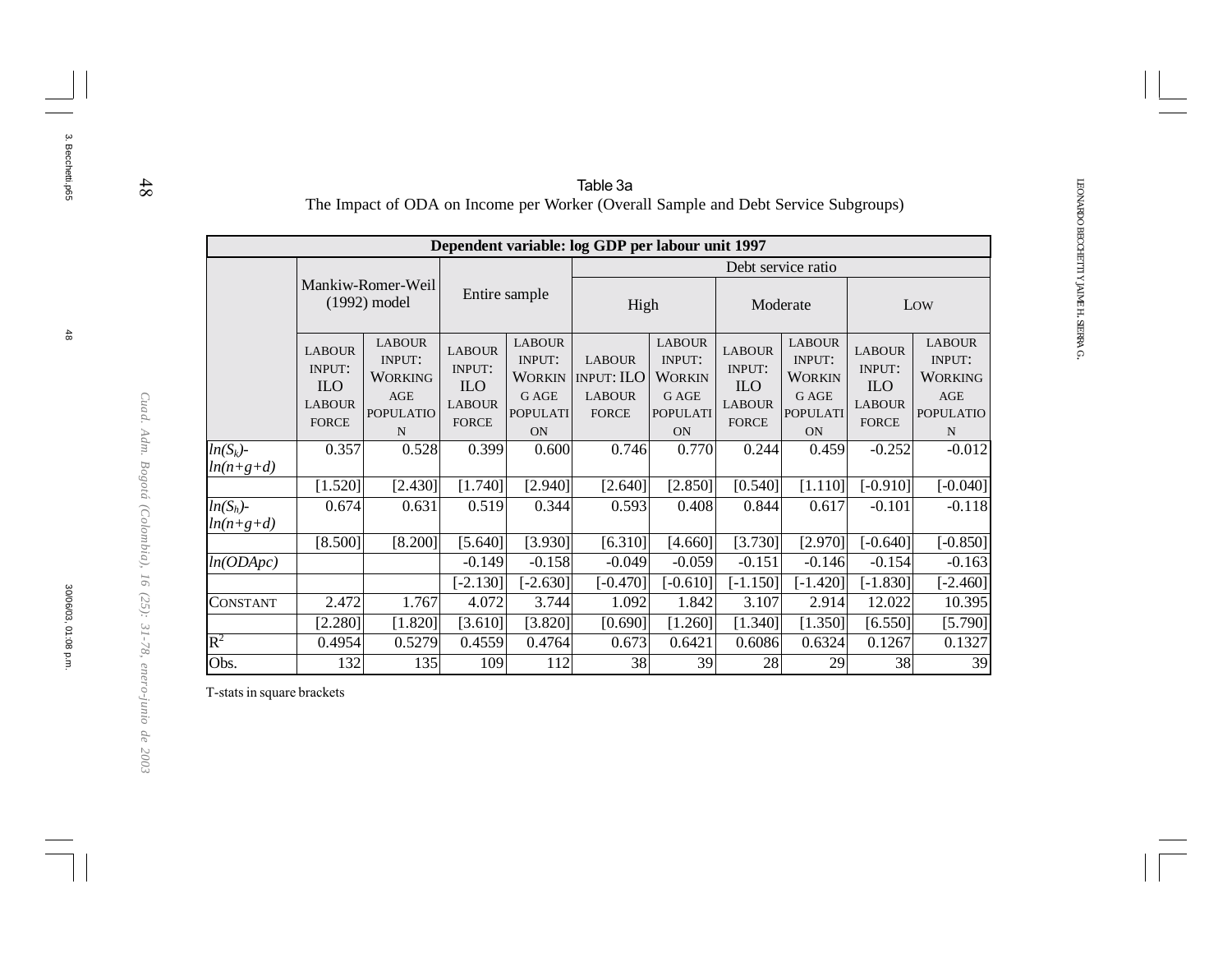|                            |                                          | Dependent variable: log GDP per labour unit 1997 |                                             |                                            |                                   |                                            |
|----------------------------|------------------------------------------|--------------------------------------------------|---------------------------------------------|--------------------------------------------|-----------------------------------|--------------------------------------------|
|                            |                                          |                                                  | Income levels                               |                                            |                                   |                                            |
|                            | Low                                      |                                                  | Lower-Middle                                |                                            | Upper-Middle                      |                                            |
|                            | labour input:<br><b>ILO</b> labour force | labour input:<br>Working age<br>population       | labour input:<br><b>ILO</b> labour<br>force | labour input:<br>Working age<br>population | labour input:<br>ILO labour force | labour input:<br>Working age<br>population |
| $ln(S_k)$ -<br>$ln(n+g+d)$ | 0.149                                    | 0.148                                            | $-0.320$                                    | $-0.184$                                   | $-0.353$                          | $-0.015$                                   |
|                            | [0.840]                                  | [0.810]                                          | $[-1.750]$                                  | $[-1.070]$                                 | $[-1.690]$                        | $[-0.070]$                                 |
| $ln(S_h)$ -<br>$ln(n+g+d)$ | 0.313                                    | 0.215                                            | $-0.129$                                    | $-0.145$                                   | $-0.031$                          | $-0.086$                                   |
|                            | [5.260]                                  | [3.740]                                          | $[-1.550]$                                  | $[-1.880]$                                 | $[-0.300]$                        | $[-1.030]$                                 |
| ln(ODApc)                  | 0.063                                    | 0.087                                            | $-0.004$                                    | $-0.045$                                   | $-0.003$                          | $-0.021$                                   |
|                            | [1.700]                                  | [2.780]                                          | $[-0.070]$                                  | $[-1.050]$                                 | $[-0.050]$                        | $[-0.490]$                                 |
| CONSTANT                   | 5.025                                    | 5.307                                            | 11.837                                      | 10.975                                     | 12.115                            | 10.206                                     |
|                            | [5.560]                                  | [5.900]                                          | [11.430]                                    | [11.570]                                   | [9.140]                           | [8.000]                                    |
| $R^2$                      | 0.4566                                   | 0.3575                                           | 0.2057                                      | 0.1654                                     | 0.1237                            | 0.067                                      |
| Obs.                       | 47                                       | 49                                               | 36                                          | 37                                         | 21                                | 21                                         |

Table 3b The Impact of ODA on Income per Worker (Income Subgroups)

THE NEED FOR

GOVERNANCE

REFORMS IN HIGHLY

INDEBTED, LOW-INCOME

COUNTRIES TO MAKE

DEVELOPMENT

AID

EFFECTIVE

T-stats in square brackets

 $49$ 

3. Becchetti.p65

3. Becchetti.p65

 $\frac{4}{6}$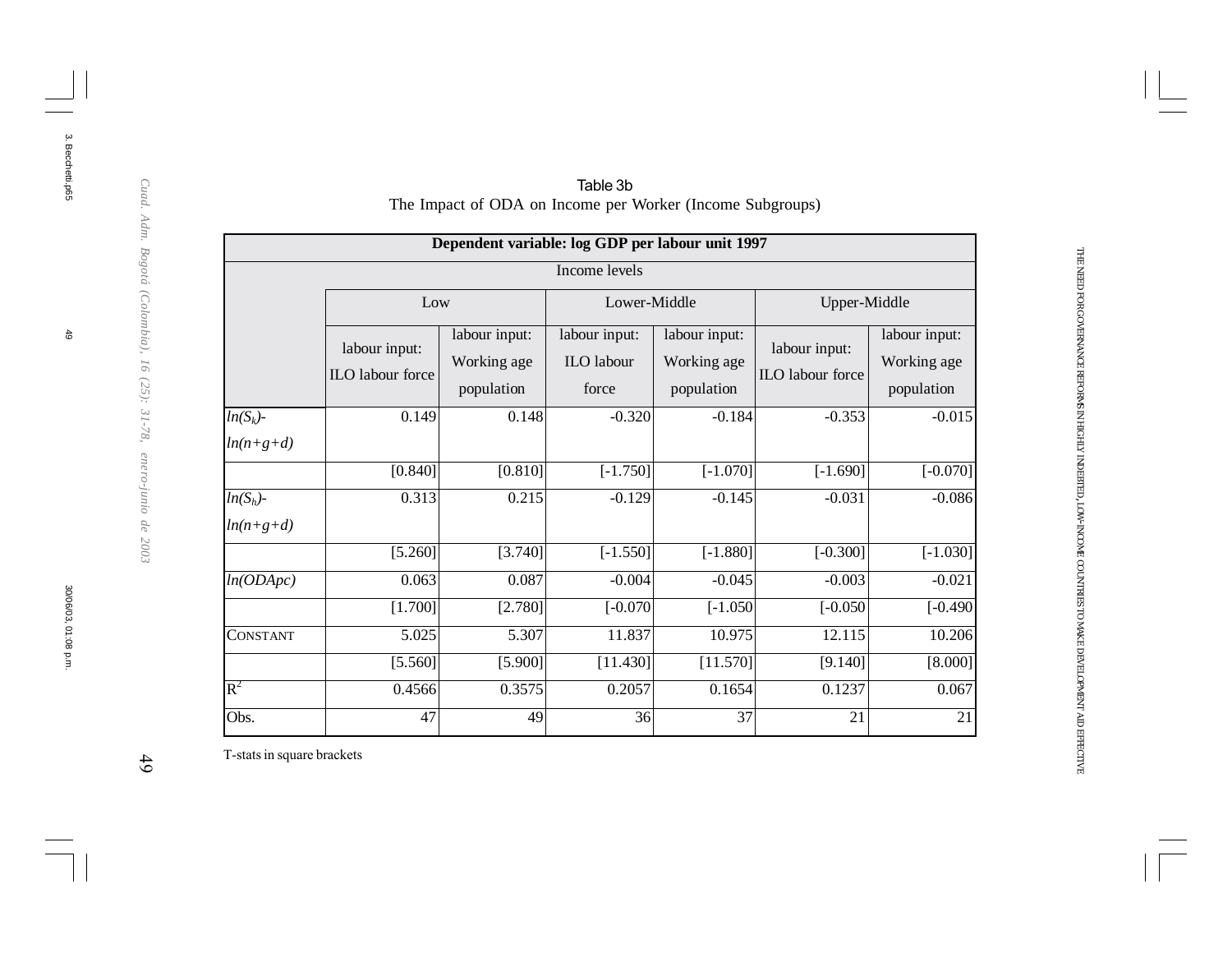|                            |                                                                     |                                                                              |                                                                     | The Impact of ODA on Income per Worker (Geographical Areas)           | Table 3c                                                     |                                                                              |                                                                     |                                                                                     |                                                                     |                                                                              |
|----------------------------|---------------------------------------------------------------------|------------------------------------------------------------------------------|---------------------------------------------------------------------|-----------------------------------------------------------------------|--------------------------------------------------------------|------------------------------------------------------------------------------|---------------------------------------------------------------------|-------------------------------------------------------------------------------------|---------------------------------------------------------------------|------------------------------------------------------------------------------|
|                            |                                                                     |                                                                              |                                                                     |                                                                       |                                                              |                                                                              |                                                                     |                                                                                     |                                                                     |                                                                              |
|                            | Dependent variable: log GDP per labour unit 1997                    |                                                                              |                                                                     |                                                                       |                                                              |                                                                              |                                                                     |                                                                                     |                                                                     |                                                                              |
| <b>Geographical Areas</b>  |                                                                     |                                                                              |                                                                     |                                                                       |                                                              |                                                                              |                                                                     |                                                                                     |                                                                     |                                                                              |
|                            |                                                                     | <b>EAST ASIA AND</b><br><b>PACIFIC</b>                                       |                                                                     | <b>EUROPE AND</b><br><b>CENTRAL ASIA</b>                              |                                                              | LATIN AMERICA &<br><b>CARIBBEAN</b>                                          |                                                                     | <b>MIDDLE EAST AND</b><br><b>NORTH AFRICAN</b>                                      |                                                                     | <b>SUB-SAHARAN</b><br><b>AFRICA</b>                                          |
|                            | <b>LABOUR</b><br><b>INPUT: ILO</b><br><b>LABOUR</b><br><b>FORCE</b> | <b>LABOUR</b><br><b>INPUT:</b><br><b>WORKING</b><br>AGE<br><b>POPULATION</b> | <b>LABOUR</b><br><b>INPUT: ILO</b><br><b>LABOUR</b><br><b>FORCE</b> | <b>LABOUR</b><br>INPUT:<br><b>WORKING</b><br>AGE<br><b>POPULATION</b> | <b>LABOUR</b><br>INPUT: ILO<br><b>LABOUR</b><br><b>FORCE</b> | <b>LABOUR</b><br><b>INPUT:</b><br><b>WORKING</b><br>AGE<br><b>POPULATION</b> | <b>LABOUR</b><br><b>INPUT: ILO</b><br><b>LABOUR</b><br><b>FORCE</b> | <b>LABOUR</b><br><b>INPUT:</b><br><b>WORKING</b><br>$\rm{AGE}$<br><b>POPULATION</b> | <b>LABOUR</b><br><b>INPUT: ILO</b><br><b>LABOUR</b><br><b>FORCE</b> | <b>LABOUR</b><br><b>INPUT:</b><br><b>WORKING</b><br>AGE<br><b>POPULATION</b> |
| $ln(S_k)$ -<br>$ln(n+g+d)$ | 0.606                                                               | 0.858                                                                        | 0.279                                                               | 0.382                                                                 | 0.472                                                        | 0.579                                                                        | $-0.540$                                                            | 0.626                                                                               | 0.285                                                               | 0.534                                                                        |
|                            | [1.000]                                                             | [1.560]                                                                      | [0.600]                                                             | [0.860]                                                               | [0.960]                                                      | [1.410]                                                                      | $[-0.430]$                                                          | [0.580]                                                                             | [0.470]                                                             | [1.100]                                                                      |
| $ln(S_h)$ -<br>$ln(n+g+d)$ | 0.362                                                               | 0.210                                                                        | 0.879                                                               | 0.671                                                                 | 0.546                                                        | 0.364                                                                        | 0.678                                                               | 0.270                                                                               | 0.485                                                               | 0.289                                                                        |
|                            | [1.910]                                                             | [1.340]                                                                      | [3.310]                                                             | [2.560]                                                               | [2.070]                                                      | [1.390]                                                                      | [1.530]                                                             | [0.600]                                                                             | [2.470]                                                             | [1.720]                                                                      |
| ln(ODApc)                  | $-0.238$                                                            | $-0.233$                                                                     | $-0.008$                                                            | $-0.042$                                                              | $-0.158$                                                     | $-0.164$                                                                     | $-0.235$                                                            | $-0.097$                                                                            | $-0.153$                                                            | $-0.211$                                                                     |
|                            | $[-1.810]$                                                          | $[-2.340]$                                                                   | $[-0.060]$                                                          | $[-0.340]$                                                            | $[-1.340]$                                                   | $[-1.420]$                                                                   | $[-0.710]$                                                          | $[-0.440]$                                                                          | $[-1.020]$                                                          | $[-1.650]$                                                                   |
| CONSTANT                   | 4.433                                                               | 3.564                                                                        | 1.975                                                               | 2.508                                                                 | 3.707                                                        | 3.893                                                                        | 8.816                                                               | 3.855                                                                               | 4.798                                                               | 4.597                                                                        |
|                            | [1.270]                                                             | [1.200]                                                                      | [0.820]                                                             | [1.190]                                                               | [1.130]                                                      | [1.270]                                                                      | [1.780]                                                             | [1.060]                                                                             | [1.800]                                                             | [2.240]                                                                      |
| $\mathbf{R}^2$             | 0.456                                                               | 0.5036                                                                       | 0.48                                                                | 0.4897                                                                | 0.5936                                                       | 0.6025                                                                       | 0.386                                                               | 0.3228                                                                              | 0.4799                                                              | 0.5369                                                                       |
| Obs.                       | 16                                                                  | 16                                                                           | 23                                                                  | 24                                                                    | 17                                                           | 17                                                                           | 12                                                                  | 13                                                                                  | 30                                                                  | 31                                                                           |

T-stats in square brackets

50

3. Becchetti.p65

3. Becchetti.p65

*Cuad. Adm. Bogotá (Colombia), 16 (25): 31-78, enero-junio de 2003*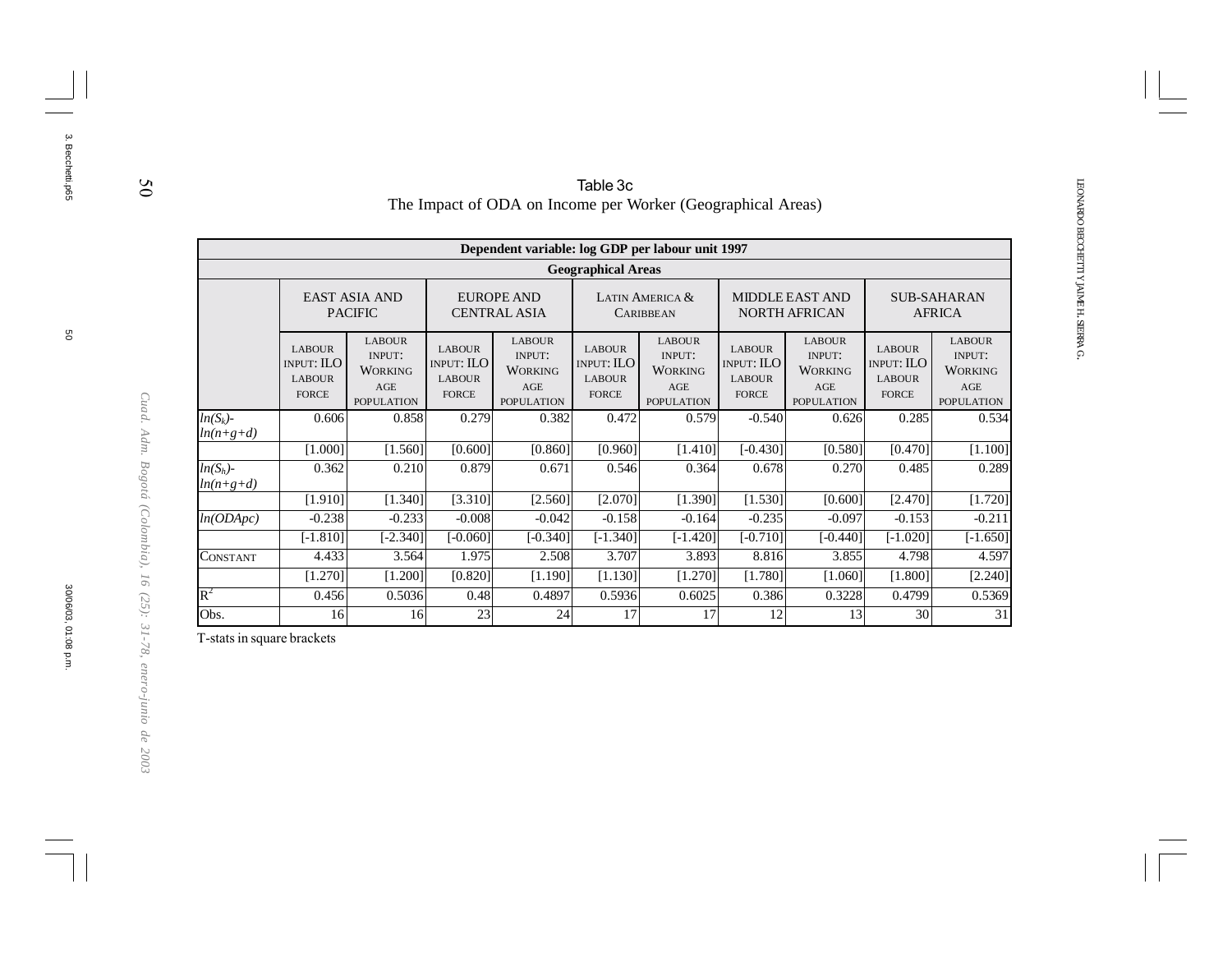|                            |                                                                                                                                              |                                                                |                                                                     | Dependent variable: log GDP per labour unit 1997                             |                                                                               |                                                                       |                                                                               |                                                                              |  |
|----------------------------|----------------------------------------------------------------------------------------------------------------------------------------------|----------------------------------------------------------------|---------------------------------------------------------------------|------------------------------------------------------------------------------|-------------------------------------------------------------------------------|-----------------------------------------------------------------------|-------------------------------------------------------------------------------|------------------------------------------------------------------------------|--|
|                            |                                                                                                                                              | LOW INCOME AND<br><b>SEVERELY INDEBTED</b><br><b>COUNTRIES</b> |                                                                     | <b>WORLD BANK HIPC</b><br><b>COUNTRIES</b>                                   |                                                                               | AID/GNP < 15%                                                         |                                                                               | AID/GNP > 15%<br>(BOONE)                                                     |  |
|                            | <b>LABOUR</b><br><b>LABOUR</b><br><b>INPUT:</b><br><b>INPUT: ILO</b><br><b>WORKING</b><br><b>LABOUR</b><br><b>FORCE</b><br><b>POPULATION</b> |                                                                | <b>LABOUR</b><br><b>INPUT: ILO</b><br><b>LABOUR</b><br><b>FORCE</b> | <b>LABOUR</b><br><b>INPUT:</b><br><b>WORKING</b><br>AGE<br><b>POPULATION</b> | <b>LABOUR</b><br><b>INPUT:</b><br><b>ILO</b><br><b>LABOUR</b><br><b>FORCE</b> | <b>LABOUR</b><br>INPUT:<br><b>WORKING</b><br>AGE<br><b>POPULATION</b> | <b>LABOUR</b><br><b>INPUT:</b><br><b>ILO</b><br><b>LABOUR</b><br><b>FORCE</b> | <b>LABOUR</b><br><b>INPUT:</b><br><b>WORKING</b><br>AGE<br><b>POPULATION</b> |  |
| $ln(S_k)$ -<br>$ln(n+g+d)$ | 0.390                                                                                                                                        | 0.402                                                          | 0.196                                                               | 0.220                                                                        | 0.519                                                                         | 0.697                                                                 | $-0.116$                                                                      | $-0.017$                                                                     |  |
|                            | [1.630]                                                                                                                                      | [1.590]                                                        | [0.750]                                                             | [0.880]                                                                      | [1.880]                                                                       | [2.570]                                                               | $[-0.280]$                                                                    | $[-0.040]$                                                                   |  |
| $ln(S_h)$ -<br>$ln(n+g+d)$ | 0.481                                                                                                                                        | 0.378                                                          | 0.485                                                               | 0.372                                                                        | 0.418                                                                         | 0.274                                                                 | 0.229                                                                         | 0.208                                                                        |  |
|                            | [5.100]                                                                                                                                      | [4.340]                                                        | [6.970]                                                             | [5.630]                                                                      | [3.370]                                                                       | [2.260]                                                               | [1.940]                                                                       | [2.240]                                                                      |  |
| ln(ODApc)                  | 0.140                                                                                                                                        | 0.155                                                          | 0.280                                                               | 0.260                                                                        | $-0.145$                                                                      | $-0.149$                                                              | 0.788                                                                         | 0.690                                                                        |  |
|                            | [2.750]                                                                                                                                      | [3.450]                                                        | [2.540]                                                             | [2.940]                                                                      | $[-1.780]$                                                                    | $[-2.080]$                                                            | [4.420]                                                                       | [4.730]                                                                      |  |
| <b>CONSTANT</b>            | 2.449                                                                                                                                        | 2.757                                                          | 2.738                                                               | 3.214                                                                        | 4.051                                                                         | 3.633                                                                 | 2.520                                                                         | 2.636                                                                        |  |
|                            | [1.620]                                                                                                                                      | [1.830]                                                        | [2.300]                                                             | [2.670]                                                                      | [3.050]                                                                       | [2.930]                                                               | [1.550]                                                                       | [1.920]                                                                      |  |
| $R^2$                      | 0.5839                                                                                                                                       | 0.507                                                          | 0.666                                                               | 0.5771                                                                       | 0.3743                                                                        | 0.4221                                                                | 0.87                                                                          | 0.8373                                                                       |  |
| Obs.                       | 26                                                                                                                                           | 27                                                             | 33                                                                  | 35                                                                           | 93                                                                            | 94                                                                    | 16                                                                            | 18                                                                           |  |

#### Table 3d The Impact of ODA on Income per Worker (HIPC and Other Subgroups)

THE NEED FOR

GOVERNANCE

REFORMS IN HIGHLY

INDEBTED, LOW-INCOME

COUNTRIES TO MAKE

DEVELOPMENT

AID

EFFECTIVE

T-stats in square brackets

 $\overline{\omega}$ 

3. Becchetti.p65

3. Becchetti.p65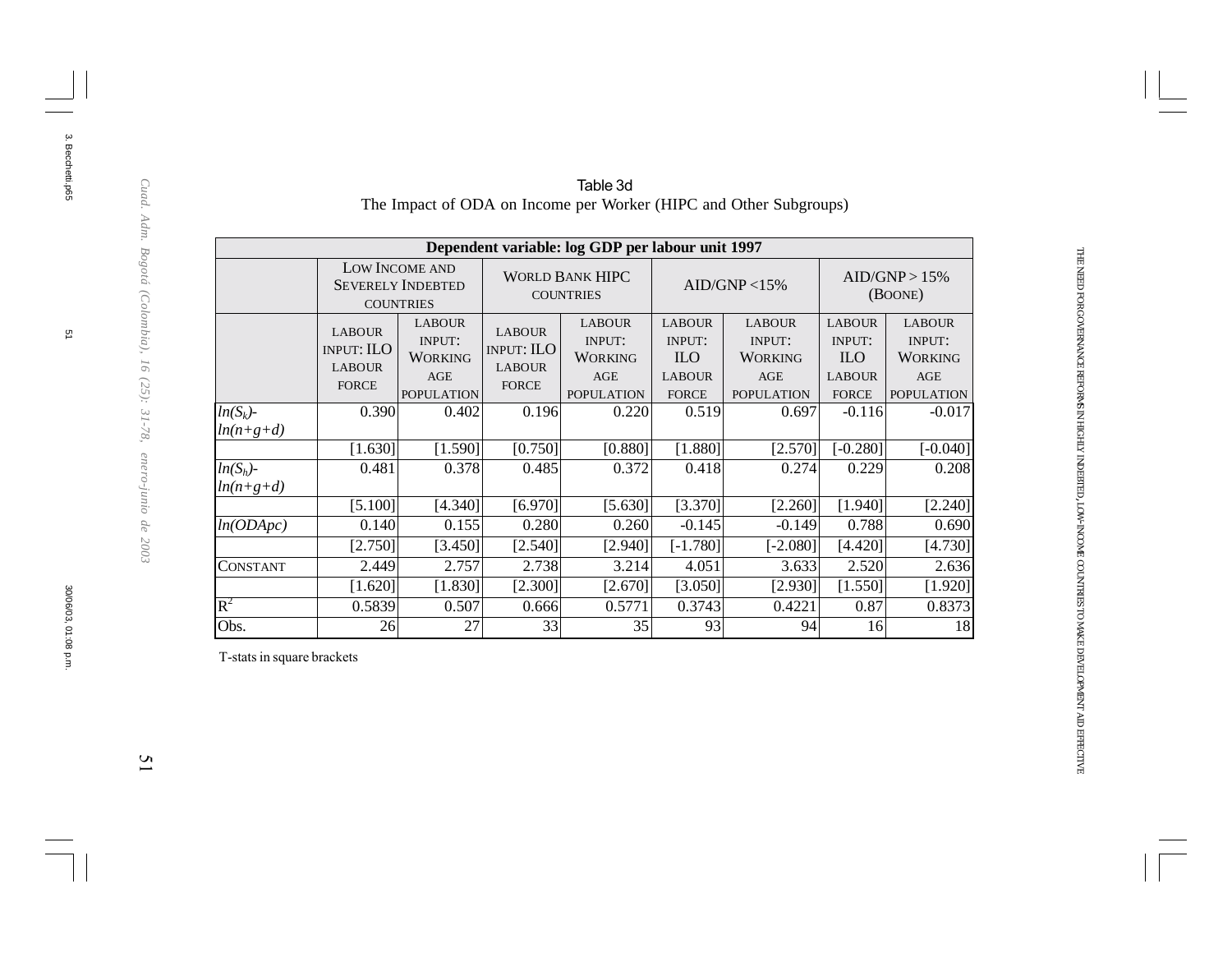|                            |                                              |                                                  |                                                     |                                           | Table 4a                                                           |                                                  |                                                     |                                                  |                                                     |                                                  |
|----------------------------|----------------------------------------------|--------------------------------------------------|-----------------------------------------------------|-------------------------------------------|--------------------------------------------------------------------|--------------------------------------------------|-----------------------------------------------------|--------------------------------------------------|-----------------------------------------------------|--------------------------------------------------|
|                            |                                              |                                                  |                                                     |                                           | The Impact of ODA on Growth                                        |                                                  |                                                     |                                                  |                                                     |                                                  |
|                            |                                              |                                                  |                                                     |                                           | Dependent variable: log difference GDP per labour unit (1975-1997) |                                                  |                                                     |                                                  |                                                     |                                                  |
|                            |                                              |                                                  |                                                     |                                           |                                                                    |                                                  | <b>DEBT SERVICE RATIO</b>                           |                                                  |                                                     |                                                  |
|                            |                                              | <b>MRW MODEL</b>                                 | <b>ENTIRE SAMPLE</b>                                |                                           | <b>HIGH</b>                                                        |                                                  |                                                     | <b>MODERATE</b>                                  |                                                     | Low                                              |
|                            | <b>LABOUR</b><br><b>INPUT:</b><br><b>ILO</b> | <b>LABOUR</b><br><b>INPUT:</b><br><b>WORKING</b> | <b>LABOUR</b><br><b>INPUT: ILO</b><br><b>LABOUR</b> | <b>LABOUR</b><br><b>INPUT:</b><br>WORKING | <b>LABOUR</b><br>INPUT: ILO<br><b>LABOUR</b>                       | <b>LABOUR</b><br><b>INPUT:</b><br><b>WORKING</b> | <b>LABOUR</b><br><b>INPUT: ILO</b><br><b>LABOUR</b> | <b>LABOUR</b><br><b>INPUT:</b><br><b>WORKING</b> | <b>LABOUR</b><br><b>INPUT: ILO</b><br><b>LABOUR</b> | <b>LABOUR</b><br><b>INPUT:</b><br><b>WORKING</b> |
|                            | <b>LABOUR</b><br><b>FORCE</b>                | AGE<br><b>POPULATION</b>                         | <b>FORCE</b>                                        | AGE<br><b>POPULATIO</b><br>N              | <b>FORCE</b>                                                       | AGE<br><b>POPULATIO</b><br>N                     | <b>FORCE</b>                                        | AGE<br><b>POPULATIO</b><br>N                     | <b>FORCE</b>                                        | AGE<br><b>POPULATIO</b><br>N                     |
| $Ln(Y/L_{1975})$           | $-0.168$                                     | $-0.187$                                         | $-0.209$                                            | $-0.250$                                  | $-0.247$                                                           | $-0.295$                                         | $-0.248$                                            | $-0.310$                                         | $-0.346$                                            | $-0.382$                                         |
|                            | $[-2.720]$                                   | $[-2.880]$                                       | $[-3.580]$                                          | $[-3.830]$                                | $[-2.490]$                                                         | $[-2.800]$                                       | $[-2.570]$                                          | $[-3.080]$                                       | $[-2.890]$                                          | $[-2.870]$                                       |
| $ln(S_k)$ -<br>$ln(n+g+d)$ | 0.789                                        | 0.799                                            | 0.699                                               | 0.710                                     | 0.682                                                              | 0.691                                            | 0.388                                               | 0.366                                            | 0.384                                               | 0.330                                            |
|                            | [5.140]                                      | [5.180]                                          | [5.260]                                             | [5.290]                                   | [4.420]                                                            | [4.590]                                          | [1.110]                                             | [0.940]                                          | [1.150]                                             | [0.970]                                          |
| $ln(S_h)$ -<br>$ln(n+g+d)$ | 0.097                                        | 0.103                                            | 0.101                                               | 0.092                                     | 0.051                                                              | 0.031                                            | 0.216                                               | 0.219                                            | $-0.007$                                            | 0.003                                            |
|                            | [1.090]                                      | [1.250]                                          | [1.360]                                             | [1.390]                                   | [0.630]                                                            | [0.510]                                          | [1.140]                                             | [1.180]                                          | $[-0.040]$                                          | [0.020]                                          |
| ln(ODApc)                  |                                              |                                                  | $-0.049$                                            | $-0.056$                                  | $-0.069$                                                           | $-0.070$                                         | $-0.040$                                            | $-0.053$                                         | $-0.002$                                            | $-0.011$                                         |
|                            |                                              |                                                  | $[-1.230]$                                          | $[-1.360]$                                | $[-1.260]$                                                         | $[-1.220]$                                       | $[-0.680]$                                          | $[-0.980]$                                       | $[-0.030]$                                          | $[-0.130]$                                       |
| <b>CONSTANT</b>            | $-2.597$                                     | $-2.593$                                         | $-1.576$                                            | $-1.324$                                  | $-0.984$                                                           | $-0.643$                                         | $-0.186$                                            | 0.352                                            | 1.853                                               | 2.285                                            |
|                            | $[-3.840]$                                   | $[-3.940]$                                       | $[-1.970]$                                          | $[-1.540]$                                | $[-1.290]$                                                         | $[-0.830]$                                       | $[-0.130]$                                          | [0.210]                                          | [0.660]                                             | [0.790]                                          |
| $R^2$                      | 0.444                                        | 0.457                                            | 0.451                                               | 0.463                                     | 0.542                                                              | 0.590                                            | 0.380                                               | 0.373                                            | 0.586                                               | 0.550                                            |
| Obs.                       | 96                                           | 97                                               | 76                                                  | 77                                        | 28                                                                 | 29                                               | 24                                                  | 24                                               | 20                                                  | $\overline{20}$                                  |

T-stats in square brackets

52

3. Becchetti.p65

3. Becchetti.p65

*Cuad. Adm. Bogotá (Colombia), 16 (25): 31-78, enero-junio de 2003*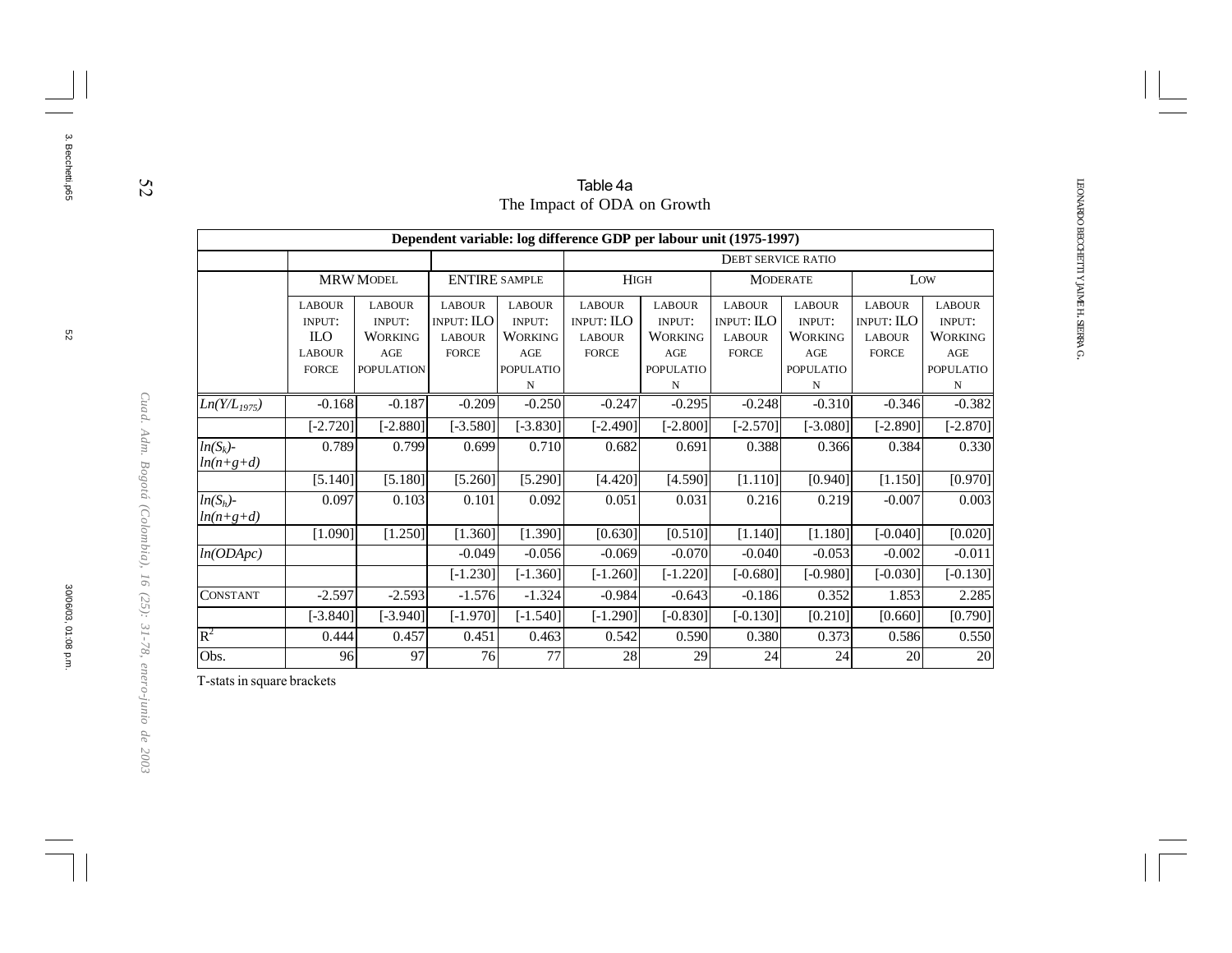|                            |                         | <b>MRW MODEL</b>               |                               | <b>ENTIRE SAMPLE</b>    |                                | <b>HIGH</b><br><b>MODERATE</b> |                                |                                | Low                            |                                |  |
|----------------------------|-------------------------|--------------------------------|-------------------------------|-------------------------|--------------------------------|--------------------------------|--------------------------------|--------------------------------|--------------------------------|--------------------------------|--|
|                            |                         |                                |                               |                         |                                |                                |                                |                                |                                |                                |  |
|                            | <b>LABOUR</b><br>INPUT: | <b>LABOUR</b><br><b>INPUT:</b> | <b>LABOUR</b>                 | <b>LABOUR</b><br>INPUT: | <b>LABOUR</b><br><b>INPUT:</b> | <b>LABOUR</b><br><b>INPUT:</b> | <b>LABOUR</b><br><b>INPUT:</b> | <b>LABOUR</b><br><b>INPUT:</b> | <b>LABOUR</b><br><b>INPUT:</b> | <b>LABOUR</b><br><b>INPUT:</b> |  |
|                            | <b>ILO</b>              | <b>WORKING</b>                 | <b>INPUT: ILO</b>             | <b>WORKING</b>          | <b>ILO</b>                     | <b>WORKING</b>                 | <b>ILO</b>                     | <b>WORKING</b>                 | <b>ILO</b>                     | <b>WORKING</b>                 |  |
|                            | <b>LABOUR</b>           | AGE                            | <b>LABOUR</b><br><b>FORCE</b> | AGE                     | <b>LABOUR</b>                  | AGE                            | <b>LABOUR</b>                  | AGE                            | <b>LABOUR</b>                  | AGE                            |  |
|                            | <b>FORCE</b>            | <b>POPULATION</b>              |                               | <b>POPULATION</b>       | <b>FORCE</b>                   | <b>POPULATION</b>              | <b>FORCE</b>                   | <b>POPULATION</b>              | <b>FORCE</b>                   | <b>POPULATION</b>              |  |
| $Ln(Y/L_{1975})$           | $-0.168$                | $-0.187$                       | $-0.209$                      | $-0.250$                | $-0.247$                       | $-0.295$                       | $-0.248$                       | $-0.310$                       | $-0.346$                       | $-0.382$                       |  |
|                            | $[-2.720]$              | $[-2.880]$                     | $[-3.580]$                    | $[-3.830]$              | $[-2.490]$                     | $[-2.800]$                     | $[-2.570]$                     | $[-3.080]$                     | $[-2.890]$                     | $[-2.870]$                     |  |
| $ln(S_k)$ -<br>$ln(n+g+d)$ | 0.789                   | 0.799                          | 0.699                         | 0.710                   | 0.682                          | 0.691                          | 0.388                          | 0.366                          | 0.384                          | 0.330                          |  |
|                            | [5.140]                 | [5.180]                        | [5.260]                       | [5.290]                 | [4.420]                        | [4.590]                        | [1.110]                        | [0.940]                        | [1.150]                        | [0.970]                        |  |
| $ln(S_h)$ -<br>$ln(n+g+d)$ | 0.097                   | 0.103                          | 0.101                         | 0.092                   | 0.051                          | 0.031                          | 0.216                          | 0.219                          | $-0.007$                       | 0.003                          |  |
|                            | [1.090]                 | [1.250]                        | [1.360]                       | [1.390]                 | [0.630]                        | [0.510]                        | [1.140]                        | [1.180]                        | $[-0.040]$                     | [0.020]                        |  |
| ln(ODADC)                  |                         |                                | $-0.049$                      | $-0.056$                | $-0.069$                       | $-0.070$                       | $-0.040$                       | $-0.053$                       | $-0.002$                       | $-0.011$                       |  |
|                            |                         |                                | $[-1.230]$                    | $[-1.360]$              | $[-1.260]$                     | $[-1.220]$                     | $[-0.680]$                     | $[-0.980]$                     | $[-0.030]$                     | $[-0.130]$                     |  |
| CONSTANT                   | $-2.597$                | $-2.593$                       | $-1.576$                      | $-1.324$                | $-0.984$                       | $-0.643$                       | $-0.186$                       | 0.352                          | 1.853                          | 2.285                          |  |
|                            | $[-3.840]$              | $[-3.940]$                     | $[-1.970]$                    | $[-1.540]$              | $[-1.290]$                     | $[-0.830]$                     | $[-0.130]$                     | [0.210]                        | [0.660]                        | [0.790]                        |  |
| $\rm R^2$                  | 0.444                   | 0.457                          | 0.451                         | 0.463                   | 0.542                          | 0.590                          | 0.380                          | 0.373                          | 0.586                          | 0.550                          |  |
| Obs.                       | 96                      | 97                             | 76                            | 77                      | 28                             | 29                             | 24                             | 24                             | 20                             | 20                             |  |

### Table 4b The Impact of ODA on Growth

INDEBTED, LOW-INCOME

3. Becchetti.p65 3. Becchetti.p65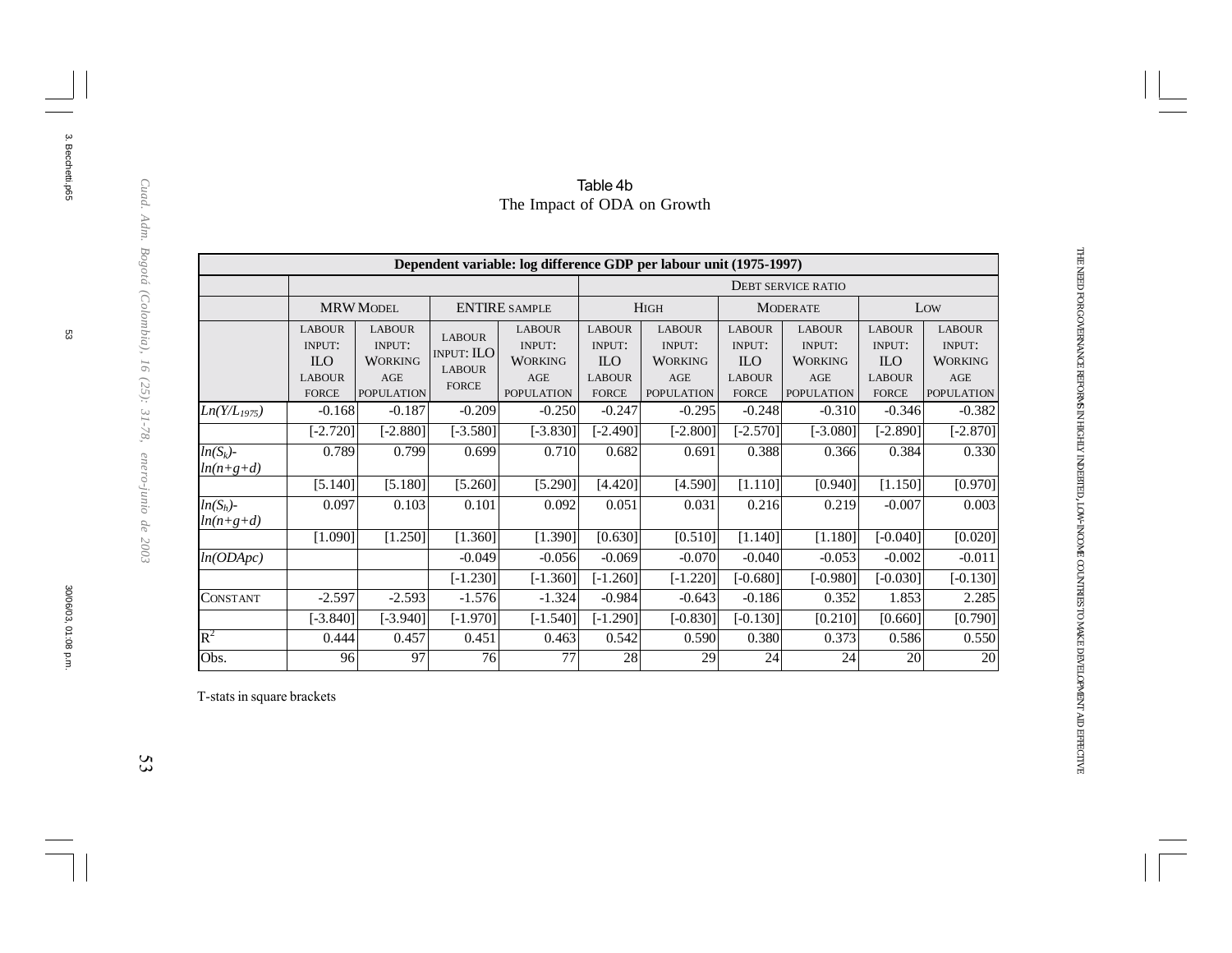|                                                                                                                                          |                                                                                                                                                                                                              |                       |                                                   |                             | Table 4c                                    |                       |                                                                    |            |                                           |                       |
|------------------------------------------------------------------------------------------------------------------------------------------|--------------------------------------------------------------------------------------------------------------------------------------------------------------------------------------------------------------|-----------------------|---------------------------------------------------|-----------------------------|---------------------------------------------|-----------------------|--------------------------------------------------------------------|------------|-------------------------------------------|-----------------------|
|                                                                                                                                          |                                                                                                                                                                                                              |                       |                                                   | The Impact of ODA on Growth |                                             |                       |                                                                    |            |                                           |                       |
|                                                                                                                                          |                                                                                                                                                                                                              |                       |                                                   |                             |                                             |                       | Dependent variable: log difference GDP per labour unit (1975-1997) |            |                                           |                       |
|                                                                                                                                          |                                                                                                                                                                                                              |                       |                                                   |                             | <b>GEOGRAPHICAL AREAS</b>                   |                       |                                                                    |            |                                           |                       |
|                                                                                                                                          | MIDDLE EAST AND<br><b>EAST ASIA AND</b><br><b>EUROPE AND</b><br><b>SUB-SAHARAN</b><br>LATIN AMERICA &<br><b>PACIFIC</b><br><b>CENTRAL ASIA</b><br><b>NORTH AFRICAN</b><br><b>AFRICAN</b><br><b>CARIBBEAN</b> |                       |                                                   |                             |                                             |                       |                                                                    |            |                                           |                       |
|                                                                                                                                          | <b>ILO</b><br><b>LABOUR</b><br><b>FORCE</b>                                                                                                                                                                  | <b>WORKING</b><br>AGE | ILO <sub>.</sub><br><b>LABOUR</b><br><b>FORCE</b> | <b>WORKING</b><br>AGE       | <b>ILO</b><br><b>LABOUR</b><br><b>FORCE</b> | <b>WORKING</b><br>AGE | <b>ILO</b><br><b>LABOUR</b><br><b>FORCE</b>                        | AGE        | <b>WORKING ILO LABOUR</b><br><b>FORCE</b> | <b>WORKING</b><br>AGE |
| $Ln(Y/L_{1975}) <$                                                                                                                       | $-0.249$                                                                                                                                                                                                     | $-0.184$              | $-0.297$                                          | $-0.311$                    | $-0.410$                                    | $-0.578$              | $-0.116$                                                           | $-0.032$   | $-0.138$                                  | $-0.238$              |
|                                                                                                                                          | $[-1.330]$                                                                                                                                                                                                   | $[-0.640]$            | $[-7.140]$                                        | $[-7.390]$                  | $[-1.450]$                                  | $[-2.440]$            | $[-0.570]$                                                         | $[-0.140]$ | $[-0.940]$                                | $[-1.640]$            |
| $ln(S_k)$ - $ln(n+g+d)$                                                                                                                  | 0.774                                                                                                                                                                                                        | 0.729                 | 0.423                                             | 0.424                       | 1.337                                       | 1.328                 | 0.754                                                              | 0.775      | 0.859                                     | 0.885                 |
|                                                                                                                                          | [2.710]                                                                                                                                                                                                      | [2.190]               | [4.610]                                           | [5.560]                     | [1.450]                                     | [2.030]               | [0.680]                                                            | [0.650]    | [2.460]                                   | [2.420]               |
| $ln(S_h)$ - $ln(n+g+d)$                                                                                                                  | 0.069                                                                                                                                                                                                        | 0.038                 | 0.517                                             | 0.440                       | $-0.037$                                    | 0.013                 | $-0.046$                                                           | $-0.096$   | 0.017                                     | 0.007                 |
|                                                                                                                                          | [0.440]                                                                                                                                                                                                      | [0.240]               | [3.690]                                           | [3.320]                     | [-0.170]]                                   | [0.050]               | $[-0.120]$                                                         | $[-0.240]$ | [0.120]                                   | [0.050]               |
| ln(ODApc)                                                                                                                                | $-0.054$                                                                                                                                                                                                     | $-0.015$              | $-0.019$                                          | $-0.029$                    | $-0.037$                                    | $-0.053$              | 0.029                                                              | 0.052      | $-0.117$                                  | $-0.150$              |
|                                                                                                                                          | $[-0.270]$                                                                                                                                                                                                   | $[-0.070]$            | $[-0.550]$                                        | $[-0.770]$                  | $[-0.270]$                                  | $[-0.460]$            | [0.230]                                                            | [0.470]    | $[-1.180]$                                | $[-1.660]$            |
| <b>CONSTANT</b>                                                                                                                          | $-1.465$                                                                                                                                                                                                     | $-1.778$              | $-1.911$                                          | $-1.411$                    | $-2.587$                                    | $-1.640$              | $-2.182$                                                           | $-2.767$   | $-2.187$                                  | $-1.462$              |
| $[-0.630]$<br>$[-0.720]$<br>$[-1.810]$<br>$[-1.610]$<br>$[-0.670]$<br>$[-0.420]$<br>$[-0.500]$<br>$[-0.620]$<br>$[-0.550]$<br>$[-0.990]$ |                                                                                                                                                                                                              |                       |                                                   |                             |                                             |                       |                                                                    |            |                                           |                       |
| $\rm R^2$                                                                                                                                | 0.803<br>0.444<br>0.361<br>0.830<br>0.445<br>0.289<br>0.219<br>0.601<br>0.596<br>0.549                                                                                                                       |                       |                                                   |                             |                                             |                       |                                                                    |            |                                           |                       |
| Obs.                                                                                                                                     | 11                                                                                                                                                                                                           | 11                    | 17                                                | 18                          | 13                                          | 13                    | 10                                                                 | 10         | 18                                        | 18                    |

T-stats in square brackets

54

 $54$ 

3. Becchetti.p65

3. Becchetti.p65

*Cuad. Adm. Bogotá (Colombia), 16 (25): 31-78, enero-junio de 2003*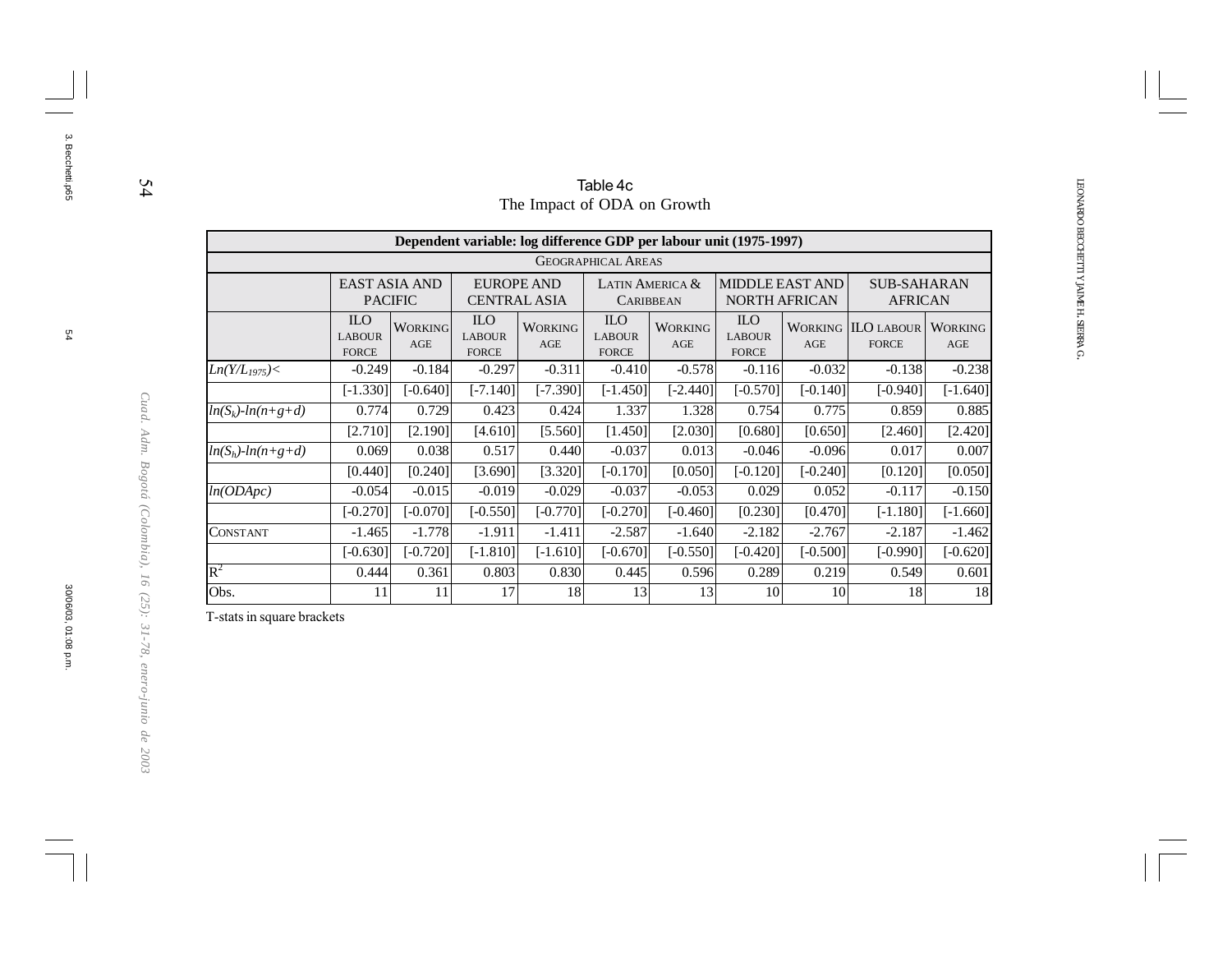|                         |                                             | Dependent variable: log difference GDP per labour unit (1975-1997) |                                             |                       |                                             |                       |                                             |                          |  |
|-------------------------|---------------------------------------------|--------------------------------------------------------------------|---------------------------------------------|-----------------------|---------------------------------------------|-----------------------|---------------------------------------------|--------------------------|--|
|                         |                                             | LOW INCOME AND<br><b>SEVERELY INDEBTED</b>                         | <b>HIPC</b>                                 |                       | AID/GNP < 15%                               |                       |                                             | AID/GNP > 15%<br>(BOONE) |  |
|                         | <b>ILO</b><br><b>LABOUR</b><br><b>FORCE</b> | <b>WORKING</b><br>AGE                                              | <b>ILO</b><br><b>LABOUR</b><br><b>FORCE</b> | <b>WORKING</b><br>AGE | <b>ILO</b><br><b>LABOUR</b><br><b>FORCE</b> | <b>WORKING</b><br>AGE | <b>ILO</b><br><b>LABOUR</b><br><b>FORCE</b> | <b>WORKING</b><br>AGE    |  |
| $Ln(Y/L_{1985})$        | $-0.208$                                    | $-0.279$                                                           | $-0.213$                                    | $-0.282$              | $-0.211$                                    | $-0.252$              | $-0.745$                                    | $-0.898$                 |  |
|                         | $[-1.420]$                                  | $[-1.710]$                                                         | $[-1.200]$                                  | $[-1.420]$            | $[-3.480]$                                  | $[-3.750]$            | $[-6.850]$                                  | $[-6.260]$               |  |
| $ln(S_k)$ - $ln(n+g+d)$ | 0.675                                       | 0.638                                                              | 0.663                                       | 0.612                 | 0.737                                       | 0.750                 | 0.522                                       | 0.459                    |  |
|                         | [5.390]                                     | [5.070]                                                            | [5.670]                                     | [4.410]               | [4.790]                                     | [4.810]               | [4.340]                                     | [4.140]                  |  |
| $ln(S_h)$ - $ln(n+g+d)$ | 0.014                                       | 0.023                                                              | $-0.022$                                    | $-0.023$              | 0.078                                       | 0.079                 | 0.192                                       | 0.184                    |  |
|                         | [0.150]                                     | [0.270]                                                            | $[-0.240]$                                  | $[-0.250]$            | [0.840]                                     | [0.940]               | [2.850]                                     | [3.430]                  |  |
| ln(ODApc)               | 0.018                                       | 0.037                                                              | $-0.081$                                    | $-0.036$              | $-0.028$                                    | $-0.037$              | 0.314                                       | 0.414                    |  |
|                         | [0.490]                                     | [0.970]                                                            | $[-0.600]$                                  | $[-0.300]$            | $[-0.700]$                                  | $[-0.860]$            | [5.140]                                     | [5.970]                  |  |
| CONSTANT                | $-1.504$                                    | $-0.999$                                                           | $-0.650$                                    | $-0.182$              | $-1.710$                                    | $-1.518$              | 0.311                                       | 1.119                    |  |
|                         | $[-2.080]$                                  | $[-1.120]$                                                         | $[-0.870]$                                  | $[-0.180]$            | $[-1.940]$                                  | $[-1.630]$            | [0.550]                                     | [2.350]                  |  |
| $\rm R^2$               | 0.684                                       | 0.682                                                              | 0.599                                       | 0.582                 | 0.465                                       | 0.474                 | 0.968                                       | 0.952                    |  |
| Obs.                    | 19                                          | <b>20</b>                                                          | 24                                          | 25                    | 68                                          | 69                    | 16                                          | 16                       |  |

Table 4d The Impact of ODA on Growth

T-stats in square brackets

Cuad. Adm. Bogotá (Colombia), 16 (25): 31-78, enero-junio de 2003

3. Becchetti.p65

gg

3. Becchetti.p65

THE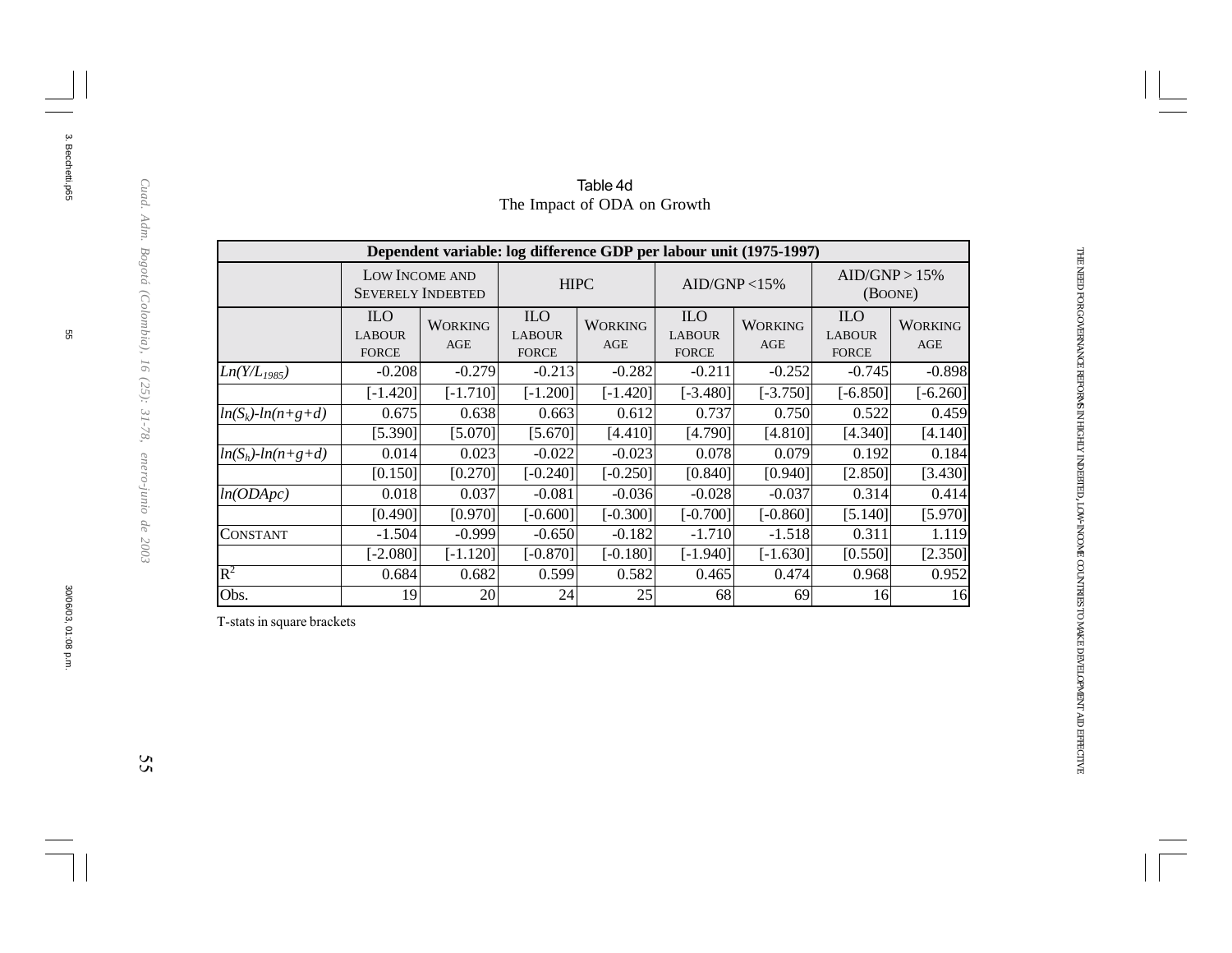|                            |                                             |                       |                                                   |                              | Table 5a                                    |                                                                    |                                             |                           |                                             |                       |
|----------------------------|---------------------------------------------|-----------------------|---------------------------------------------------|------------------------------|---------------------------------------------|--------------------------------------------------------------------|---------------------------------------------|---------------------------|---------------------------------------------|-----------------------|
|                            |                                             |                       |                                                   |                              |                                             | The Impact of ODA on Growth (Panel Convergence)                    |                                             |                           |                                             |                       |
|                            |                                             |                       |                                                   |                              |                                             |                                                                    |                                             |                           |                                             |                       |
|                            |                                             |                       |                                                   |                              |                                             | Dependent variable: log difference GDP per labour unit (1975-1997) |                                             |                           |                                             |                       |
|                            |                                             |                       |                                                   |                              |                                             |                                                                    |                                             | <b>DEBT SERVICE RATIO</b> |                                             |                       |
|                            |                                             | <b>MRW MODEL</b>      |                                                   | <b>ENTIRE SAMPLE</b>         |                                             | <b>HIGH</b>                                                        |                                             | <b>MODERATE</b>           |                                             | Low                   |
|                            | <b>ILO</b><br><b>LABOUR</b><br><b>FORCE</b> | <b>WORKING</b><br>AGE | ILO <sub>.</sub><br><b>LABOUR</b><br><b>FORCE</b> | <b>WORKING</b><br><b>AGE</b> | <b>ILO</b><br><b>LABOUR</b><br><b>FORCE</b> | <b>WORKING</b><br><b>AGE</b>                                       | <b>ILO</b><br><b>LABOUR</b><br><b>FORCE</b> | <b>WORKING</b><br>AGE     | <b>ILO</b><br><b>LABOUR</b><br><b>FORCE</b> | <b>WORKING</b><br>AGE |
| $Ln(Y/L_{1975})$           | $-0.015$                                    | $-0.024$              | $-0.033$                                          | $-0.050$                     | $-0.072$                                    | $-0.086$                                                           | $-0.058$                                    | $-0.070$                  | $-0.056$                                    | $-0.071$              |
|                            | $[-1.500]$                                  | $-2.250$ ]            | $[-3.240]$                                        | $[-4.440]$                   | $[-3.340]$                                  | $[-3.570]$                                                         | $[-3.780]$                                  | $[-3.860]$                | $[-3.030]$                                  | $[-3.550]$            |
| $ln(S_k)$ -<br>$ln(n+g+d)$ | 0.118                                       | 0.120                 | 0.119                                             | 0.125                        | 0.153                                       | 0.151                                                              | 0.111                                       | 0.095                     | 0.072                                       | 0.058                 |
|                            | [6.310]                                     | [6.310]               | [6.190]                                           | [6.470]                      | [5.170]                                     | [5.500]                                                            | [2.960]                                     | [2.600]                   | [1.610]                                     | [1.360]               |
| $ln(S_h)$ -<br>$ln(n+g+d)$ | $-0.021$                                    | $-0.012$              | $-0.028$                                          | $-0.022$                     | 0.030                                       | 0.026                                                              | 0.004                                       | 0.002                     | $-0.126$                                    | $-0.112$              |
|                            | $[-1.370]$                                  | $[-0.790]$            | $[-1.760]$                                        | $[-1.480]$                   | [1.370]                                     | [1.310]                                                            | [0.140]                                     | [0.060]                   | $[-3.680]$                                  | $[-3.360]$            |
| ln(ODApc)                  |                                             |                       | $-0.021$                                          | $-0.025$                     | $-0.007$                                    | $-0.009$                                                           | $-0.019$                                    | $-0.022$                  | $-0.028$                                    | $-0.032$              |
|                            |                                             |                       | $[-3.160]$                                        | $[-3.840]$                   | $[-0.920]$                                  | $[-1.060]$                                                         | $[-2.170]$                                  | $[-2.650]$                | $[-2.110]$                                  | $[-2.490]$            |
| <b>CONSTANT</b>            | $-0.254$                                    | $-0.254$              | 0.023                                             | 0.098                        | $-0.273$                                    | $-0.139$                                                           | 0.095                                       | 0.284                     | 1.161                                       | 1.255                 |
|                            | $[-2.690]$                                  | $[-2.710]$            | [0.180]                                           | [0.730]                      | $[-1.490]$                                  | $[-0.780]$                                                         | [0.420]                                     | [1.340]                   | [3.470]                                     | [3.650]               |
| $\mathbb{R}^2$             | 0.069                                       | 0.074                 | 0.120                                             | 0.148                        | 0.227                                       | 0.244                                                              | 0.166                                       | 0.172                     | 0.222                                       | 0.231                 |
| Obs.                       | 560                                         | 568                   | 425                                               | 433                          | 150                                         | 154                                                                | 124                                         | 125                       | 127                                         | 129                   |

T-stats in square brackets

56

3. Becchetti.p65

3. Becchetti.p65

30/06/03, 01:08 p.m.

*Cuad. Adm. Bogotá (Colombia), 16 (25): 31-78, enero-junio de 2003*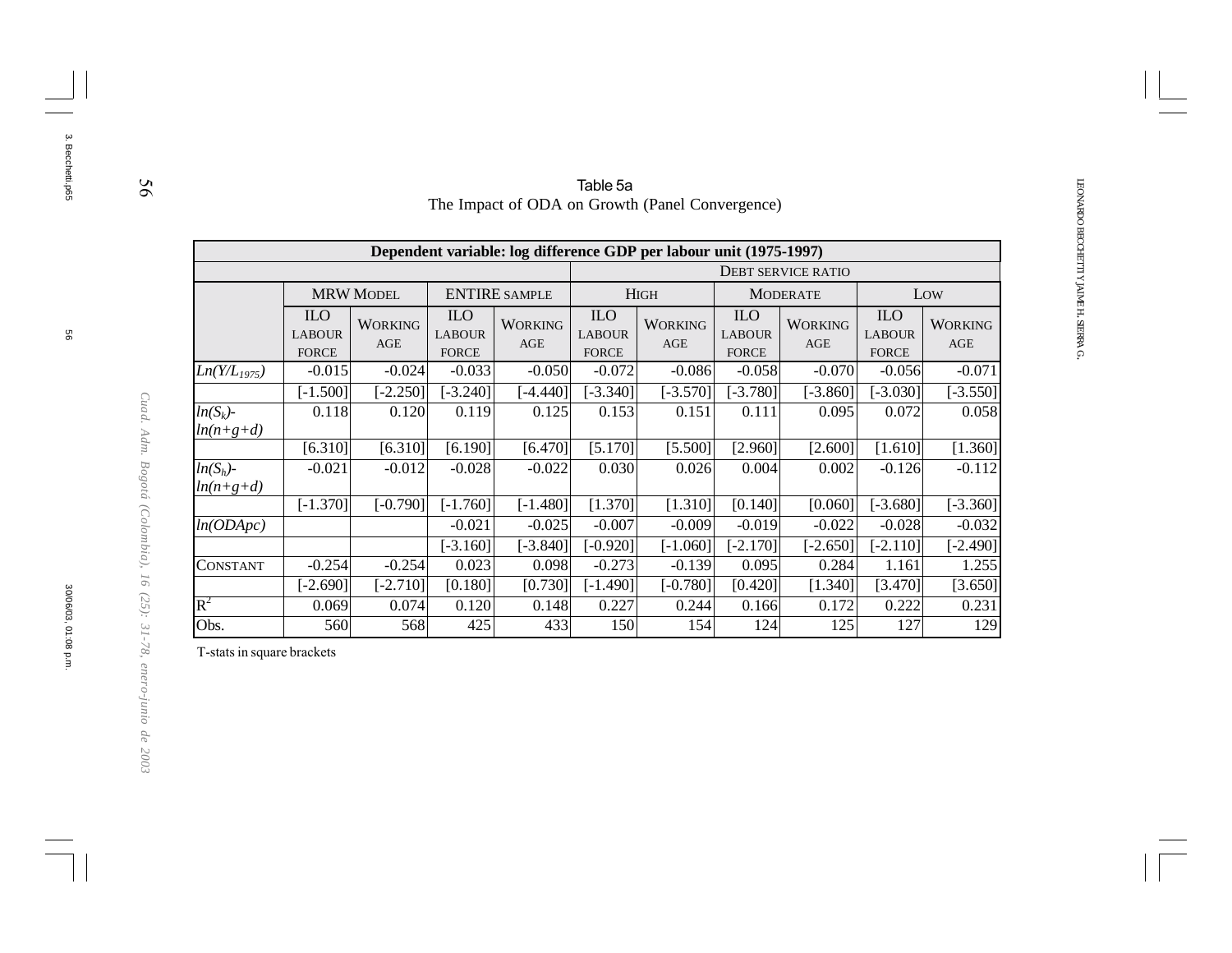|                            |                                   |                    |                                   | Dependent variable: log difference GDP per labour unit (1975-1997) |                                   |                    |
|----------------------------|-----------------------------------|--------------------|-----------------------------------|--------------------------------------------------------------------|-----------------------------------|--------------------|
|                            |                                   |                    | <b>INCOME LEVELS</b>              |                                                                    |                                   |                    |
|                            | Low                               |                    | <b>LOWER-MIDDLE</b>               |                                                                    | <b>UPPER-MIDDLE</b>               |                    |
|                            | <b>ILO LABOUR</b><br><b>FORCE</b> | <b>WORKING AGE</b> | <b>ILO LABOUR</b><br><b>FORCE</b> | <b>WORKING AGE</b>                                                 | <b>ILO LABOUR</b><br><b>FORCE</b> | <b>WORKING AGE</b> |
| $Ln(Y/L_{1975})$           | $-0.154$                          | $-0.165$           | $-0.134$                          | $-0.161$                                                           | $-0.136$                          | $-0.163$           |
|                            | $[-3.800]$                        | $[-3.820]$         | $[-8.130]$                        | $[-8.060]$                                                         | $[-4.190]$                        | $[-4.690]$         |
| $ln(S_k)$ -<br>$ln(n+g+d)$ | 0.082                             | 0.070              | 0.082                             | 0.050                                                              | 0.016                             | 0.037              |
|                            | [3.000]                           | [2.510]            | [2.210]                           | [1.320]                                                            | [0.280]                           | [0.690]            |
| $ln(S_h)$ -<br>$ln(n+g+d)$ | 0.000                             | $-0.015$           | $-0.130$                          | $-0.100$                                                           | $-0.064$                          | $-0.059$           |
|                            | [0.010]                           | $[-0.630]$         | $[-3.960]$                        | $[-3.170]$                                                         | $[-2.140]$                        | $[-2.130]$         |
| ln(ODApc)                  | $-0.014$                          | $-0.009$           | 0.003                             | $-0.005$                                                           | 0.020                             | 0.015              |
|                            | $[-1.070]$                        | $[-0.690]$         | [0.270]                           | $[-0.610]$                                                         | [1.950]                           | [1.660]            |
| CONSTANT                   | 0.907                             | 1.082              | 1.686                             | 1.877                                                              | 1.701                             | 1.765              |
|                            | [2.640]                           | [2.910]            | [4.890]                           | [5.530]                                                            | [4.060]                           | [4.140]            |
| $R^2$                      | 0.281                             | 0.280              | 0.403                             | 0.421                                                              | 0.305                             | 0.344              |
| Obs.                       | 181.000                           | 186.000            | 138.000                           | 140.000                                                            | 82.000                            | 82.000             |

Table 5b The Impact of ODA on Growth (Panel Convergence)

T-stats in square brackets

Cuad. Adm. Bogotá (Colombia), 16 (25): 31-78, enero-junio de 2003

3. Becchetti.p65

 $\overline{\mathbb{S}}$ 

3. Becchetti.p65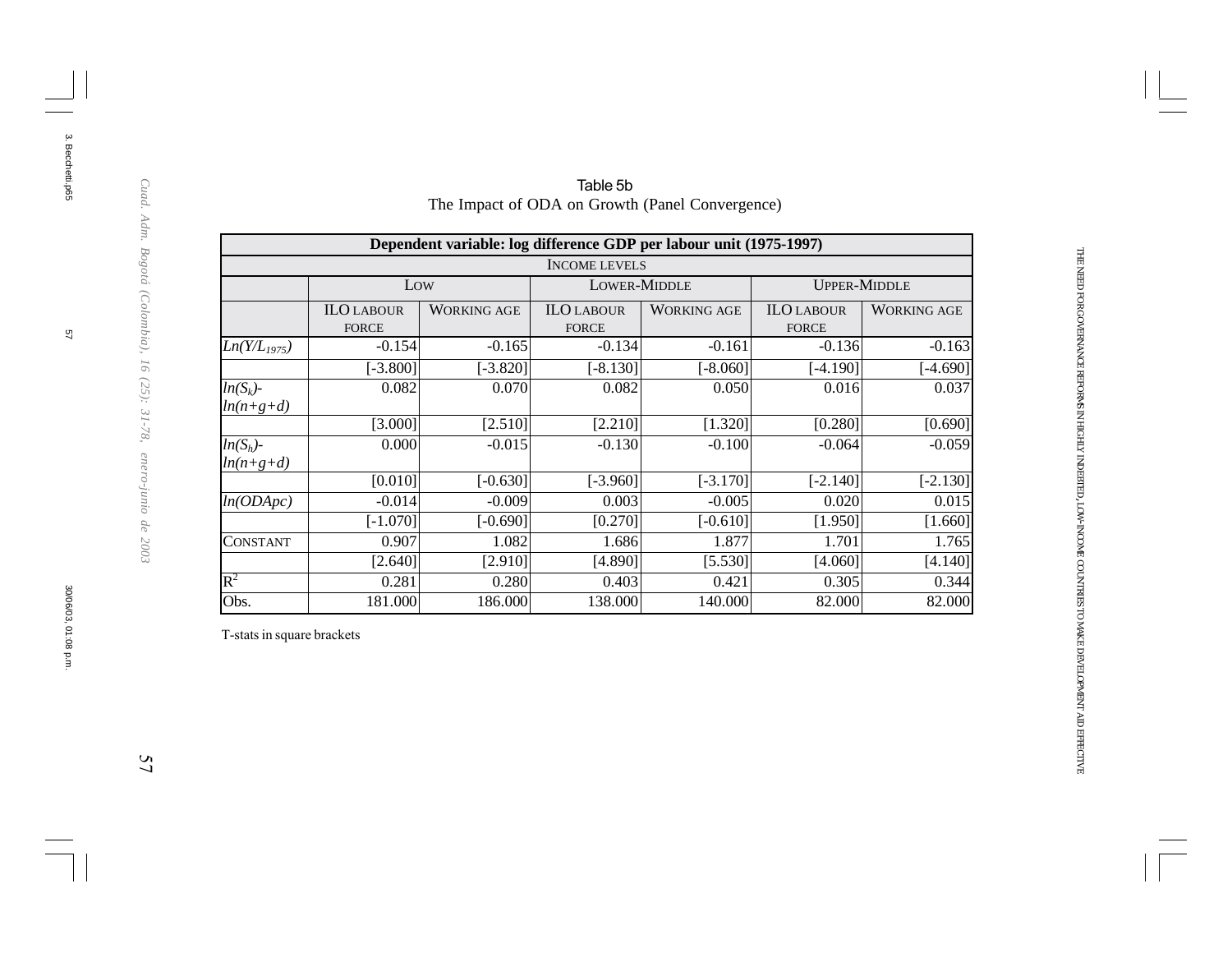| The Impact of ODA on Growth (Panel Convergence)<br>Dependent variable: log difference GDP per labour unit (1975-1997)<br><b>GEOGRAPHICAL AREAS</b><br><b>MIDDLE EAST</b><br><b>EAST ASIA AND</b><br><b>EUROPE AND</b><br>LATIN AMERICA &<br><b>SUB-SAHARAN</b><br><b>AND NORTH</b><br><b>PACIFIC</b><br><b>CENTRAL ASIA</b><br><b>AFRICA</b><br><b>CARIBBEAN</b><br><b>AFRICAN</b><br><b>ILO</b><br><b>ILO</b><br><b>ILO</b><br><b>ILO</b><br><b>ILO</b><br><b>WORKIN</b><br><b>WORKIN</b><br><b>WORKIN</b><br><b>WORKIN</b><br><b>LABOUR</b><br><b>LABOUR</b><br><b>LABOUR</b><br><b>LABOUR</b><br><b>LABOUR</b> |                        |  |  |  |  |  |  |  |
|-------------------------------------------------------------------------------------------------------------------------------------------------------------------------------------------------------------------------------------------------------------------------------------------------------------------------------------------------------------------------------------------------------------------------------------------------------------------------------------------------------------------------------------------------------------------------------------------------------------------|------------------------|--|--|--|--|--|--|--|
|                                                                                                                                                                                                                                                                                                                                                                                                                                                                                                                                                                                                                   |                        |  |  |  |  |  |  |  |
|                                                                                                                                                                                                                                                                                                                                                                                                                                                                                                                                                                                                                   |                        |  |  |  |  |  |  |  |
|                                                                                                                                                                                                                                                                                                                                                                                                                                                                                                                                                                                                                   |                        |  |  |  |  |  |  |  |
|                                                                                                                                                                                                                                                                                                                                                                                                                                                                                                                                                                                                                   |                        |  |  |  |  |  |  |  |
| G AGE<br><b>G AGE</b><br><b>GAGE</b><br>G AGE<br><b>FORCE</b><br><b>FORCE</b><br><b>FORCE</b><br><b>FORCE</b><br><b>FORCE</b>                                                                                                                                                                                                                                                                                                                                                                                                                                                                                     | <b>WORKIN</b><br>G AGE |  |  |  |  |  |  |  |
| $-0.014$<br>$-0.193$<br>$-0.167$<br>$-0.059$<br>$-0.006$<br>$-0.047$<br>$-0.054$<br>$-0.059$<br>$-0.060$<br>$Ln(Y/L_{1975})$                                                                                                                                                                                                                                                                                                                                                                                                                                                                                      | $-0.064$               |  |  |  |  |  |  |  |
| $-0.420$<br>$[-1.540]$<br>$-2.280$ ]<br>$-0.190]$<br>$[-1.900]$<br>$[-1.660]$<br>$[-1.830]$<br>$[-2.110]$<br>$-2.430$ ]                                                                                                                                                                                                                                                                                                                                                                                                                                                                                           | $[-2.300]$             |  |  |  |  |  |  |  |
| $-0.034$<br>$-0.133$<br>$ln(S_k)$ -<br>0.001<br>$-0.106$<br>0.192<br>0.195<br>0.149<br>0.209<br>0.115<br>$ln(n+g+d)$                                                                                                                                                                                                                                                                                                                                                                                                                                                                                              | 0.109                  |  |  |  |  |  |  |  |
| $[-0.670]$<br>[3.530]<br>[3.700]<br>[0.020]<br>$[-0.490]$<br>$[-0.490]$<br>[2.280]<br>[3.620]<br>[4.370]                                                                                                                                                                                                                                                                                                                                                                                                                                                                                                          | [4.280]                |  |  |  |  |  |  |  |
| $ln(S_h)$ -<br>$-0.135$<br>$-0.107$<br>0.042<br>0.024<br>0.008<br>0.009<br>$-0.019$<br>$-0.015$<br>0.020<br>$ln(n+g+d)$                                                                                                                                                                                                                                                                                                                                                                                                                                                                                           | 0.014                  |  |  |  |  |  |  |  |
| $[-1.720]$<br>$[-1.380]$<br>[0.310]<br>[0.250]<br>[0.270]<br>$[-0.390]$<br>$[-0.300]$<br>[0.190]<br>[0.760]                                                                                                                                                                                                                                                                                                                                                                                                                                                                                                       | [0.570]                |  |  |  |  |  |  |  |
| $-0.133$<br>$-0.054$<br>$-0.147$<br>$-0.011$<br>$-0.013$<br>0.021<br>0.012<br>$-0.002$<br>ln(ODApc)<br>$-0.060$                                                                                                                                                                                                                                                                                                                                                                                                                                                                                                   | $-0.001$               |  |  |  |  |  |  |  |
| $[-3.560]$<br>[1.830]<br>$[-0.210]$<br>$[-3.220]$<br>$[-3.690]$<br>$[-3.550]$<br>$[-1.150]$<br>$[-1.460]$<br>[1.120]                                                                                                                                                                                                                                                                                                                                                                                                                                                                                              | $[-0.050]$             |  |  |  |  |  |  |  |
| 1.436<br>2.889<br>2.454<br>$-0.500$<br>$-0.434$<br>$-0.174$<br>$-0.470$<br>$-0.129$<br>1.340<br><b>CONSTANT</b>                                                                                                                                                                                                                                                                                                                                                                                                                                                                                                   | $-0.053$               |  |  |  |  |  |  |  |
| [3.250]<br>[2.990]<br>$[-1.350]$<br>$[-0.440]$<br>$[-1.650]$<br>$[-0.820]$<br>$[-0.330]$<br>[2.260]<br>[2.260]<br>$[-1.500]$                                                                                                                                                                                                                                                                                                                                                                                                                                                                                      |                        |  |  |  |  |  |  |  |
| $\mathbf{R}^2$<br>0.433<br>0.417<br>0.302<br>0.385<br>0.366<br>0.404<br>0.166<br>0.184<br>0.165                                                                                                                                                                                                                                                                                                                                                                                                                                                                                                                   | 0.161                  |  |  |  |  |  |  |  |
| Obs.<br>45.000<br>39.000<br>106.000<br>106.000<br>55.000<br>56.000<br>160.000<br>164.000<br>42.000<br>39.000                                                                                                                                                                                                                                                                                                                                                                                                                                                                                                      |                        |  |  |  |  |  |  |  |

| Table 5c                                        |  |
|-------------------------------------------------|--|
| The Impact of ODA on Growth (Panel Convergence) |  |

T-stats in square brackets

58

3. Becchetti.p65

3. Becchetti.p65

30/06/03, 01:08 p.m.

*Cuad. Adm. Bogotá (Colombia), 16 (25): 31-78, enero-junio de 2003*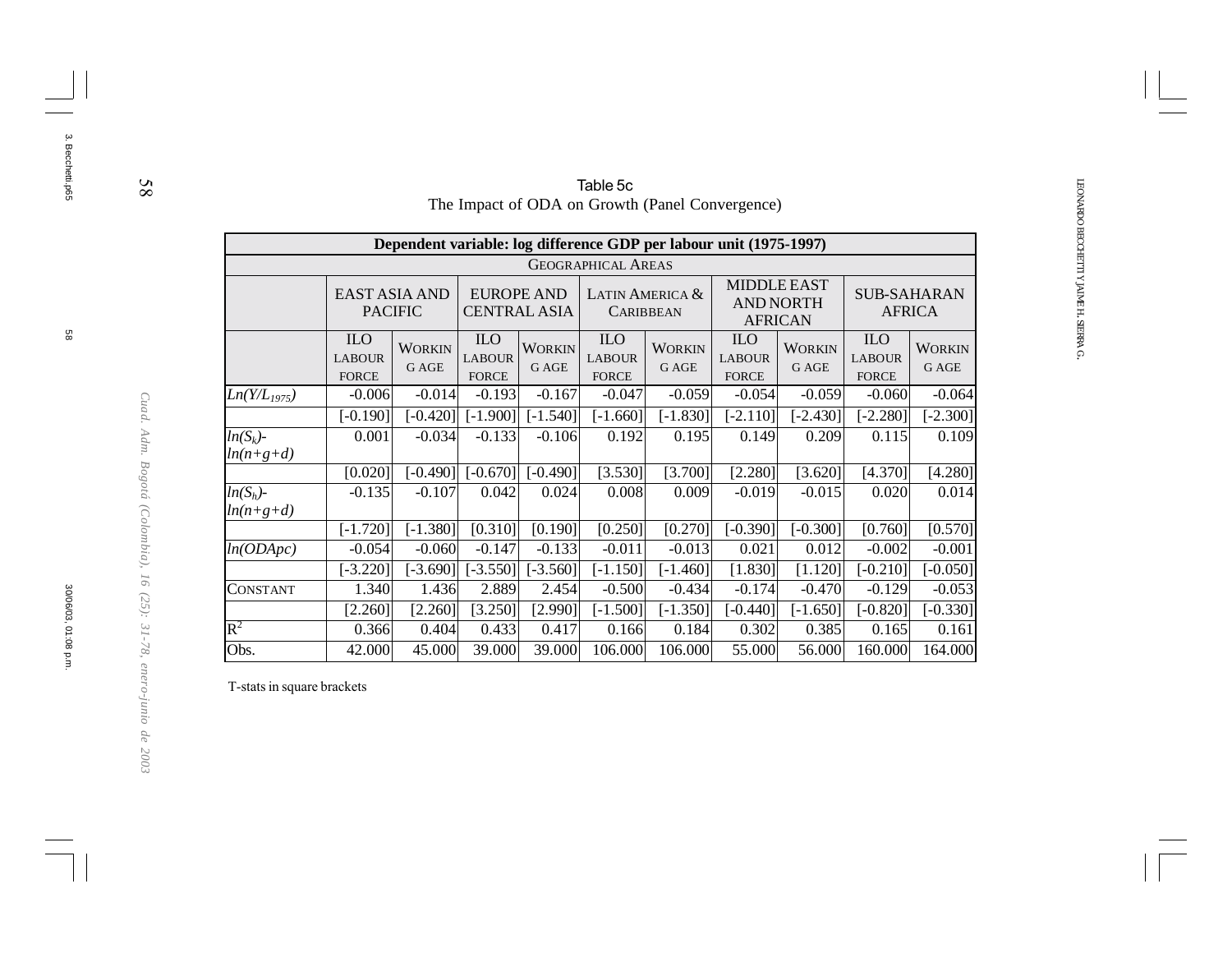|                          | Dependent variable: log difference GDP per labour unit (1975-1997) |                                                   |                                             |                       |                                             |                       |                                             |                       |  |  |  |  |  |  |
|--------------------------|--------------------------------------------------------------------|---------------------------------------------------|---------------------------------------------|-----------------------|---------------------------------------------|-----------------------|---------------------------------------------|-----------------------|--|--|--|--|--|--|
|                          |                                                                    | <b>Low Income and</b><br><b>Severely Indebted</b> |                                             | <b>HIPC</b>           | AID/GNP < 15%                               |                       | AID/GNP > 15%<br>(Boone)                    |                       |  |  |  |  |  |  |
|                          | <b>ILO</b><br><b>LABOUR</b><br><b>FORCE</b>                        | <b>WORKING</b><br>AGE                             | <b>ILO</b><br><b>LABOUR</b><br><b>FORCE</b> | <b>WORKING</b><br>AGE | <b>ILO</b><br><b>LABOUR</b><br><b>FORCE</b> | <b>WORKING</b><br>AGE | <b>ILO</b><br><b>LABOUR</b><br><b>FORCE</b> | <b>WORKING</b><br>AGE |  |  |  |  |  |  |
| $Ln(Y < \frac{1}{1985})$ | $-0.120$                                                           | $-0.126$                                          | $-0.126$                                    | $-0.132$              | $-0.034$                                    | $-0.048$              | $-0.178$                                    | $-0.229$              |  |  |  |  |  |  |
|                          | $[-3.570]$                                                         | $[-3.470]$                                        | $[-4.000]$                                  | $[-3.870]$            | $[-3.280]$                                  | [-4.100]              | $[-3.410]$                                  | $[-4.410]$            |  |  |  |  |  |  |
| $ln(S_k)$ - $ln(n+g+d)$  | 0.136                                                              | 0.132                                             | 0.120                                       | 0.117                 | 0.125                                       | 0.134                 | 0.118                                       | 0.111                 |  |  |  |  |  |  |
|                          | [4.190]                                                            | [4.220]                                           | [3.780]                                     | [3.860]               | [5.820]                                     | [5.980]               | [2.270]                                     | [2.330]               |  |  |  |  |  |  |
| $ln(S_h)$ - $ln(n+g+d)$  | 0.048                                                              | 0.036                                             | 0.044                                       | 0.029                 | $-0.044$                                    | $-0.039$              | 0.021                                       | 0.030                 |  |  |  |  |  |  |
|                          | [1.700]                                                            | [1.370]                                           | [1.910]                                     | [1.410]               | $[-2.310]$                                  | $[-2.090]$            | [0.510]                                     | [0.980]               |  |  |  |  |  |  |
| ln(ODApc)                | 0.006                                                              | 0.008                                             | 0.000                                       | 0.001                 | $-0.020$                                    | $-0.024$              | 0.083                                       | 0.086                 |  |  |  |  |  |  |
|                          | [0.610]                                                            | [0.840]                                           | [0.000]                                     | [0.040]               | $[-2.750]$                                  | $[-3.200]$            | [2.320]                                     | [2.510]               |  |  |  |  |  |  |
| CONSTANT                 | 0.006                                                              | 0.112                                             | 0.200                                       | 0.321                 | 0.103                                       | 0.127                 | 0.204                                       | 0.547                 |  |  |  |  |  |  |
|                          | [0.030]                                                            | [0.460]                                           | [0.890]                                     | [1.390]               | [0.720]                                     | [0.850]               | [0.640]                                     | [1.900]               |  |  |  |  |  |  |
| $\rm R^2$                | 0.287                                                              | 0.279                                             | 0.251                                       | 0.246                 | 0.132                                       | 0.157                 | 0.305                                       | 0.343                 |  |  |  |  |  |  |
| Obs.                     | 109.000                                                            | 113.000                                           | 137.000                                     | 142.000               | 367.000                                     | 372.000               | 58.000                                      | 61.000                |  |  |  |  |  |  |

Table 5d The Impact of ODA on Growth (Panel Convergence)

T-stats in square brackets

 $59$ 

THE

69

3. Becchetti.p65

3. Becchetti.p65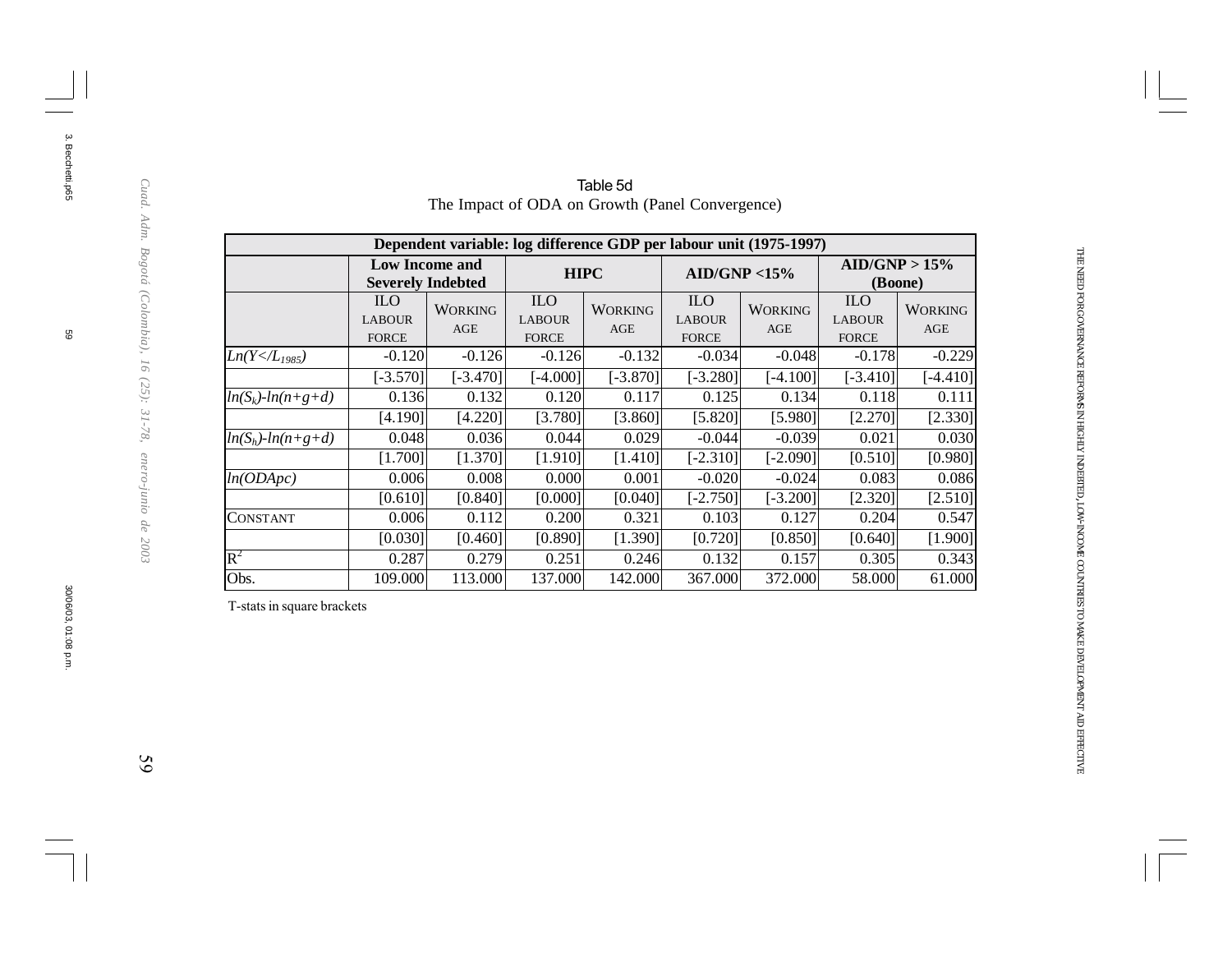|                 | The Impact of ODA on Investment                   |                       |                                             |                                 |                                             |                       |                                             |                       |  |  |  |  |  |
|-----------------|---------------------------------------------------|-----------------------|---------------------------------------------|---------------------------------|---------------------------------------------|-----------------------|---------------------------------------------|-----------------------|--|--|--|--|--|
|                 | Dependent variable: log investment to gdp ratio   |                       |                                             |                                 |                                             |                       |                                             |                       |  |  |  |  |  |
|                 | <b>DEBT SERVICE RATIO</b>                         |                       |                                             |                                 |                                             |                       |                                             |                       |  |  |  |  |  |
|                 | All sample                                        |                       | <b>Severely</b>                             |                                 | <b>Moderate</b>                             |                       | <b>Less</b>                                 |                       |  |  |  |  |  |
|                 | ILO <sub>1</sub><br><b>LABOUR</b><br><b>FORCE</b> | <b>WORKING</b><br>AGE | <b>ILO</b><br><b>LABOUR</b><br><b>FORCE</b> | <b>WORKING</b><br>AGE           | <b>ILO</b><br><b>LABOUR</b><br><b>FORCE</b> | <b>WORKING</b><br>AGE | <b>ILO</b><br><b>LABOUR</b><br><b>FORCE</b> | <b>WORKING</b><br>AGE |  |  |  |  |  |
| Ln(S/GDP)       | 0.229                                             | 0.230                 | 0.234                                       | 0.238                           | 0.181                                       | 0.195                 | 0.172                                       | 0.101                 |  |  |  |  |  |
|                 | [5.830]                                           | [5.560]               | [3.260]                                     | [3.190]                         | [2.550]                                     | [2.790]               | [2.000]                                     | [1.090]               |  |  |  |  |  |
| ln(ODApc)       | 0.032                                             | 0.035                 | 0.040                                       | 0.021                           | 0.045                                       | 0.064                 | 0.065                                       | 0.062                 |  |  |  |  |  |
|                 | [1.440]                                           | [1.650]               | [0.860]                                     | [0.440]                         | [0.850]                                     | [1.440]               | [2.150]                                     | [1.990]               |  |  |  |  |  |
| <b>CONSTANT</b> | 2.228                                             | 2.225                 | 2.076                                       | 2.154                           | 2.302                                       | 2.217                 | 2.292                                       | 2.547                 |  |  |  |  |  |
|                 | [13.050]                                          | [12.960]              | [6.520]                                     | [6.640]                         | [6.290]                                     | [6.950]               | [6.990]                                     | [7.350]               |  |  |  |  |  |
| $R^2$ within    | 0.242                                             | 0.214                 | 0.228                                       | 0.222                           | 0.202                                       | 0.219                 | 0.170                                       | 0.106                 |  |  |  |  |  |
| Obs.            | 1513                                              | 1536                  | 578                                         | 593<br>451<br>448<br>410<br>415 |                                             |                       |                                             |                       |  |  |  |  |  |
| Countries       | 112                                               | 118                   | 39                                          | 40                              | 29                                          | 31                    | 35                                          | 38                    |  |  |  |  |  |

T-stats in square brackets

60

3. Becchetti.p65

3. Becchetti.p65

30/06/03, 01:08 p.m.

*Cuad. Adm. Bogotá (Colombia), 16 (25): 31-78, enero-junio de 2003*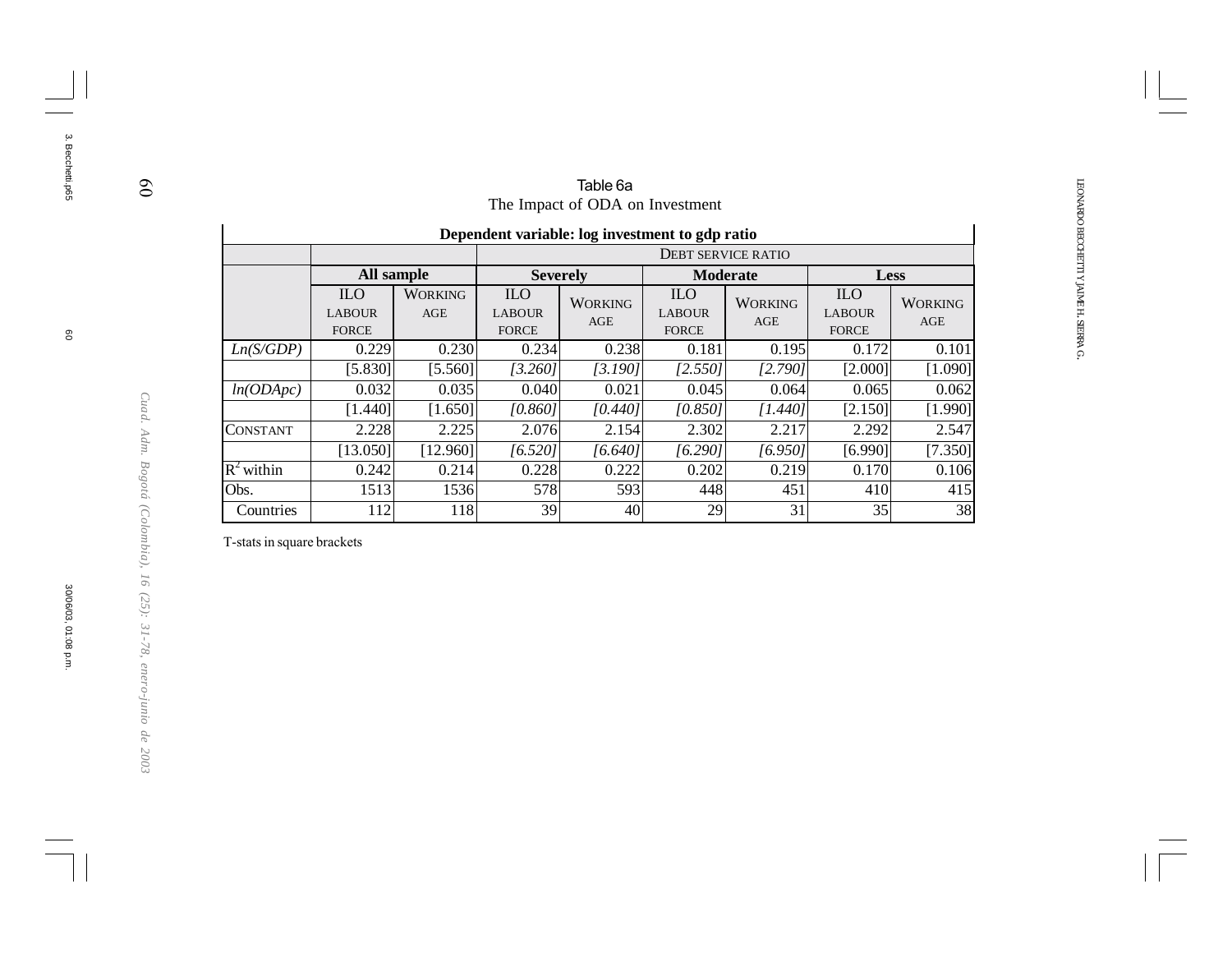|                         | Dependent variable: LOG INVESTMENT to gdp ratio |                       |                                             |                       |                                             |                       |                                             |                       |  |  |  |  |  |  |
|-------------------------|-------------------------------------------------|-----------------------|---------------------------------------------|-----------------------|---------------------------------------------|-----------------------|---------------------------------------------|-----------------------|--|--|--|--|--|--|
|                         | <b>INCOME LEVELS</b>                            |                       |                                             |                       |                                             |                       |                                             |                       |  |  |  |  |  |  |
|                         | Low                                             |                       | LOWER-MIDDLE                                |                       | <b>UPPER-MIDDLE</b>                         |                       | High                                        |                       |  |  |  |  |  |  |
|                         | <b>ILO</b><br><b>LABOUR</b><br><b>FORCE</b>     | <b>WORKING</b><br>AGE | <b>ILO</b><br><b>LABOUR</b><br><b>FORCE</b> | <b>WORKING</b><br>AGE | <b>ILO</b><br><b>LABOUR</b><br><b>FORCE</b> | <b>WORKING</b><br>AGE | <b>ILO</b><br><b>LABOUR</b><br><b>FORCE</b> | <b>WORKING</b><br>AGE |  |  |  |  |  |  |
| Ln(S/GDP)               | 0.142                                           | 0.142                 | 0.091                                       | 0.086                 | 0.238                                       | 0.056                 | $-0.055$                                    | $-0.049$              |  |  |  |  |  |  |
|                         | [2.030]                                         | [1.990]               | [0.870]                                     | [0.870]               | [2.200]                                     | [0.470]               | $[-0.270]$                                  | $[-0.240]$            |  |  |  |  |  |  |
| ln(ODApc)               | 0.057                                           | 0.040                 | 0.035                                       | 0.050                 | 0.070                                       | 0.077                 | $-0.060$                                    | $-0.057$              |  |  |  |  |  |  |
|                         | [1.030]                                         | [0.740]               | [0.890]                                     | [1.450]               | [2.500]                                     | [2.400]               | $[-0.850]$                                  | $[-0.820]$            |  |  |  |  |  |  |
| <b>CONSTANT</b>         | 2.180                                           | 2.259                 | 2.634                                       | 2.607                 | 2.102                                       | 2.691                 | 3.517                                       | 3.468                 |  |  |  |  |  |  |
|                         | [6.420]                                         | [6.780]               | [6.090]                                     | [6.660]               | [6.000]                                     | [6.690]               | [4.630]                                     | [4.730]               |  |  |  |  |  |  |
| $\overline{R^2}$ within | 0.103                                           | 0.091                 | 0.028                                       | 0.054                 | 0.386                                       | 0.210                 | 0.115                                       | 0.108                 |  |  |  |  |  |  |
| Obs.                    | 574                                             | 589                   | 539                                         | 544                   | 323                                         | 326                   | 77                                          | 77                    |  |  |  |  |  |  |
| Countries               | 43                                              | 44                    | 37                                          | 40                    | 23                                          | 25                    | 9                                           | 9                     |  |  |  |  |  |  |

#### Table 6b The Impact of ODA on Investment

T-stats in square brackets

THE NEED FOR

GOVERNANCE

REFORMS IN HIGHLY

INDEBTED, LOW-INCOME

COUNTRIES TO MAKE

DEVELOPMENT

AID

EFFECTIVE

 $\overline{0}$ 

3. Becchetti.p65 3. Becchetti.p65

 $\overline{\omega}$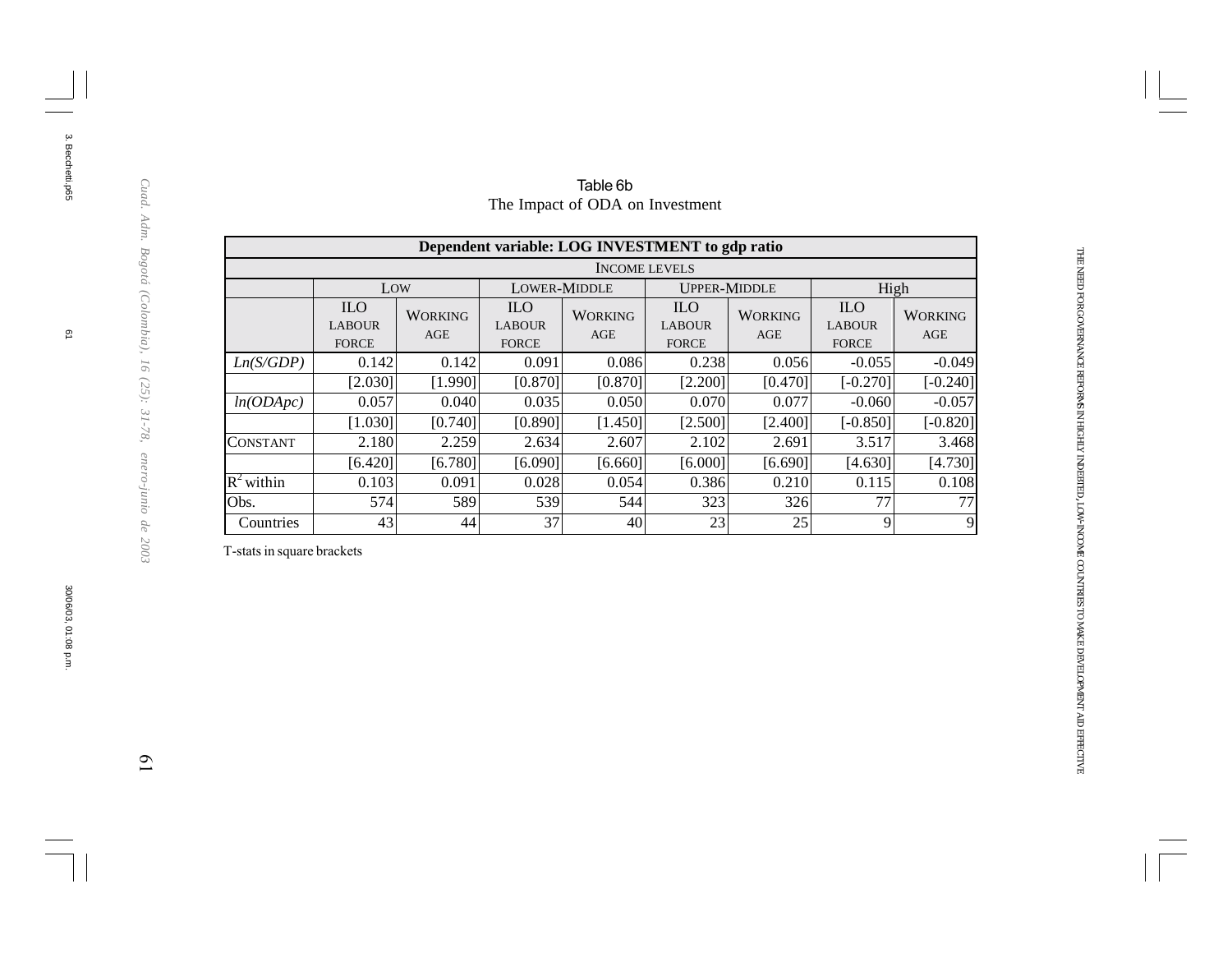|              |                                                 |                                                                                                                                                                                                                              |                                             |                        | Table 6c                                    |                       |                                             |                       |                                             |                       |  |  |  |  |
|--------------|-------------------------------------------------|------------------------------------------------------------------------------------------------------------------------------------------------------------------------------------------------------------------------------|---------------------------------------------|------------------------|---------------------------------------------|-----------------------|---------------------------------------------|-----------------------|---------------------------------------------|-----------------------|--|--|--|--|
|              | The Impact of ODA on Investment                 |                                                                                                                                                                                                                              |                                             |                        |                                             |                       |                                             |                       |                                             |                       |  |  |  |  |
|              | Dependent variable: LOG INVESTMENT to gdp ratio |                                                                                                                                                                                                                              |                                             |                        |                                             |                       |                                             |                       |                                             |                       |  |  |  |  |
|              |                                                 | <b>GEOGRAPHICAL AREAS</b>                                                                                                                                                                                                    |                                             |                        |                                             |                       |                                             |                       |                                             |                       |  |  |  |  |
|              |                                                 | <b>MIDDLE EAST</b><br>EAST ASIA AND<br><b>EUROPE AND</b><br><b>SUB-SAHARAN</b><br><b>LATIN AMERICA E</b><br><b>AND NORTH</b><br><b>PACIFIC</b><br><b>CENTRAL ASIA</b><br><b>AFRICA</b><br><b>CARIBBEAN</b><br><b>AFRICAN</b> |                                             |                        |                                             |                       |                                             |                       |                                             |                       |  |  |  |  |
|              | <b>ILO</b><br><b>LABOUR</b><br><b>FORCE</b>     | <b>WORKIN</b><br>G AGE                                                                                                                                                                                                       | <b>ILO</b><br><b>LABOUR</b><br><b>FORCE</b> | <b>WORKIN</b><br>G AGE | <b>ILO</b><br><b>LABOUR</b><br><b>FORCE</b> | <b>WORKING</b><br>AGE | <b>ILO</b><br><b>LABOUR</b><br><b>FORCE</b> | <b>WORKING</b><br>AGE | <b>ILO</b><br><b>LABOUR</b><br><b>FORCE</b> | <b>WORKING</b><br>AGE |  |  |  |  |
| ln(S/GDP)    | 0.142                                           | 0.142                                                                                                                                                                                                                        | 0.091                                       | 0.086                  | 0.238                                       | 0.056                 | $-0.055$                                    | $-0.049$              | 0.212                                       | 0.197                 |  |  |  |  |
|              | [2.030]                                         | 1.990]                                                                                                                                                                                                                       | [0.870]                                     | [0.870]                | [2.200]                                     | [0.470]               | $[-0.270]$                                  | $[-0.240]$            | [2.200]                                     | [2.030]               |  |  |  |  |
| ln(ODApc)    | 0.057                                           | 0.040                                                                                                                                                                                                                        | 0.035                                       | 0.050                  | 0.070                                       | 0.077                 | $-0.060$                                    | $-0.057$              | 0.067                                       | 0.046                 |  |  |  |  |
|              | [1.030]                                         | [0.740]                                                                                                                                                                                                                      | [0.890]                                     | [1.450]                | [2.500]                                     | [2.400]               | $[-0.850]$                                  | $[-0.820]$            | [1.110]                                     | [0.790]               |  |  |  |  |
| CONSTANT     | 2.180                                           | 2.259                                                                                                                                                                                                                        | 2.634                                       | 2.607                  | 2.102                                       | 2.691                 | 3.517                                       | 3.468                 | 2.172                                       | 2.318                 |  |  |  |  |
|              | [6.420]                                         | [6.780]                                                                                                                                                                                                                      | [6.090]                                     | [6.660]                | [6.000]                                     | [6.690]               | [4.630]                                     | [4.730]               | [4.570]                                     | [5.050]               |  |  |  |  |
| $R^2$ within |                                                 | 0.138<br>0.103<br>0.091<br>0.028<br>0.054<br>0.386<br>0.210<br>0.115<br>0.108<br>0.163                                                                                                                                       |                                             |                        |                                             |                       |                                             |                       |                                             |                       |  |  |  |  |
| Obs.         | 574                                             | 589                                                                                                                                                                                                                          | 539                                         | 544                    | 323                                         | 326                   | 77                                          | 77                    | 354                                         | 355                   |  |  |  |  |
| Countries    | 43                                              | 44                                                                                                                                                                                                                           | 37                                          | 40                     | 23                                          | 25                    | 9                                           | 9                     | 28                                          | 29                    |  |  |  |  |

T-stats in square brackets

3. Becchetti.p65

3. Becchetti.p65

30/06/03, 01:08 p.m.

*Cuad. Adm. Bogotá (Colombia), 16 (25): 31-78, enero-junio de 2003*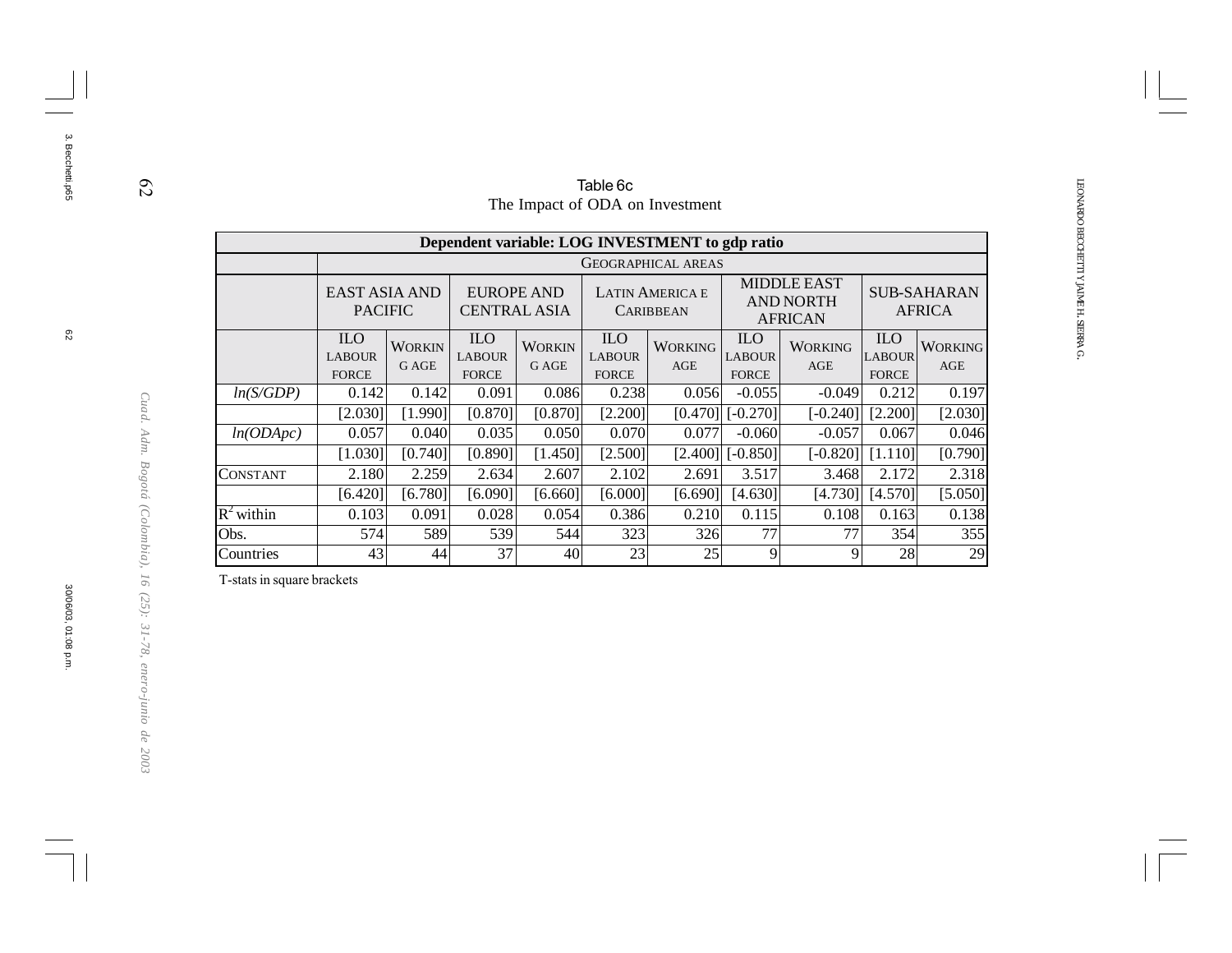| Dependent variable: log investment to gdp ratio |                                             |                                            |                                             |                       |                                             |                       |                                             |                       |  |  |  |  |  |
|-------------------------------------------------|---------------------------------------------|--------------------------------------------|---------------------------------------------|-----------------------|---------------------------------------------|-----------------------|---------------------------------------------|-----------------------|--|--|--|--|--|
|                                                 |                                             | LOW INCOME AND<br><b>SEVERELY INDEBTED</b> |                                             | <b>HIPC</b>           | AID/GNP < 15%                               |                       | AID/GNP > 15%<br>(BOONE)                    |                       |  |  |  |  |  |
|                                                 | <b>ILO</b><br><b>LABOUR</b><br><b>FORCE</b> | <b>WORKING</b><br>AGE                      | <b>ILO</b><br><b>LABOUR</b><br><b>FORCE</b> | <b>WORKING</b><br>AGE | <b>ILO</b><br><b>LABOUR</b><br><b>FORCE</b> | <b>WORKING</b><br>AGE | <b>ILO</b><br><b>LABOUR</b><br><b>FORCE</b> | <b>WORKING</b><br>AGE |  |  |  |  |  |
| ln(S/GDP)                                       | 0.180                                       | 0.189                                      | 0.090                                       | 0.106                 | 0.257                                       | 0.251                 | 0.085                                       | 0.079                 |  |  |  |  |  |
|                                                 | [1.950]                                     | [2.000]                                    | [1.240]                                     | [1.430]               | [6.230]                                     | [5.620]               | [1.290]                                     | [1.120]               |  |  |  |  |  |
| ln(ODApc)                                       | 0.042                                       | 0.034                                      | 0.208                                       | 0.163                 | $-0.001$                                    | 0.004                 | 0.341                                       | 0.325                 |  |  |  |  |  |
|                                                 | [0.640]                                     | [0.520]                                    | [1.980]                                     | [1.510]               | $[-0.050]$                                  | [0.170]               | [6.160]                                     | [5.230]               |  |  |  |  |  |
| <b>CONSTANT</b>                                 | 2.103                                       | 2.115                                      | 1.431                                       | 1.640                 | 2.272                                       | 2.275                 | 0.821                                       | 0.951                 |  |  |  |  |  |
|                                                 | [5.330]                                     | [5.310]                                    | [2.660]                                     | [2.990]               | [13.030]                                    | [12.490]              | [2.360]                                     | [2.530]               |  |  |  |  |  |
| $R^2$ within                                    | 0.146                                       | 0.141                                      | 0.190                                       | 0.146                 | 0.318                                       | 0.268                 | 0.773                                       | 0.692                 |  |  |  |  |  |
| Obs.                                            | 383                                         | 398                                        | 469                                         | 484                   | 1337                                        | 1357                  | 176                                         | 179                   |  |  |  |  |  |
| Countries                                       | 27                                          | 28                                         | 34                                          | 35                    | 97                                          | 101                   | 15                                          | 17                    |  |  |  |  |  |

#### Table 6d The Impact of ODA on Investment

T-stats in square brackets

සූ

3. Becchetti.p65

3. Becchetti.p65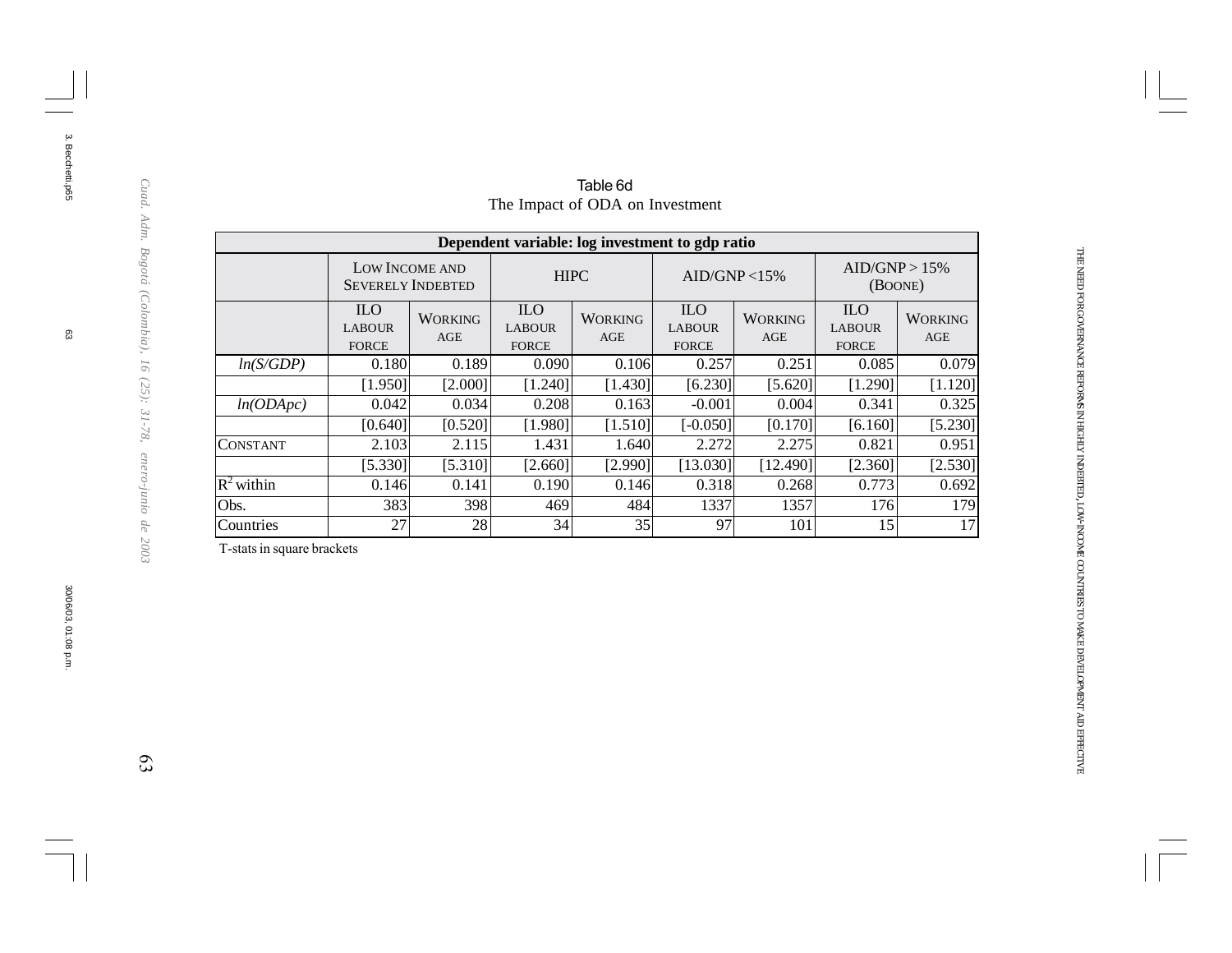# **Data Appendix Country Classification Adopted in the Definition of Sub-samples for Econometric Estimates**

#### *By region*

#### *East Asia & Pacific*

American Samoa Australia Brunei Cambodia China Fiji French Polynesia Guam Hong Kong China Indonesia Japan Kiribati Korea Dem. Rep. Korea Rep. Lao PDR Macao Malaysia Marshall Islands Micronesia Fed. Sts. Mongolia Myanmar New Caledonia New Zealand Northern Mariana Islands Palau Papua New Guinea Philippines Samoa Singapore Solomon Islands Thailand Tonga Vanuatu Vietnam

#### *Europe & Central Asia*

Albania Andorra Armenia Austria Azerbaijan Belarus Belgium Bosnia and Herzegovina Bulgaria Channel Islands Croatia Cyprus Czech Republic Denmark Estonia Faeroe Islands Finland France Georgia Germany Greece Greenland Hungary Iceland Ireland Isle of Man Italy Kazakhstan Kyrgyz Republic Latvia Liechtenstein Lithuania Luxembourg Macedonia FYR Moldova Monaco Netherlands Norway Poland Portugal Romania Russian Federation Slovak Republic

Slovenia Spain Sweden Switzerland Tajikistan Turkey Turkmenistan Ukraine United Kingdom Uzbekistan Yugoslavia FR (Serbia/ Montenegro)

#### *Latin American & Caribbean*

Antigua and Barbuda Argentina Aruba Bahamas Barbados Belize Bolivia Brazil Cayman Islands Chile Colombia Costa Rica Cuba Dominica Dominican Republic Ecuador El Salvador French Guiana Grenada Guadeloupe Guatemala Guyana Haiti Honduras Jamaica Martinique Mexico Netherlands Antilles Nicaragua Panama Paraguay Peru Puerto Rico St. Kitts and Nevis St. Lucia St. Vincent and the Grenadines Suriname Trinidad and Tobago Uruguay Venezuela Virgin Islands (U.S.)

### *Middle East & North Africa*

Algeria Bahrain Egypt Arab Rep. Iran Islamic Rep. Iraq Israel Jordan Kuwait Lebanon Libya Malta Morocco Oman Qatar Saudi Arabia Syrian Arab Republic Tunisia United Arab Emirates West Bank and Gaza Yemen Rep.

#### *North America*

Bermuda Canada United States

#### *South Asia*

Afghanistan Bangladesh Bhutan India Maldives Nepal Pakistan Sri Lanka

#### *Sub-saharan Africa*

Angola Benin Botswana Burkina Faso Burundi Cameroon Cape Verde Central African Republic Chad Comoros Congo Dem. Rep. Congo Rep. Cote d'Ivoire Djibouti Equatorial Guinea Eritrea Ethiopia Gabon Gambia The Ghana Guinea Guinea-Bissau Kenya Lesotho Liberia Madagascar Malawi Mali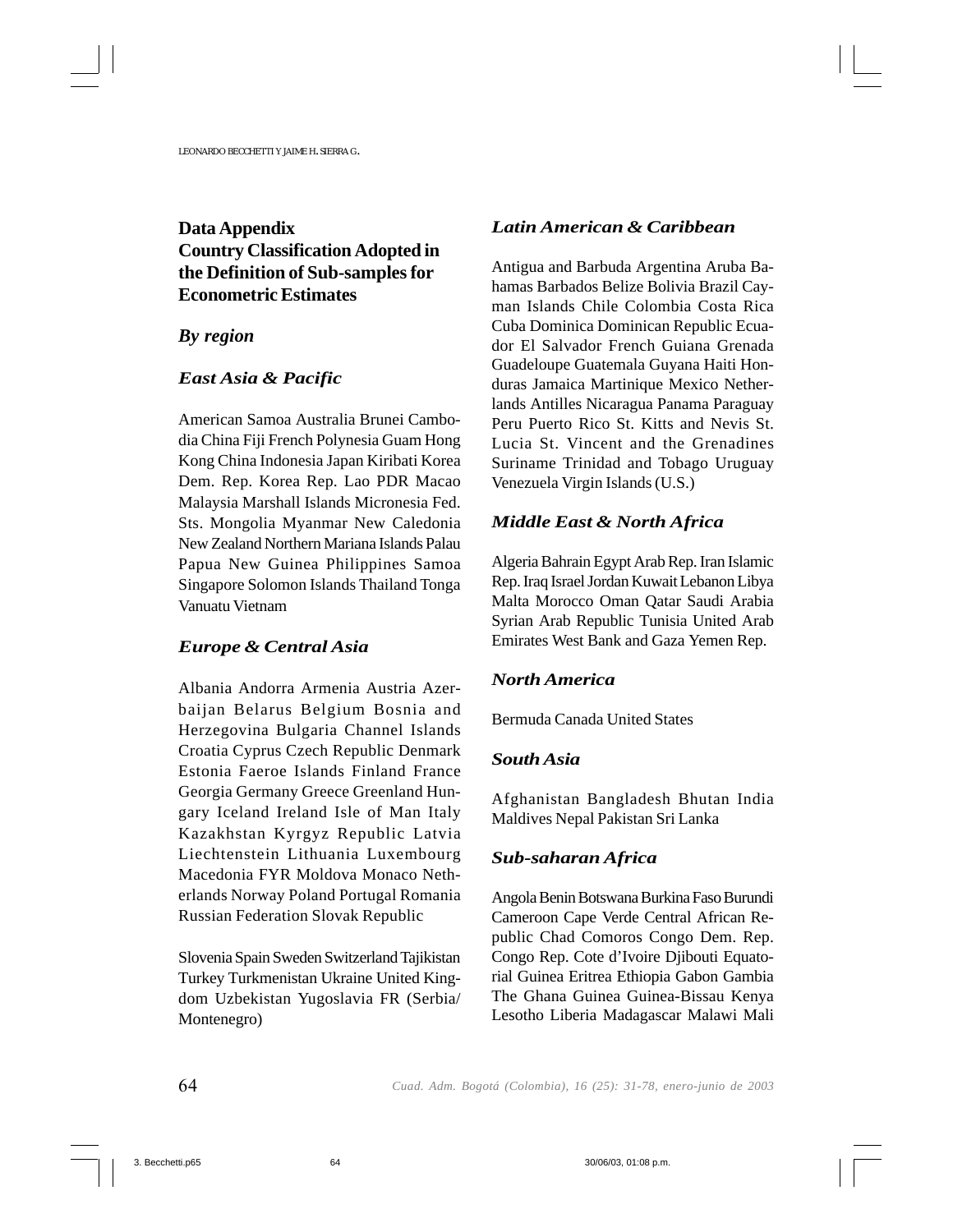Mauritania Mauritius Mayotte Mozambique Namibia Niger Nigeria Reunion Rwanda Sao Tome and Principe Senegal Seychelles Sierra Leone Somalia South Africa Sudan Swaziland Tanzania Togo Uganda Zambia Zimbabwe

### *By Income*

#### *Low Income*

Afghanistan Albania Angola Armenia Azerbaijan Bangladesh Benin Bhutan Bosnia and Herzegovina Burkina Faso Burundi Cambodia Cameroon Central African Republic Chad Comoros Congo Dem. Rep. Congo Rep. Cote d'Ivoire Eritrea Ethiopia Gambia The Ghana Guinea Guinea-Bissau Haiti Honduras India Kenya Kyrgyz Republic Lao PDR Lesotho Liberia Madagascar Malawi Mali Mauritania Moldova Mongolia Mozambique Myanmar Nepal Nicaragua Niger Nigeria Pakistan Rwanda Sao Tome and Principe Senegal Sierra Leone Somalia Sudan Tajikistan Tanzania Togo

Turkmenistan Uganda Vietnam Yemen Rep. Zambia Zimbabwe

### *Lower Middle Income*

Algeria Belarus Belize Bolivia Bulgaria Cape Verde China Colombia Costa Rica Cuba Djibouti Dominica Dominican Republic Ecuador Egypt Arab Rep. El Salvador Equatorial Guinea Fiji Georgia Guatemala Guyana Indonesia Iran Islamic Rep. Iraq Jamaica Jordan Kazakhstan Kiribati Korea Dem. Rep. Latvia Lithuania Macedonia FYR Maldives Marshall Islands Micronesia Fed. Sts. Morocco Namibia Panama Papua New Guinea Paraguay Peru Philippines Romania Russian Federation Samoa Solomon Islands Sri Lanka St. Vincent and the Grenadines Suriname Swaziland Syrian Arab Republic Thailand Tonga Tunisia Ukraine Uzbekistan Vanuatu West Bank and Gaza Yugoslavia FR (Serbia/Montenegro)

### *Upper Middle Income*

American Samoa Antigua and Barbuda Argentina Bahrain Barbados Botswana Brazil Chile Croatia Czech Republic Estonia Gabon Grenada Guadeloupe Hungary Isle of Man Lebanon Libya Malaysia Malta Mauritius Mayotte Mexico Oman Palau Poland Puerto Rico Saudi Arabia Seychelles Slovak Republic South Africa St. Kitts and Nevis St. Lucia Trinidad and Tobago Turkey Uruguay Venezuela

#### *High Income OECD*

Australia Austria Belgium Canada Denmark Finland France Germany Greece Iceland Ireland Italy Japan Korea Rep.

Luxembourg Netherlands New Zealand Norway Portugal Spain Sweden Switzerland United Kingdom United States

### *High Income Non-OECD*

Andorra Aruba Bahamas The Bermuda Brunei Cayman Islands Channel Islands Cyprus Faeroe Islands French Guiana French Polynesia Greenland Guam Hong Kong China Israel Kuwait Liechtenstein Macao Martinique Monaco Netherlands Antilles New Caledonia Northern Mariana Islands Qatar Reunion Singapore Slovenia United Arab Emirates Virgin Islands (U.S.)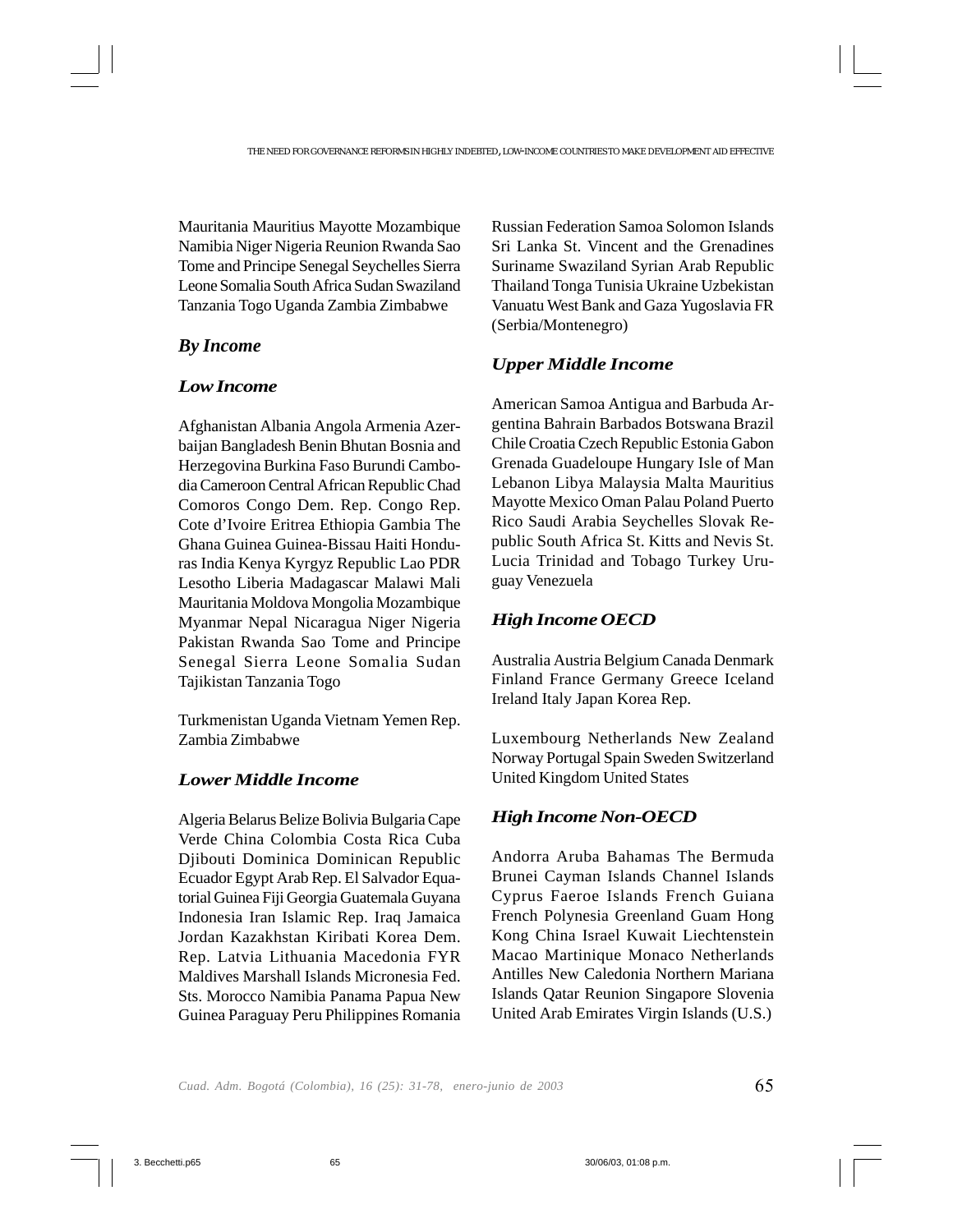# *by FOREIGN DEBT*

#### *Severely Indebted*

Afghanistan Angola Argentina Bolivia Bosnia and Herzegovina Brazil Bulgaria Burkina Faso Burundi Cameroon Central African Republic Congo Dem. Rep. Congo Rep. Cote d'Ivoire Cuba Ecuador Ethiopia Gabon Ghana Guinea

Guinea-Bissau Guyana Haiti Honduras Indonesia Iraq Jamaica Jordan Madagascar Malawi Mali Mauritania Mozambique Myanmar Nicaragua Niger Nigeria Peru Rwanda Sao Tome and Principe Sierra Leone Somalia Sudan Syrian Arab Republic Tanzania Uganda Vietnam Zambia

#### *Moderately Indebted*

Algeria Bangladesh Belize Benin Cambodia Chad Chile Colombia Comoros Dominica Equatorial Guinea Gambia The

Georgia Hungary India Kenya Lao PDR Macedonia FYR Malaysia Mauritius Morocco Pakistan Panama Philippines Senegal St. Vincent and the Grenadines Thailand Togo Tunisia Turkey Uruguay Venezuela Yemen Rep. Zimbabwe

### *Less Indebted*

Albania Antigua and Barbuda Armenia Azerbaijan Bahrain Barbados Belarus Bhutan Botswana Cape Verde China

Costa Rica Croatia Czech Republic Djibouti Dominican Republic Egypt Arab Rep. El Salvador Eritrea Estonia Fiji Grenada Guatemala Iran Islamic Rep. Kazakhstan Kiribati Korea Dem. Rep. Kyrgyz Republic Latvia Lebanon Lesotho Libya Lithuania Maldives Malta Mexico Moldova Mongolia Namibia Nepal Oman Papua New Guinea Paraguay Poland Romania Russian Federation Samoa Saudi Arabia Seychelles Slovak Republic Solomon Islands South Africa Sri Lanka St. Kitts and Nevis St. Lucia Suriname Swaziland Tajikistan Tonga Trinidad and Tobago Turkmenistan Ukraine Uzbekistan Vanuatu Yugoslavia FR (Serbia/Montenegro)

### *ODA/GDP A15 percent*

Albania Bhutan Burundi Cape Verde Comoros Djibouti Dominica Equatorial Guinea Eritrea Gambia The

Guinea-Bissau Guyana Jordan Kiribati Lao PDR Malawi Maldives Mali Marshall Islands Mauritania Micronesia Fed. Sts. Mongolia Mozambique New Caledonia Nicaragua Rwanda Samoa Sao Tome and Principe Solomon Islands Somalia Tanzania Tonga Vanuatu Zambia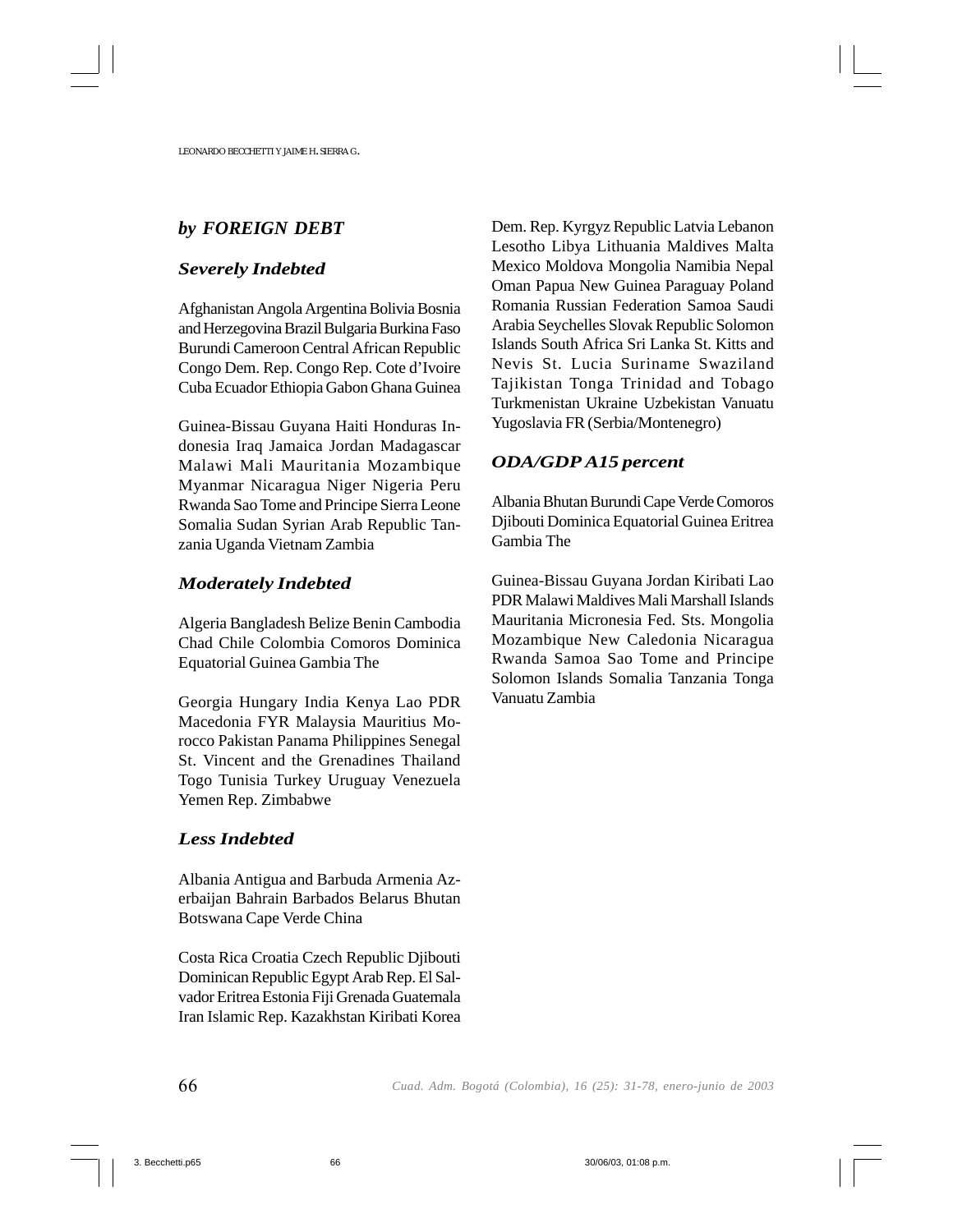# **Appendix**

|                            | Dependent variable: trend of log GDP per labour unit 1997 |                              |                                             |                           |                                             |                       |                                             |                       |  |  |  |  |  |  |
|----------------------------|-----------------------------------------------------------|------------------------------|---------------------------------------------|---------------------------|---------------------------------------------|-----------------------|---------------------------------------------|-----------------------|--|--|--|--|--|--|
|                            |                                                           |                              |                                             | <b>DEBT SERVICE RATIO</b> |                                             |                       |                                             |                       |  |  |  |  |  |  |
|                            | <b>MRW MODEL</b>                                          |                              | <b>HIGH</b>                                 |                           | <b>MODERATE</b>                             |                       | Low                                         |                       |  |  |  |  |  |  |
|                            | <b>ILO</b><br><b>LABOUR</b><br><b>FORCE</b>               | <b>WORKING</b><br><b>AGE</b> | <b>ILO</b><br><b>LABOUR</b><br><b>FORCE</b> | <b>WORKING</b><br>AGE     | <b>ILO</b><br><b>LABOUR</b><br><b>FORCE</b> | <b>WORKING</b><br>AGE | <b>ILO</b><br><b>LABOUR</b><br><b>FORCE</b> | <b>WORKING</b><br>AGE |  |  |  |  |  |  |
| $ln(S_k)$ -<br>$ln(n+g+d)$ | 0.183                                                     | 0.395                        | 0.628                                       | 0.655                     | 0.187                                       | 0.381                 | $-0.311$                                    | $-0.049$              |  |  |  |  |  |  |
|                            | [0.800]                                                   | [1.910]                      | [2.450]                                     | [2.680]                   | [0.460]                                     | [1.040]               | $[-0.960]$                                  | $[-0.140]$            |  |  |  |  |  |  |
| $ln(S_h)$ -<br>$ln(n+g+d)$ | 0.786                                                     | 0.654                        | 0.605                                       | 0.421                     | 0.891                                       | 0.672                 | $-0.145$                                    | $-0.126$              |  |  |  |  |  |  |
|                            | [9.960]                                                   | [8.660]                      | [6.900]                                     | [5.080]                   | [4.340]                                     | [3.500]               | $[-0.850]$                                  | $[-0.840]$            |  |  |  |  |  |  |
| ln(ODApc)                  |                                                           |                              | $-0.048$                                    | $-0.059$                  | $-0.122$                                    | $-0.121$              | $-0.172$                                    | $-0.169$              |  |  |  |  |  |  |
|                            |                                                           |                              | $[-0.480]$                                  | $[-0.630]$                | $[-0.920]$                                  | $[-1.140]$            | $[-2.540]$                                  | $[-2.930]$            |  |  |  |  |  |  |
| CONSTANT                   | 3.050                                                     | 2.390                        | 1.660                                       | 2.400                     | 2.972                                       | 2.881                 | 12.780                                      | 10.712                |  |  |  |  |  |  |
|                            | [2.870]                                                   | [2.570]                      | [1.180]                                     | [1.830]                   | [1.370]                                     | [1.460]               | [6.800]                                     | [5.900]               |  |  |  |  |  |  |
| $R^2$                      | 0.469                                                     | 0.473                        | 0.679                                       | 0.637                     | 0.617                                       | 0.638                 | 0.154                                       | 0.149                 |  |  |  |  |  |  |
| Obs.                       | 145                                                       | 148                          | 39                                          | 40                        | 29                                          | 30                    | 44                                          | 45                    |  |  |  |  |  |  |

#### Table A1.a The Impact of ODA on Income per Worker (Overall Sample and Debt Service Subgroups) Trend Income

T-stats in square brackets

 $\mathcal{Q}$ 

Cuad. Adm. Bogotá (Colombia), 16 (25): 31-78, enero-junio de 2003

3. Becchetti.p65

3. Becchetti.p65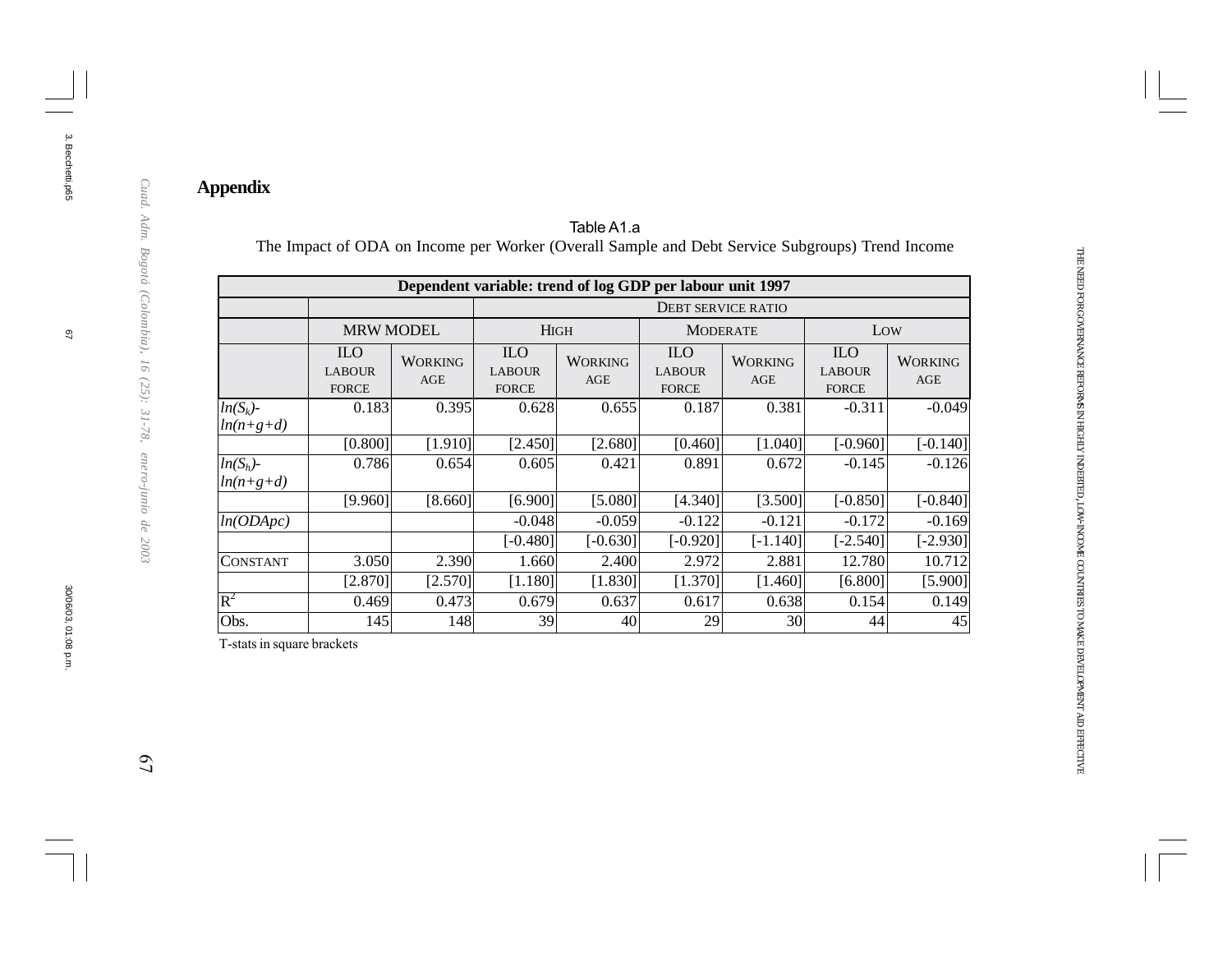|                 |                  |                                                                  |                                                           | Table A1.b           |               |                |               |                |  |  |  |
|-----------------|------------------|------------------------------------------------------------------|-----------------------------------------------------------|----------------------|---------------|----------------|---------------|----------------|--|--|--|
|                 |                  | The Impact of ODA on Income per Worker (Income Subgroups)        |                                                           |                      |               |                |               |                |  |  |  |
|                 |                  |                                                                  | Dependent variable: trend of log GDP per labour unit 1997 |                      |               |                |               |                |  |  |  |
|                 |                  |                                                                  |                                                           | <b>INCOME LEVELS</b> |               |                |               |                |  |  |  |
|                 |                  | <b>LOWER-MIDDLE</b><br><b>HIGH</b><br>Low<br><b>UPPER-MIDDLE</b> |                                                           |                      |               |                |               |                |  |  |  |
|                 | ILO <sub>.</sub> | <b>WORKING</b>                                                   | <b>ILO</b>                                                | <b>WORKING</b>       | <b>ILO</b>    | <b>WORKING</b> | <b>ILO</b>    | <b>WORKING</b> |  |  |  |
|                 | <b>LABOUR</b>    | <b>AGE</b>                                                       | <b>LABOUR</b>                                             | AGE                  | <b>LABOUR</b> | AGE            | <b>LABOUR</b> | AGE            |  |  |  |
|                 | <b>FORCE</b>     |                                                                  | <b>FORCE</b>                                              |                      | <b>FORCE</b>  |                | <b>FORCE</b>  |                |  |  |  |
| $ln(S_k)$ -     | 0.103            | 0.113                                                            | $-0.369$                                                  | $-0.221$             | $-0.404$      | $-0.160$       | 0.526         | 0.466          |  |  |  |
| $ln(n+g+d)$     |                  |                                                                  |                                                           |                      |               |                |               |                |  |  |  |
|                 | [0.800]          | [0.820]                                                          | $[-1.840]$                                                | $[-1.120]$           | $[-1.280]$    | $[-0.500]$     | [2.950]       | [4.050]        |  |  |  |
| $ln(S_h)$ -     | 0.271            | 0.160                                                            | $-0.075$                                                  | $-0.087$             | $-0.136$      | $-0.119$       | $-0.575$      | $-0.592$       |  |  |  |
| $ln(n+g+d)$     |                  |                                                                  |                                                           |                      |               |                |               |                |  |  |  |
|                 | [4.290]          | [2.530]                                                          | $[-0.770]$                                                | $[-0.970]$           | $[-0.890]$    | $[-1.020]$     | $[-2.730]$    | $[-2.900]$     |  |  |  |
| ln(ODApc)       | 0.013            | 0.028                                                            | $-0.022$                                                  | $-0.038$             | 0.054         | 0.034          | 0.017         | 0.022          |  |  |  |
|                 | [0.270]          | [0.540]                                                          | $[-0.340]$                                                | $[-0.830]$           | [0.950]       | [0.660]        | [0.340]       | [0.590]        |  |  |  |
| <b>CONSTANT</b> | 5.749            | 6.078                                                            | 11.857                                                    | 10.773               | 12.865        | 11.055         | 11.326        | 11.433         |  |  |  |
|                 | [9.270]          | [9.300]                                                          | [10.150]                                                  | [10.050]             | $[7.610]$     | [6.850]        | $[6.210]$     | [6.800]        |  |  |  |
| $\rm R^2$       | 0.359            | 0.212                                                            | 0.137                                                     | 0.101                | 0.176         | 0.101          | 0.675         | 0.714          |  |  |  |
| Obs.            | 49               | 51                                                               | 38                                                        | 39                   | 25            | 25             | 8             |                |  |  |  |

T-stats in square brackets

3. Becchetti.p65

3. Becchetti.p65

*Cuad. Adm. Bogotá (Colombia), 16 (25): 31-78, enero-junio de 2003*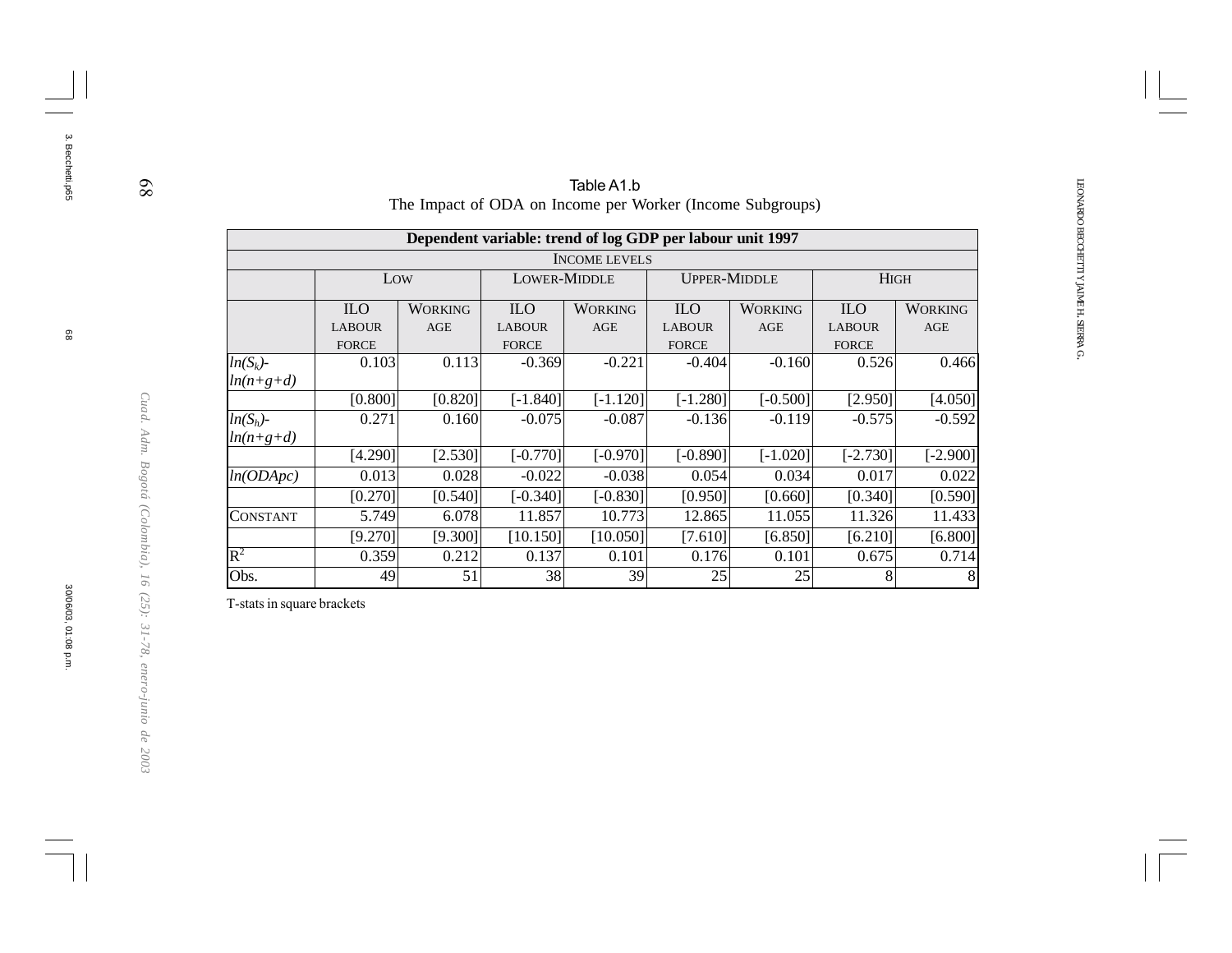|                           | Dependent variable: trend of log GDP per labour unit 1997 |            |                   |                     |                  |                        |                    |                  |                    |               |  |  |  |  |
|---------------------------|-----------------------------------------------------------|------------|-------------------|---------------------|------------------|------------------------|--------------------|------------------|--------------------|---------------|--|--|--|--|
| <b>Geographical Areas</b> |                                                           |            |                   |                     |                  |                        |                    |                  |                    |               |  |  |  |  |
|                           | EAST ASIA AND                                             |            | <b>EUROPE AND</b> |                     |                  | <b>LATIN AMERICA E</b> | <b>MIDDLE EAST</b> |                  | <b>SUB-SAHARAN</b> |               |  |  |  |  |
|                           | <b>PACIFIC</b>                                            |            |                   | <b>CENTRAL ASIA</b> | <b>CARIBBEAN</b> |                        |                    | <b>AND NORTH</b> |                    | <b>AFRICA</b> |  |  |  |  |
|                           |                                                           |            |                   |                     |                  |                        | <b>AFRICAN</b>     |                  |                    |               |  |  |  |  |
|                           | <b>ILO</b>                                                | WORKIN     | <b>ILO</b>        | <b>WORKIN</b>       | <b>ILO</b>       | <b>WORKIN</b>          | <b>ILO</b>         | <b>WORKIN</b>    | <b>ILO</b>         | <b>WORKIN</b> |  |  |  |  |
|                           | <b>LABOUR</b>                                             | G AGE      | <b>LABOUR</b>     | <b>G AGE</b>        | <b>LABOUR</b>    | <b>GAGE</b>            | <b>LABOUR</b>      | G AGE            | <b>LABOUR</b>      | G AGE         |  |  |  |  |
|                           | <b>FORCE</b>                                              |            | <b>FORCE</b>      |                     | <b>FORCE</b>     |                        | <b>FORCE</b>       |                  | <b>FORCE</b>       |               |  |  |  |  |
| $ln(S_k)$ - $ln(n+g+d)$   | $-0.355$                                                  | 0.884      | 0.560             | 0.790               | $-0.233$         | $-0.440$               | $-0.512$           | $-0.588$         | 0.493              | 0.462         |  |  |  |  |
|                           | $[-0.470]$                                                | [1.130]    | [1.280]           | [1.740]             | $[-0.630]$       | $[-1.350]$             | $[-0.610]$         | $[-0.680]$       | [1.780]            | [1.670]       |  |  |  |  |
| $ln(S_h)$ - $ln(n+g+d)$   | 1.024                                                     | $-0.127$   | $-0.273$          | $-0.246$            | 0.548            | 0.590                  | 0.995              | 1.027            | 0.732              | 0.615         |  |  |  |  |
|                           | [1.880]                                                   | $[-0.250]$ | $[-0.940]$        | $[-0.810]$          | [3.880]          | [4.760]                | [1.730]            | [1.990]          | [6.630]            | [5.820]       |  |  |  |  |
| ln(ODApc)                 | $-0.441$                                                  | $-0.287$   | $-0.277$          | $-0.256$            | $-0.242$         | $-0.238$               | $-0.102$           | $-0.104$         | 0.148              | 0.147         |  |  |  |  |
|                           | $[-1.930]$                                                | $[-1.450]$ | $[-4.220]$        | $[-4.730]$          | [-4.650]]        | $[-5.490]$             | $[-1.060]$         | $[-0.970]$       | [2.130]            | [2.070]       |  |  |  |  |
| CONSTANT                  | 6.328                                                     | 5.625      | 8.968             | 6.926               | 8.275            | 8.666                  | 6.791              | 6.459            | 0.682              | 1.378         |  |  |  |  |
|                           | [1.630]                                                   | [1.040]    | [5.330]           | [3.720]             | [3.470]          | [4.290]                | [1.290]            | [1.370]          | [0.470]            | [0.970]       |  |  |  |  |
| $\overline{\mathrm{R}}^2$ | 0.459                                                     | 0.444      | 0.515             | 0.526               | 0.676            | 0.750                  | 0.304              | 0.325            | 0.676              | 0.608         |  |  |  |  |
| Obs.                      | 11                                                        | 13         | 23                | 23                  | 25               | 25                     | 16                 | 16               | 39                 | 40            |  |  |  |  |

#### Table A1.c The Impact of ODA on Income per Worker (Geographical Areas)

THE NEED FOR

GOVERNANCE

REFORMS IN HIGHLY

INDEBTED, LOW-INCOME

COUNTRIES TO MAKE

DEVELOPMENT

AID

EFFECTIVE

T-stats in square brackets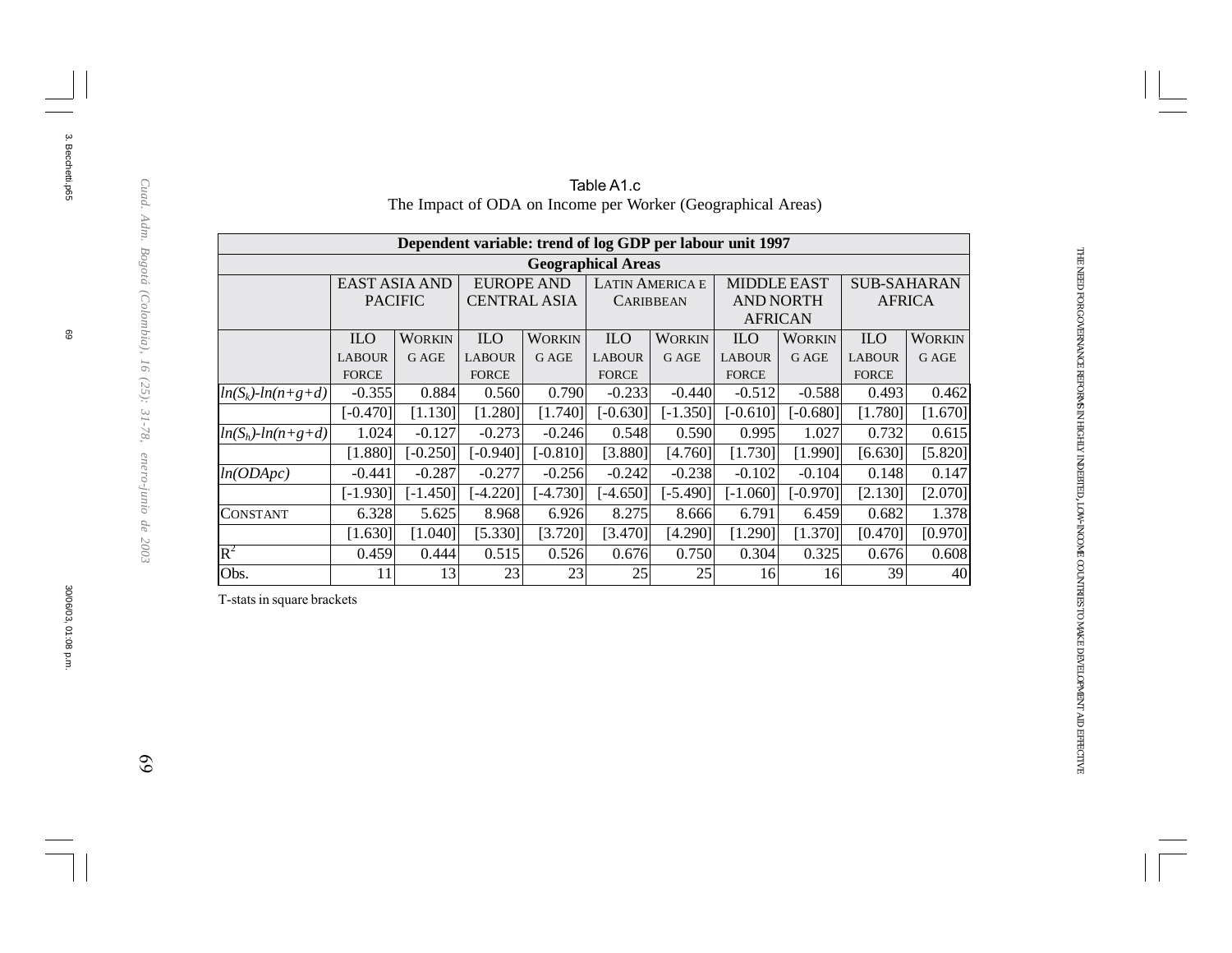|                         |                                             |                                                                |                                             | Table A1.d             |                                                   | The Impact of ODA on Income per Worker (HIPC and Other Subgroups) |                                             |                       |  |
|-------------------------|---------------------------------------------|----------------------------------------------------------------|---------------------------------------------|------------------------|---------------------------------------------------|-------------------------------------------------------------------|---------------------------------------------|-----------------------|--|
|                         |                                             | Dependent variable: trend of log GDP per labour unit 1997      |                                             |                        |                                                   |                                                                   |                                             |                       |  |
|                         |                                             | LOW INCOME AND<br><b>SEVERELY INDEBTED</b><br><b>COUNTRIES</b> | <b>COUNTRIES</b>                            | <b>WORLD BANK HIPC</b> |                                                   | AID/GNP < 15%                                                     | AID/GNP > 15%<br>(BOONE)                    |                       |  |
|                         | <b>ILO</b><br><b>LABOUR</b><br><b>FORCE</b> | <b>WORKING</b><br>AGE                                          | <b>ILO</b><br><b>LABOUR</b><br><b>FORCE</b> | <b>WORKING</b><br>AGE  | ILO <sub>1</sub><br><b>LABOUR</b><br><b>FORCE</b> | <b>WORKING</b><br>AGE                                             | <b>ILO</b><br><b>LABOUR</b><br><b>FORCE</b> | <b>WORKING</b><br>AGE |  |
| $ln(S_k)$ - $ln(n+g+d)$ | 0.258                                       | 0.276                                                          | 0.111                                       | 0.130                  | 0.294                                             | 0.451                                                             | $-0.070$                                    | $-0.027$              |  |
|                         | [1.390]                                     | [1.440]                                                        | [0.560]                                     | [0.650]                | [1.120]                                           | [1.790]                                                           | $[-0.220]$                                  | $[-0.090]$            |  |
| $ln(S_h)$ - $ln(n+g+d)$ | 0.496                                       | 0.381                                                          | 0.483                                       | 0.360                  | 0.476                                             | 0.347                                                             | 0.213                                       | 0.187                 |  |
|                         | [6.420]                                     | [5.500]                                                        | [7.480]                                     | [5.820]                | [3.950]                                           | [2.980]                                                           | [2.250]                                     | [2.370]               |  |
| ln(ODApc)               | 0.141                                       | 0.144                                                          | 0.215                                       | 0.200                  | $-0.185$                                          | $-0.188$                                                          | 0.756                                       | 0.698                 |  |
|                         | [3.560]                                     | [3.890]                                                        | [2.150]                                     | [2.250]                | $[-2.800]$                                        | $[-3.240]$                                                        | [6.410]                                     | [7.490]               |  |
| <b>CONSTANT</b>         | 3.088                                       | 3.472                                                          | 3.551                                       | 4.063                  | 5.182                                             | 4.757                                                             | 2.535                                       | 2.749                 |  |
|                         | [2.720]                                     | [3.170]                                                        | [3.840]                                     | [4.230]                | [4.270]                                           | [4.260]                                                           | [1.830]                                     | [2.310]               |  |
| $\mathbf{R}^2$          | 0.610                                       | 0.517                                                          | 0.660                                       | 0.549                  | 0.345                                             | 0.387                                                             | 0.884                                       | 0.853                 |  |
| Obs.                    | 27                                          | 28                                                             | 34                                          | 36                     | 103                                               | 104                                                               | 17                                          | 19                    |  |

T-stats in square brackets

70

3. Becchetti.p65

3. Becchetti.p65

*Cuad. Adm. Bogotá (Colombia), 16 (25): 31-78, enero-junio de 2003*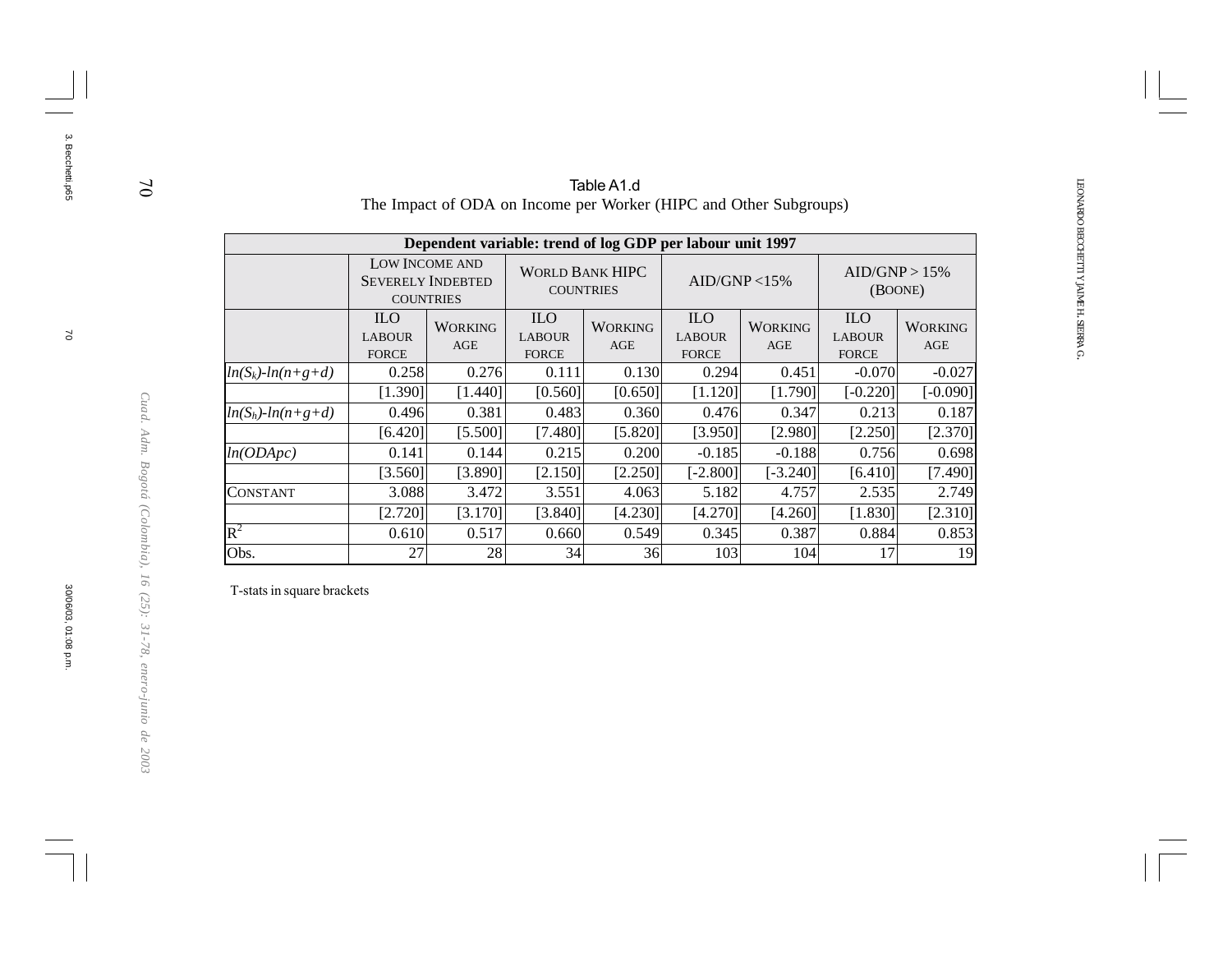|                            |                                             |                       |                                             | Dependent variable: log DIFFERENCE OF TREND GDP per labour unit (1975-1997) |                                             |                       |                                             |                              |                                             |                       |
|----------------------------|---------------------------------------------|-----------------------|---------------------------------------------|-----------------------------------------------------------------------------|---------------------------------------------|-----------------------|---------------------------------------------|------------------------------|---------------------------------------------|-----------------------|
|                            |                                             |                       |                                             |                                                                             |                                             |                       |                                             | <b>DEBT SERVICE RATIO</b>    |                                             |                       |
|                            |                                             | <b>MRW MODEL</b>      |                                             | <b>ENTIRE SAMPLE</b>                                                        |                                             | <b>HIGH</b>           |                                             | <b>MODERATE</b>              |                                             | Low                   |
|                            | <b>ILO</b><br><b>LABOUR</b><br><b>FORCE</b> | <b>WORKING</b><br>AGE | <b>ILO</b><br><b>LABOUR</b><br><b>FORCE</b> | <b>WORKING</b><br>AGE                                                       | <b>ILO</b><br><b>LABOUR</b><br><b>FORCE</b> | <b>WORKING</b><br>AGE | <b>ILO</b><br><b>LABOUR</b><br><b>FORCE</b> | <b>WORKING</b><br><b>AGE</b> | <b>ILO</b><br><b>LABOUR</b><br><b>FORCE</b> | <b>WORKING</b><br>AGE |
| $Ln(Y/L_{1975})$           | $-0.788$                                    | $-0.829$              | $-0.853$                                    | $-0.887$                                                                    | $-0.742$                                    | $-0.777$              | $-0.820$                                    | $-0.878$                     | $-0.962$                                    | $-0.956$              |
|                            | $[-9.630]$                                  | $[-10.740]$           | $[-10.420]$                                 | $[-11.860]$                                                                 | $[-3.960]$                                  | $[-4.270]$            | $[-5.440]$                                  | $[-6.180]$                   | $[-7.810]$                                  | $[-9.570]$            |
| $ln(S_k)$ -<br>$ln(n+g+d)$ | 0.105                                       | 0.280                 | 0.100                                       | 0.279                                                                       | 0.533                                       | 0.576                 | $-0.148$                                    | $-0.089$                     | $-0.231$                                    | 0.004                 |
|                            | [0.450]                                     | [1.340]               | [0.420]                                     | [1.330]                                                                     | [2.580]                                     | [3.010]               | $[-0.270]$                                  | $[-0.190]$                   | $[-0.700]$                                  | [0.010]               |
| $ln(S_h)$ -<br>$ln(n+g+d)$ | 0.572                                       | 0.531                 | 0.430                                       | 0.334                                                                       | 0.478                                       | 0.359                 | 0.776                                       | 0.652                        | $-0.110$                                    | $-0.071$              |
|                            | [5.530]                                     | [6.310]               | [3.790]                                     | [3.440]                                                                     | [2.780]                                     | [2.680]               | [2.420]                                     | [2.560]                      | $[-0.610]$                                  | $[-0.450]$            |
| ln(ODApc)                  |                                             |                       | $-0.172$                                    | $-0.178$                                                                    | $-0.020$                                    | $-0.037$              | $-0.100$                                    | $-0.116$                     | $-0.235$                                    | $-0.215$              |
|                            |                                             |                       | $[-2.770]$                                  | $[-3.290]$                                                                  | $[-0.240]$                                  | $[-0.450]$            | $[-0.740]$                                  | $[-1.000]$                   | $[-4.330]$                                  | $[-4.300]$            |
| <b>CONSTANT</b>            | 3.140                                       | 2.514                 | 5.287                                       | 4.865                                                                       | 0.902                                       | 1.503                 | 4.155                                       | 4.768                        | 12.033                                      | 9.881                 |
|                            | [2.800]                                     | [2.550]               | [4.460]                                     | [4.690]                                                                     | [0.680]                                     | [1.110]               | [1.760]                                     | [2.230]                      | [5.700]                                     | [5.410]               |
| $\rm R^2$                  | 0.531                                       | 0.593                 | 0.669                                       | 0.742                                                                       | 0.717                                       | 0.758                 | 0.745                                       | 0.821                        | 0.803                                       | 0.831                 |
| Obs.                       | 126                                         | 127                   | 103                                         | 104                                                                         | 35                                          | 36                    | 24                                          | 24                           | 39                                          | 39                    |

### Table A2.a The Impact of ODA on Growth

THE NEED FOR

GOVERNANCE

REFORMS IN HIGHLY

INDEBTED, LOW-INCOME

COUNTRIES TO MAKE

DEVELOPMENT

AID

EFFECTIVE

T-stats in square brackets

3. Becchetti.p65

 $\mathbb Z$ 

3. Becchetti.p65

 $\overline{11}$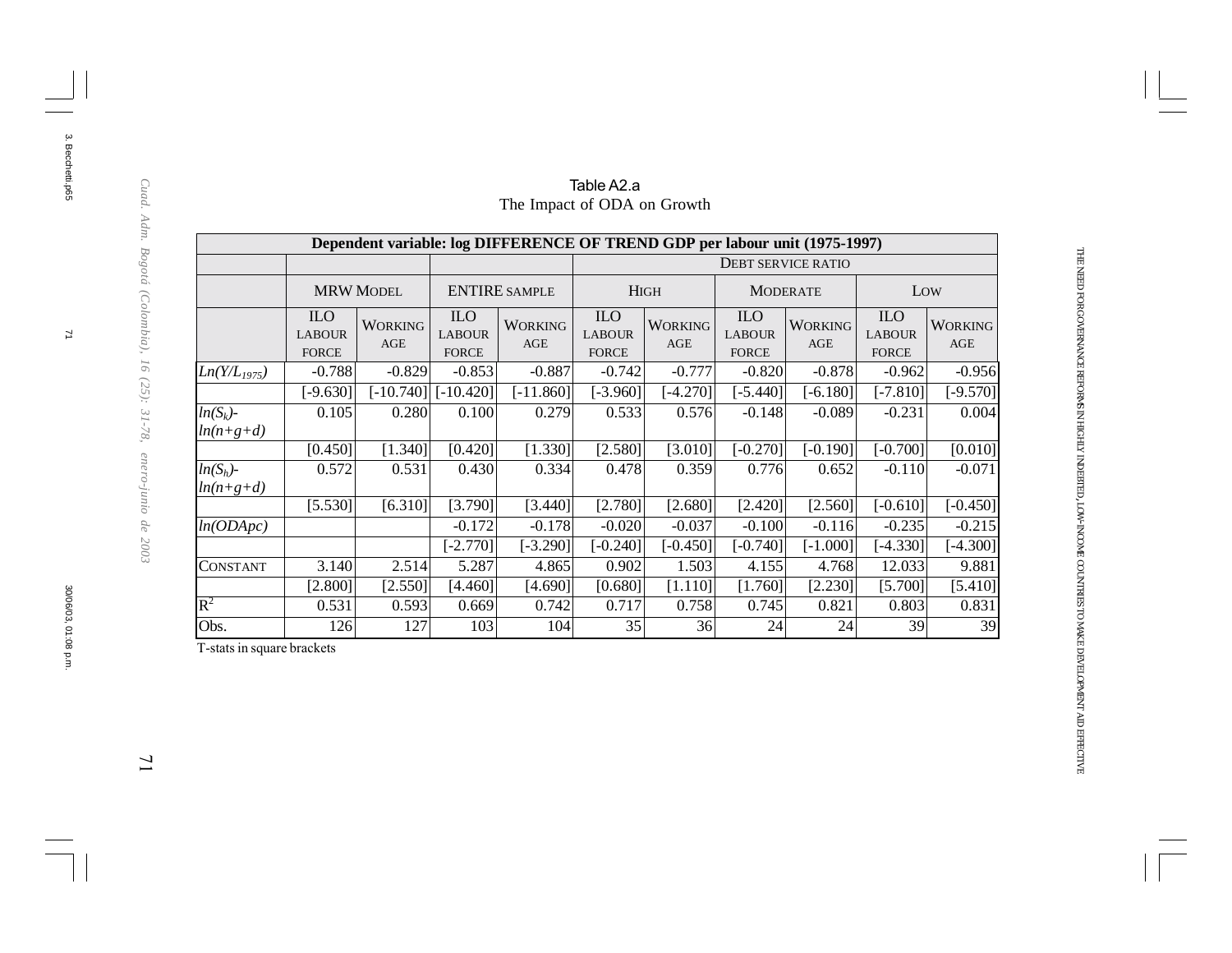|                         | Table A2.b                        |                                                                             |                                   |                    |                                   |                    |  |  |  |  |  |  |
|-------------------------|-----------------------------------|-----------------------------------------------------------------------------|-----------------------------------|--------------------|-----------------------------------|--------------------|--|--|--|--|--|--|
|                         |                                   |                                                                             | The Impact of ODA on Growth       |                    |                                   |                    |  |  |  |  |  |  |
|                         |                                   | Dependent variable: log difference of trend GDP per labour unit (1975-1997) |                                   |                    |                                   |                    |  |  |  |  |  |  |
|                         |                                   |                                                                             | <b>INCOME LEVELS</b>              |                    |                                   |                    |  |  |  |  |  |  |
|                         |                                   | Low                                                                         | <b>LOWER-MIDDLE</b>               |                    | <b>UPPER-MIDDLE</b>               |                    |  |  |  |  |  |  |
|                         | <b>ILO LABOUR</b><br><b>FORCE</b> | <b>WORKING AGE</b>                                                          | <b>ILO LABOUR</b><br><b>FORCE</b> | <b>WORKING AGE</b> | <b>ILO LABOUR</b><br><b>FORCE</b> | <b>WORKING AGE</b> |  |  |  |  |  |  |
| $Ln(Y/L_{1975})$        | $-0.994$                          | $-0.973$                                                                    | $-0.947$                          | $-0.942$           | $-0.974$                          | $-0.986$           |  |  |  |  |  |  |
|                         | $[-12.520]$                       | $[-11.110]$                                                                 | $[-16.610]$                       | $[-20.780]$        | $[-9.410]$                        | $[-]11.200$        |  |  |  |  |  |  |
| $ln(S_k)$ - $ln(n+g+d)$ | 0.087                             | 0.140                                                                       | $-0.226$                          | $-0.240$           | $-0.452$                          | $-0.177$           |  |  |  |  |  |  |
|                         | [0.500]                           | [0.740]                                                                     | $[-1.070]$                        | $[-1.150]$         | $[-1.340]$                        | $[-0.490]$         |  |  |  |  |  |  |
| $ln(S_h)$ - $ln(n+g+d)$ | 0.278                             | 0.170                                                                       | $-0.215$                          | $-0.143$           | $-0.107$                          | $-0.116$           |  |  |  |  |  |  |
|                         | [3.190]                           | [2.010]                                                                     | $[ -1.960]$                       | $[-1.780]$         | $[-0.650]$                        | $[-0.840]$         |  |  |  |  |  |  |
| ln(ODApc)               | 0.001                             | $-0.014$                                                                    | $-0.079$                          | $-0.061$           | 0.065                             | 0.050              |  |  |  |  |  |  |
|                         | [0.020]                           | $[-0.180]$                                                                  | $[-1.240]$                        | $[-1.540]$         | [0.900]                           | [0.680]            |  |  |  |  |  |  |
| <b>CONSTANT</b>         | 5.807                             | 5.905                                                                       | 11.850                            | 10.928             | 12.680                            | 10.981             |  |  |  |  |  |  |
|                         | [6.790]                           | [6.290]                                                                     | [10.590]                          | [10.010]           | [6.440]                           | [5.790]            |  |  |  |  |  |  |
| $\mathbf{R}^2$          | 0.911                             | 0.917                                                                       | 0.942                             | 0.955              | 0.895                             | 0.922              |  |  |  |  |  |  |
| Obs.                    | 43                                | 43                                                                          | 34                                | 35                 | 21                                | 21                 |  |  |  |  |  |  |
|                         |                                   |                                                                             |                                   |                    |                                   |                    |  |  |  |  |  |  |

T-stats in square brackets

3. Becchetti.p65

3. Becchetti.p65

30/06/03, 01:08 p.m.

*Cuad. Adm. Bogotá (Colombia), 16 (25): 31-78, enero-junio de 2003*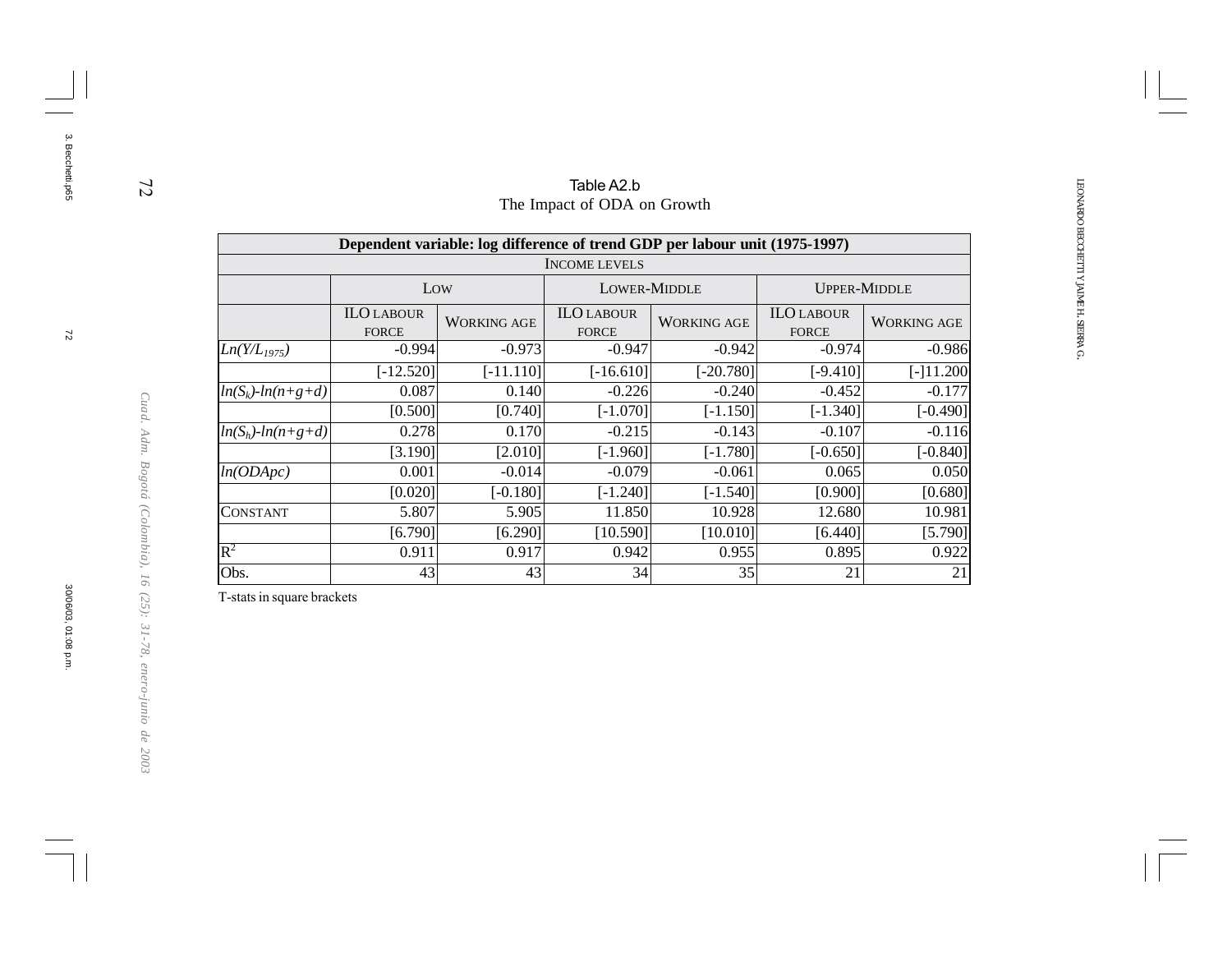|                         | Dependent variable: log difference of trend GDP per labour unit (1975-1997) |                       |                                             |                           |                                                |                       |                                             |                       |  |  |
|-------------------------|-----------------------------------------------------------------------------|-----------------------|---------------------------------------------|---------------------------|------------------------------------------------|-----------------------|---------------------------------------------|-----------------------|--|--|
|                         |                                                                             |                       |                                             | <b>GEOGRAPHICAL AREAS</b> |                                                |                       |                                             |                       |  |  |
|                         | <b>EUROPE AND</b>                                                           | <b>CENTRAL ASIA</b>   | <b>LATIN AMERICA E</b><br><b>CARIBBEAN</b>  |                           | <b>MIDDLE EAST AND</b><br><b>NORTH AFRICAN</b> |                       | <b>SUB-SAHARAN</b><br><b>AFRICAN</b>        |                       |  |  |
|                         | <b>ILO</b><br><b>LABOUR</b><br><b>FORCE</b>                                 | <b>WORKING</b><br>AGE | <b>ILO</b><br><b>LABOUR</b><br><b>FORCE</b> | <b>WORKING</b><br>AGE     | <b>ILO</b><br><b>LABOUR</b><br><b>FORCE</b>    | <b>WORKING</b><br>AGE | <b>ILO</b><br><b>LABOUR</b><br><b>FORCE</b> | <b>WORKING</b><br>AGE |  |  |
| $Ln(Y/L_{1975})$        | $-1.202$                                                                    | $-1.226$              | $-1.047$                                    | $-1.041$                  | $-0.529$                                       | $-0.487$              | $-0.565$                                    | $-0.589$              |  |  |
|                         | $[-12.200]$                                                                 | $[-10.810]$           | $[-16.780]$                                 | $[-22.360]$               | $[-7.300]$                                     | $[-6.530]$            | $[-8.370]$                                  | $[-8.160]$            |  |  |
| $ln(S_k)$ - $ln(n+g+d)$ | 0.443                                                                       | 0.524                 | $-0.181$                                    | $-0.404$                  | 0.164                                          | 0.272                 | 0.644                                       | 0.650                 |  |  |
|                         | [0.970]                                                                     | [1.160]               | $[-0.460]$                                  | $[-1.170]$                | [0.230]                                        | [0.370]               | [4.480]                                     | [4.410]               |  |  |
| $ln(S_h)$ - $ln(n+g+d)$ | 0.045                                                                       | 0.234                 | 0.551                                       | 0.592                     | 0.794                                          | 0.802                 | 0.455                                       | 0.404                 |  |  |
|                         | [0.140]                                                                     | [0.700]               | [3.720]                                     | [4.470]                   | [2.920]                                        | [3.090]               | [3.920]                                     | [3.760]               |  |  |
| ln(ODApc)               | $-0.229$                                                                    | $-0.208$              | $-0.259$                                    | $-0.251$                  | 0.041                                          | 0.058                 | 0.146                                       | 0.129                 |  |  |
|                         | $[-2.710]$                                                                  | [-3.060]              | $[-4.230]$                                  | $[-5.140]$                | [0.590]                                        | [0.770]               | [2.970]                                     | [3.470]               |  |  |
| CONSTANT                | 8.899                                                                       | 6.787                 | 8.426                                       | 8.821                     | $-0.424$                                       | $-1.735$              | $-1.640$                                    | $-1.211$              |  |  |
|                         | [5.230]                                                                     | [3.590]               | [3.520]                                     | [4.380]                   | $[-0.090]$                                     | $[-0.420]$            | $[-1.800]$                                  | $[-1.320]$            |  |  |
| $R^2$                   | 0.904                                                                       | 0.928                 | 0.916                                       | 0.940                     | 0.919                                          | 0.908                 | 0.766                                       | 0.799                 |  |  |
| Obs.                    | 22                                                                          | 21                    | 25                                          | 25                        | 13                                             | 13                    | 35                                          | 36                    |  |  |

#### Table A2.c The Impact of ODA on Growth

T-stats in square brackets

Cuad. Adm. Bogotá (Colombia), 16 (25): 31-78, enero-junio de 2003

3. Becchetti.p65

 $\mathfrak{B}$ 

3. Becchetti.p65

THE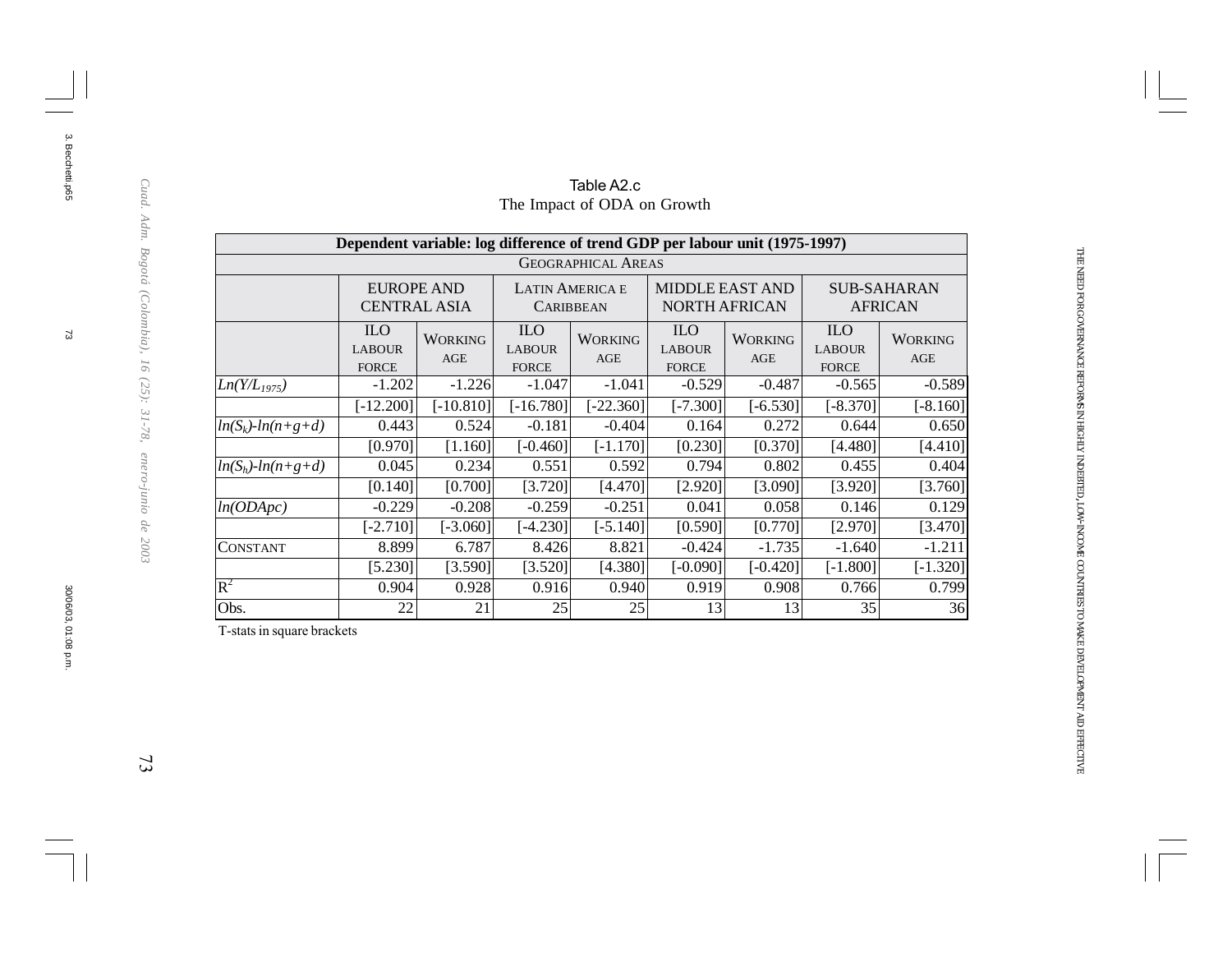|                         | Table A2.d                                                                  |                                            |                                             |                                   |                                             |                       |                                             |                          |  |  |  |  |
|-------------------------|-----------------------------------------------------------------------------|--------------------------------------------|---------------------------------------------|-----------------------------------|---------------------------------------------|-----------------------|---------------------------------------------|--------------------------|--|--|--|--|
|                         |                                                                             |                                            |                                             | The Impact of ODA on Growth-Trend |                                             |                       |                                             |                          |  |  |  |  |
|                         | Dependent variable: log difference of trend GDP per labour unit (1975-1997) |                                            |                                             |                                   |                                             |                       |                                             |                          |  |  |  |  |
|                         |                                                                             | LOW INCOME AND<br><b>SEVERELY INDEBTED</b> | <b>HIPC</b>                                 |                                   | AID/GNP < 15%                               |                       |                                             | AID/GNP > 15%<br>(BOONE) |  |  |  |  |
|                         | <b>ILO</b><br><b>LABOUR</b><br><b>FORCE</b>                                 | <b>WORKING</b><br><b>AGE</b>               | <b>ILO</b><br><b>LABOUR</b><br><b>FORCE</b> | <b>WORKING</b><br>AGE             | <b>ILO</b><br><b>LABOUR</b><br><b>FORCE</b> | <b>WORKING</b><br>AGE | <b>ILO</b><br><b>LABOUR</b><br><b>FORCE</b> | <b>WORKING</b><br>AGE    |  |  |  |  |
| $Ln(Y/L_{1985})$        | $-0.568$                                                                    | $-0.587$                                   | $-0.921$                                    | $-0.933$                          | $-0.847$                                    | $-0.890$              | $-0.919$                                    | $-0.927$                 |  |  |  |  |
|                         | $[-7.560]$                                                                  | $[-7.250]$                                 | $[-7.810]$                                  | $[-8.380]$                        | $[-10.140]$                                 | $[-11.520]$           | $[-5.320]$                                  | $[-8.550]$               |  |  |  |  |
| $ln(S_k)$ - $ln(n+g+d)$ | 0.497                                                                       | 0.480                                      | 0.121                                       | 0.154                             | 0.186                                       | 0.297                 | $-0.323$                                    | $-0.281$                 |  |  |  |  |
|                         | [3.610]                                                                     | [3.300]                                    | [0.520]                                     | [0.680]                           | [0.760]                                     | [1.250]               | $[-1.290]$                                  | $[-1.070]$               |  |  |  |  |
| $ln(S_h)$ - $ln(n+g+d)$ | 0.258                                                                       | 0.193                                      | 0.463                                       | 0.359                             | 0.326                                       | 0.301                 | 0.208                                       | 0.199                    |  |  |  |  |
|                         | [2.830]                                                                     | [2.110]                                    | [4.980]                                     | [4.270]                           | [2.420]                                     | [2.450]               | [1.750]                                     | [2.490]                  |  |  |  |  |
| ln(ODApc)               | 0.009                                                                       | 0.026                                      | 0.214                                       | 0.182                             | $-0.180$                                    | $-0.185$              | 0.759                                       | 0.715                    |  |  |  |  |
|                         | [0.200]                                                                     | [0.570]                                    | [1.520]                                     | [1.340]                           | $[-2.610]$                                  | $[-3.060]$            | [6.830]                                     | [6.820]                  |  |  |  |  |
| <b>CONSTANT</b>         | 0.773                                                                       | 1.166                                      | 3.061                                       | 3.590                             | 5.478                                       | 5.053                 | 3.397                                       | 3.503                    |  |  |  |  |
|                         | [0.900]                                                                     | [1.270]                                    | [2.670]                                     | [2.850]                           | [4.370]                                     | [4.380]               | [2.340]                                     | [3.080]                  |  |  |  |  |
| $\mathbb{R}^2$          | 0.794                                                                       | 0.790                                      | 0.870                                       | 0.879                             | 0.690                                       | 0.758                 | 0.920                                       | 0.929                    |  |  |  |  |
| Obs.                    | 24                                                                          | 25                                         | 30                                          | 31                                | 88                                          | 88                    | 15                                          | 16                       |  |  |  |  |

T-stats in square brackets

3. Becchetti.p65

3. Becchetti.p65

30/06/03, 01:08 p.m.

*Cuad. Adm. Bogotá (Colombia), 16 (25): 31-78, enero-junio de 2003*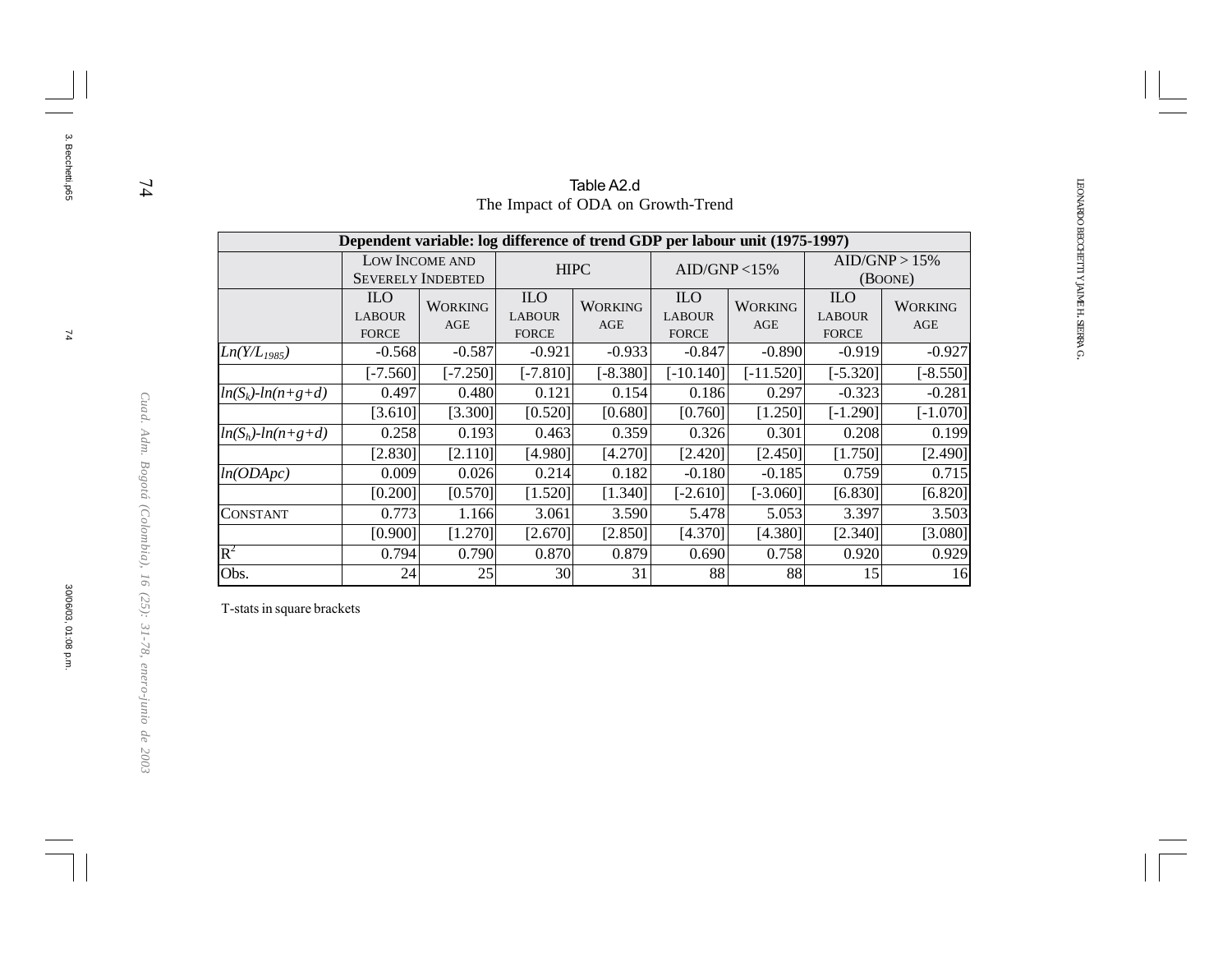|                         |                                             |                       |                                             | Dependent variable: log GDP per labour unit 1997 |                                             |                           |                                             |                       |
|-------------------------|---------------------------------------------|-----------------------|---------------------------------------------|--------------------------------------------------|---------------------------------------------|---------------------------|---------------------------------------------|-----------------------|
|                         |                                             |                       |                                             |                                                  |                                             | <b>DEBT SERVICE RATIO</b> |                                             |                       |
|                         |                                             | <b>MRW MODEL</b>      |                                             | <b>HIGH</b>                                      |                                             | <b>MODERATE</b>           | Low                                         |                       |
|                         | <b>ILO</b><br><b>LABOUR</b><br><b>FORCE</b> | <b>WORKING</b><br>AGE | <b>ILO</b><br><b>LABOUR</b><br><b>FORCE</b> | <b>WORKING</b><br>AGE                            | <b>ILO</b><br><b>LABOUR</b><br><b>FORCE</b> | <b>WORKING</b><br>AGE     | <b>ILO</b><br><b>LABOUR</b><br><b>FORCE</b> | <b>WORKING</b><br>AGE |
| $ln(S_k)$ - $ln(n+g+d)$ | 0.196                                       | 0.199                 | 0.242                                       | 0.243                                            | 0.090                                       | 0.095                     | 0.237                                       | 0.231                 |
|                         | [10.570]                                    | [10.720]              | [5.500]                                     | [5.690]                                          | [1.870]                                     | [1.980]                   | [12.980]                                    | [12.810]              |
| $ln(S_h)$ - $ln(n+g+d)$ | 0.019                                       | 0.034                 | 0.277                                       | 0.277                                            | 0.019                                       | 0.003                     | 0.024                                       | 0.041                 |
|                         | [0.630]                                     | [1.150]               | [4.710]                                     | [4.780]                                          | [0.290]                                     | [0.040]                   | [0.890]                                     | [1.580]               |
| ln(ODApc)               | 0.263                                       | 0.246                 | 0.491                                       | 0.494                                            | 1.066                                       | 1.064                     | 0.261                                       | 0.243                 |
|                         | [5.710]                                     | [5.420]               | [7.220]                                     | [7.350]                                          | [12.340]                                    | [12.350]                  | [7.540]                                     | [7.250]               |
| CONSTANT                | 5.928                                       | 5.754                 | 4.433                                       | 4.182                                            | 3.685                                       | 3.389                     | 5.432                                       | 5.364                 |
|                         | [31.270]                                    | [30.550]              | [15.030]                                    | [14.490]                                         | [10.000]                                    | [9.090]                   | [40.410]                                    | [41.120]              |
| $R^2$                   | 0.209                                       | 0.104                 | 0.206                                       | 0.117                                            | 0.063                                       | 0.059                     | 0.369                                       | 0.331                 |
| Obs.                    | 443                                         | 456                   | 395                                         | 396                                              | 305                                         | 307                       | 526                                         | 540                   |
| Countries               | 36                                          | 37                    | 28                                          | 29                                               | 29                                          | 30                        | 43                                          | 45                    |

#### Table 4a The Impact of ODA on Income per Worker (Overall Sample and Debt Service Subgroups) Panel

T-stats in square brackets

3. Becchetti.p65

 $\mathfrak{F}$ 

3. Becchetti.p65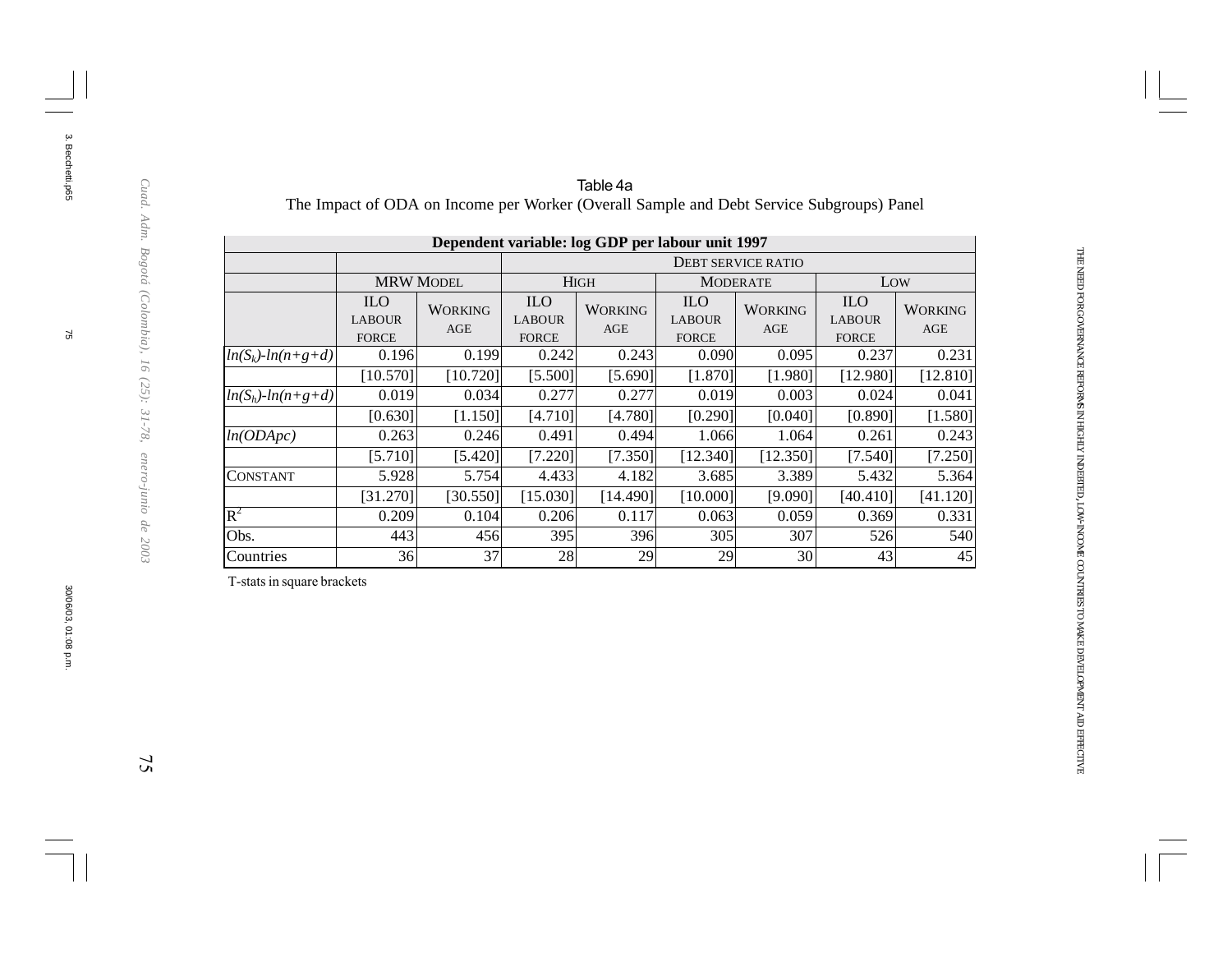|                         |                                             |                       |                                                  | Table 4b              |                                             | The Impact of ODA on Income per Worker (Income Subgroups) Panel |                                             |                                                                                                  |  |
|-------------------------|---------------------------------------------|-----------------------|--------------------------------------------------|-----------------------|---------------------------------------------|-----------------------------------------------------------------|---------------------------------------------|--------------------------------------------------------------------------------------------------|--|
|                         |                                             |                       | Dependent variable: log GDP per labour unit 1997 | <b>INCOME LEVELS</b>  |                                             |                                                                 |                                             |                                                                                                  |  |
|                         | Low                                         |                       | LOWER-MIDDLE                                     |                       | <b>UPPER-MIDDLE</b>                         |                                                                 | <b>HIGH</b>                                 | <b>AGE</b><br>0.149<br>[0.470]<br>$-0.343$<br>$[-1.220]$<br>0.826<br>[1.770]<br>6.490<br>[2.210] |  |
|                         | <b>ILO</b><br><b>LABOUR</b><br><b>FORCE</b> | <b>WORKING</b><br>AGE | <b>ILO</b><br><b>LABOUR</b><br><b>FORCE</b>      | <b>WORKING</b><br>AGE | <b>ILO</b><br><b>LABOUR</b><br><b>FORCE</b> | <b>WORKING</b><br>AGE                                           | <b>ILO</b><br><b>LABOUR</b><br><b>FORCE</b> | <b>WORKING</b>                                                                                   |  |
| $ln(S_k)$ - $ln(n+g+d)$ | 0.237                                       | 0.231                 | 0.196                                            | 0.205                 | 0.139                                       | 0.164                                                           | 0.091                                       |                                                                                                  |  |
|                         | [12.980]                                    | [12.810]              | [4.750]                                          | [5.060]               | [2.310]                                     | [2.790]                                                         | [0.200]                                     |                                                                                                  |  |
| $ln(S_h)$ - $ln(n+g+d)$ | 0.024                                       | 0.041                 | 0.133                                            | 0.137                 | 0.411                                       | 0.428                                                           | $-0.141$                                    |                                                                                                  |  |
|                         | [0.890]                                     | [1.580]               | [2.380]                                          | [2.440]               | [4.060]                                     | [4.070]                                                         | $[-0.600]$                                  |                                                                                                  |  |
| ln(ODApc)               | 0.261                                       | 0.243                 | 0.955                                            | 0.969                 | 1.011                                       | 1.057                                                           | $-0.108$                                    |                                                                                                  |  |
|                         | [7.540]                                     | [7.250]               | [10.550]                                         | [10.630]              | [10.210]                                    | [10.320]                                                        | $[-0.350]$                                  |                                                                                                  |  |
| <b>CONSTANT</b>         | 5.432                                       | 5.364                 | 3.127                                            | 2.674                 | 2.850                                       | 2.126                                                           | 11.021                                      |                                                                                                  |  |
|                         | [40.410]                                    | [41.120]              | [8.180]                                          | [6.840]               | [4.640]                                     | [3.310]                                                         | [8.280]                                     |                                                                                                  |  |
| $\mathbf{R}^2$          | 0.369                                       | 0.331                 | 0.000                                            | 0.003                 | 0.012                                       | 0.019                                                           | 0.486                                       | 0.260                                                                                            |  |
| Obs.                    | 526                                         | 540                   | 416                                              | 418                   | 201                                         | 201                                                             | 33                                          | 33                                                                                               |  |
| Countries               | 43                                          | 45                    | 31                                               | 32                    | 19                                          | 19                                                              | 61                                          | 6                                                                                                |  |

T-stats in square brackets

76

3. Becchetti.p65

3. Becchetti.p65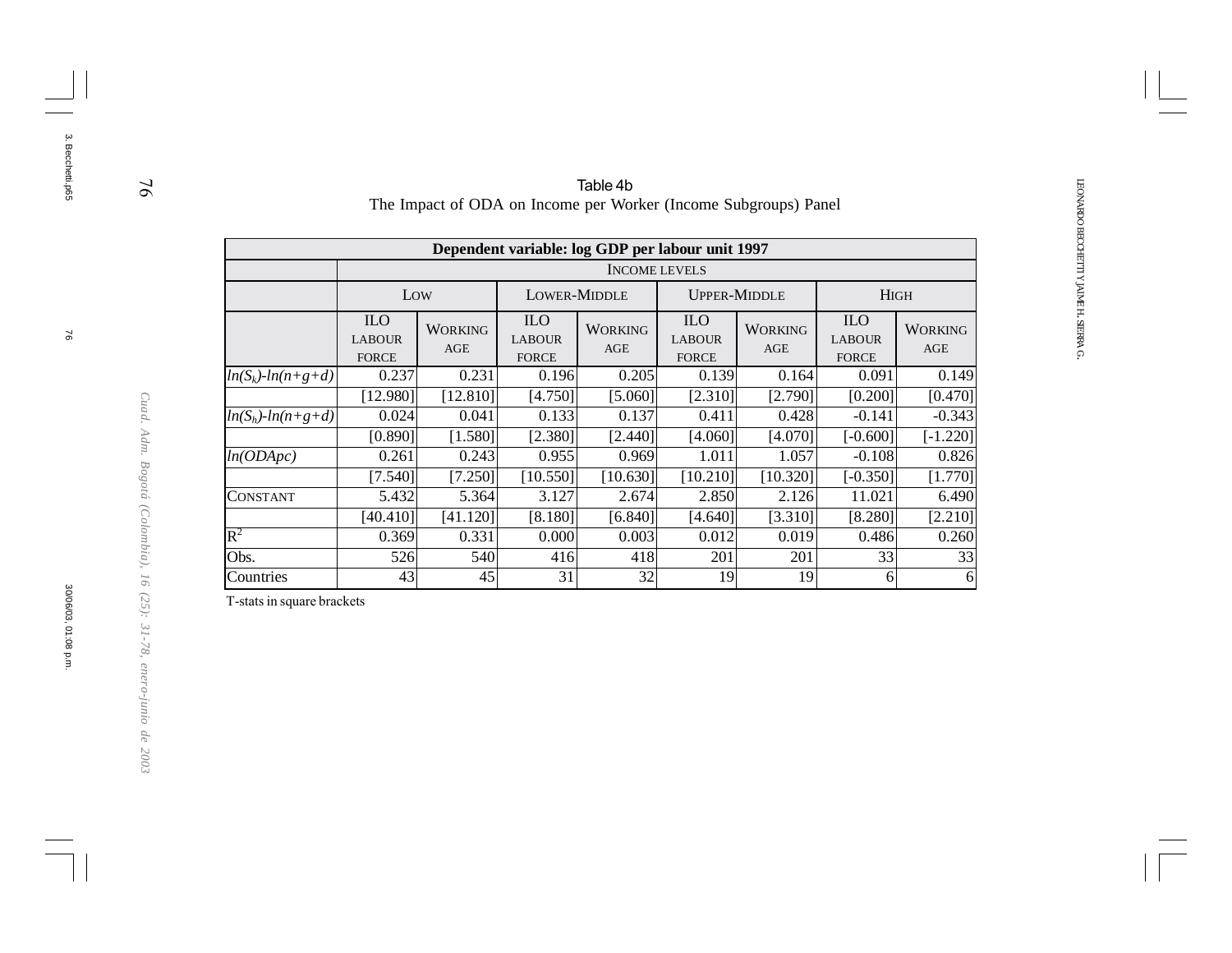|                         |                                             |                              |                                             |                               |                                             | Dependent variable: log GDP per labour unit 1997 |                                             |                                                          |                                             |                        |
|-------------------------|---------------------------------------------|------------------------------|---------------------------------------------|-------------------------------|---------------------------------------------|--------------------------------------------------|---------------------------------------------|----------------------------------------------------------|---------------------------------------------|------------------------|
|                         |                                             |                              |                                             |                               |                                             | <b>Geographical Areas</b>                        |                                             |                                                          |                                             |                        |
|                         | <b>EAST ASIA AND</b>                        | <b>PACIFIC</b>               | <b>EUROPE AND</b><br><b>CENTRAL ASIA</b>    |                               |                                             | <b>LATIN AMERICA E</b><br><b>CARIBBEAN</b>       |                                             | <b>MIDDLE EAST</b><br><b>AND NORTH</b><br><b>AFRICAN</b> | <b>SUB-SAHARAN</b><br><b>AFRICA</b>         |                        |
|                         | <b>ILO</b><br><b>LABOUR</b><br><b>FORCE</b> | <b>WORKIN</b><br><b>GAGE</b> | <b>ILO</b><br><b>LABOUR</b><br><b>FORCE</b> | <b>WORKIN</b><br>G AGE        | <b>ILO</b><br><b>LABOUR</b><br><b>FORCE</b> | <b>WORKING</b><br>AGE                            | <b>ILO</b><br><b>LABOUR</b><br><b>FORCE</b> | <b>WORKING</b><br>AGE                                    | <b>ILO</b><br><b>LABOUR</b><br><b>FORCE</b> | <b>WORKIN</b><br>G AGE |
| $ln(S_k)$ - $ln(n+g+d)$ | 0.679<br>[4.260]                            | 0.635<br>[4.200]             | $-0.055$<br>$[-0.480]$                      | 0.026<br>[0.350]              | 0.255<br>[6.190]                            | 0.274<br>[6.450]                                 | $-0.187$<br>$[-2.120]$                      | $-0.260$<br>$[-2.520]$                                   | 0.199<br>[10.030]                           | 0.195<br>[9.800]       |
| $ln(S_h)$ - $ln(n+g+d)$ | 0.854<br>[3.610]                            | 0.790<br>[3.500]             | 0.104<br>[0.520]                            | 0.069<br>[0.490]              | 0.165<br>[3.010]                            | 0.174<br>[3.010]                                 | $-0.475$<br>$[-5.730]$                      | $-0.092$<br>$[-0.580]$                                   | 0.057<br>[1.900]                            | 0.071<br>[2.430]       |
| ln(ODApc)               | 0.448<br>[1.220]                            | 0.548<br>[1.550]             | 1.788<br>[5.120]                            | 1.822<br>[7.710]              | 0.309<br>[1.950]                            | 0.371<br>[2.120]                                 | 0.531<br>[4.920]                            | 0.998<br>[5.400]                                         | 0.379<br>[10.440]                           | 0.351<br>[9.850]       |
| CONSTANT                | 0.640                                       | 0.447                        | 0.426                                       | $-0.241$                      | 5.992                                       | 5.299                                            | 9.630                                       | 5.699                                                    | 5.224                                       | 5.182                  |
| $\mathbf{R}^2$          | [0.620]<br>0.142                            | [0.450]<br>0.110             | 0.106                                       | $[0.280]$ $[-0.240]$<br>0.072 | [9.660]<br>0.214                            | [7.590]<br>0.248                                 | [20.730]<br>0.182                           | [5.330]<br>0.224                                         | [33.650]<br>0.648                           | [34.010]<br>0.579      |
| Obs.<br>Countries       | 106<br>11                                   | 109<br>13                    | 38<br>9                                     | 38<br>9                       | 306<br>23                                   | 306<br>23                                        | 155<br>14                                   | 155<br>14                                                | 497<br>37                                   | 510<br>38              |

#### Table 4c The Impact of ODA on Income per Worker (Geographical Areas) Panel

T-stats in square brackets

Cuad. Adm. Bogotá (Colombia), 16 (25): 31-78, enero-junio de 2003